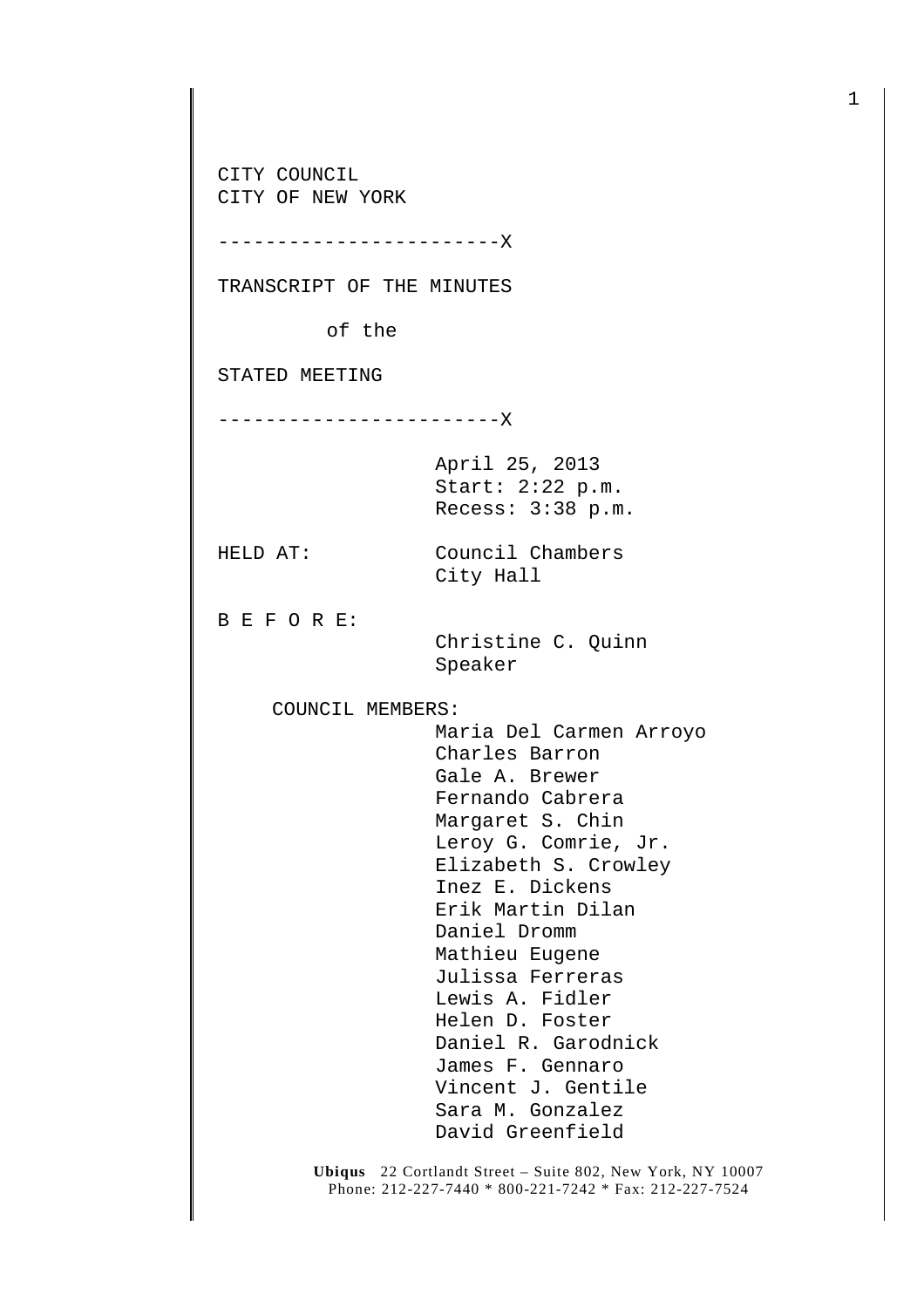Daniel Halloran III Vincent M. Ignizio Robert Jackson Letitia James Andy King Peter A. Koo G. Oliver Koppell Karen Koslowitz Brad S. Lander Jessica S. Lappin Stephen T. Levin Melissa Mark-Viverito Darlene Mealy Rosie Mendez Michael C. Nelson James S. Oddo Annabel Palma Domenic M. Recchia, Jr. Diana Reyna Donovan Richards Joel Rivers Ydanis A. Rodriguez Deborah L. Rose Eric A. Ulrich James Vacca Peter F. Vallone, Jr. James G. Van Bramer Albert Vann Mark S. Weprin Jumaane D. Williams Ruben Wills

**Ubiqus** 22 Cortlandt Street – Suite 802, New York, NY 10007 Phone: 212-227-7440 \* 800-221-7242 \* Fax: 212-227-7524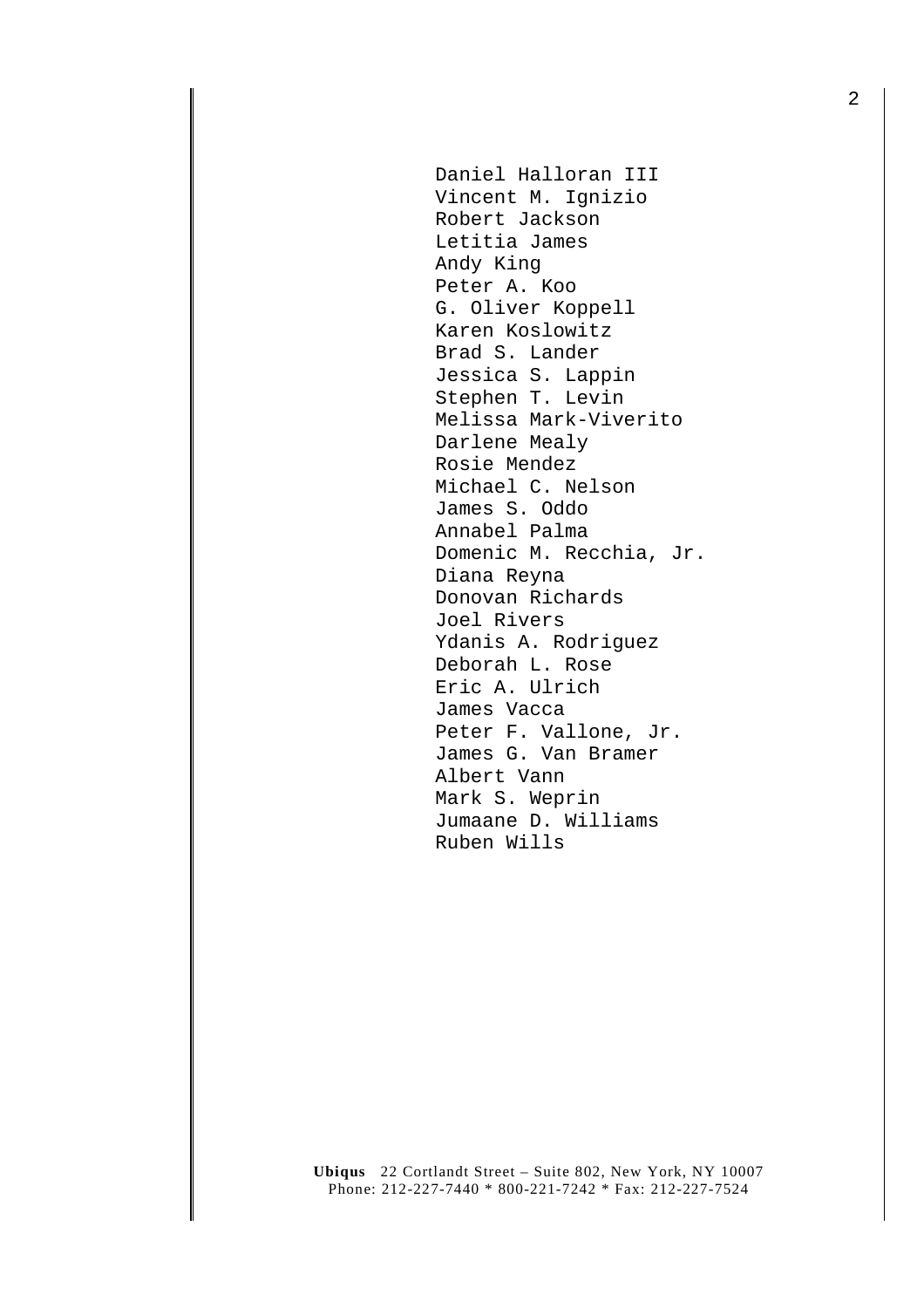| $\mathbf 1$    | 3<br>STATED MEETING                                |
|----------------|----------------------------------------------------|
| $\overline{2}$ | SPEAKER QUINN: - Ceremonials today                 |
| 3              | and the first one is led by our Majority member    |
| 4              | with Council member Vann and I am going to hand    |
| 5              | the mike to Al.                                    |
| 6              | COUNCIL MEMBER VANN: Thank you,                    |
| 7              | Madam Speaker. Ladies and gentlemen, we have       |
| 8              | something good for you this afternoon. We got a    |
| 9              | feel good story. We got a little inspiration. We   |
| 10             | got a New York story. No, we got a Bed-Stuy story  |
| 11             | here this afternoon.                               |
| 12             | I am very very honored that today                  |
| 13             | we recognize a young man whose name is Brandon     |
| 14             | Stanton. Now Brandon Stanton, he's the creator of  |
| 15             | Humans of New York, which is a street photography  |
| 16             | project. Brandon takes pictures of New Yorkers on  |
| 17             | the city streets everyday. Take a good look at     |
| 18             | him because he might be you next, right? And he    |
| 19             | posts all these pictures on the Humans of New      |
| 20             | York, which is a website and a Facebook page. And  |
| 21             | he has developed a tremendous following, more than |
| 22             | 700,000 people keep up with Brandon, which         |
| 23             | explains in part why he is here. Because he used   |
| 24             | his fan base to raise a lot of money for the       |
| 25             | Bed=Stuy Y summer camp. Bed-Stuy Y summer camp.    |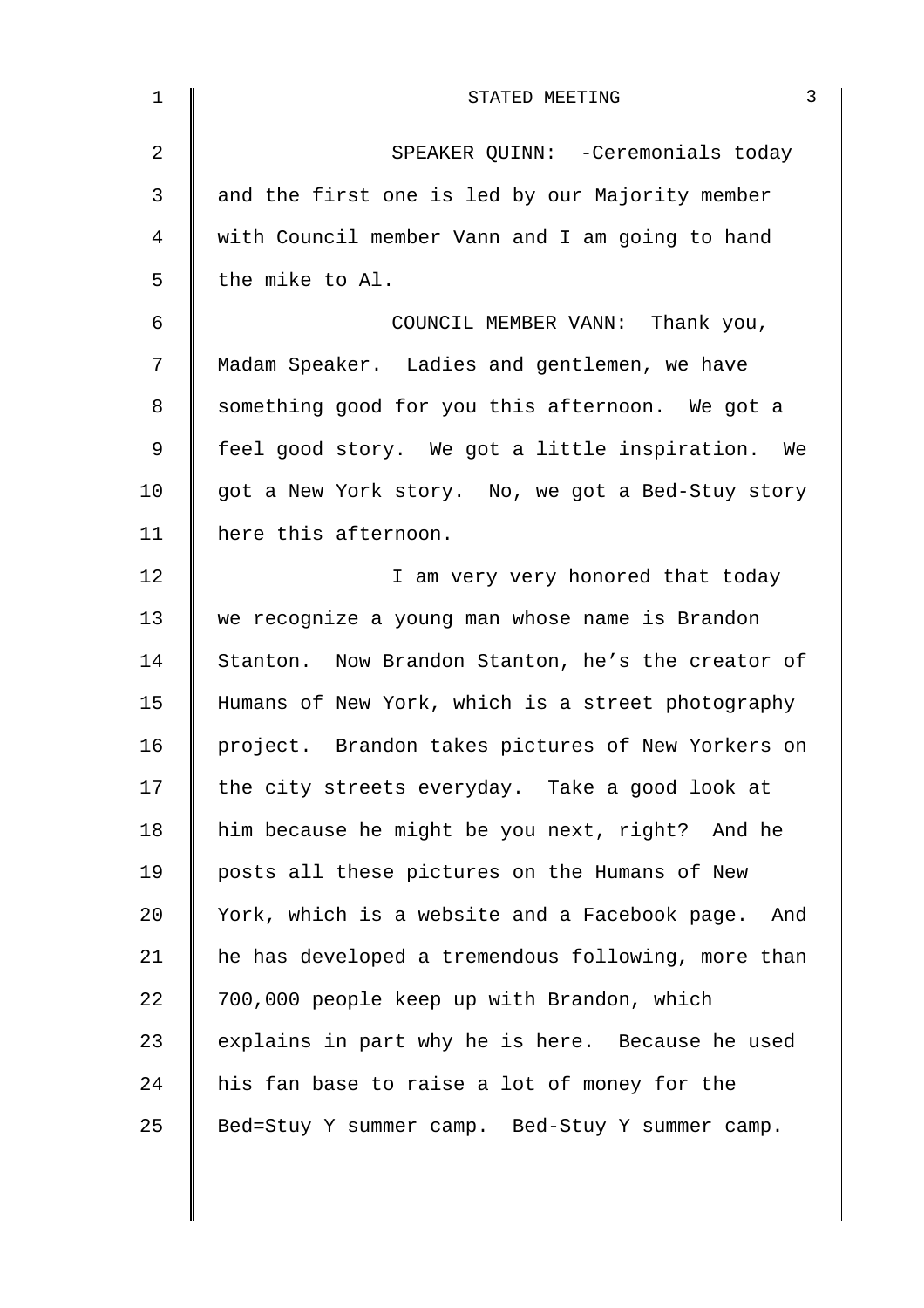| $\mathbf{1}$ | 4<br>STATED MEETING                                |
|--------------|----------------------------------------------------|
| 2            | And the Executive Director of the Bed-Stuy Y is    |
| 3            | here, Mr. Dordy Jordane. Raise your hand. And      |
| 4            | other members of the Bed-Stuy Y, Sonya Addelly,    |
| 5            | Ariel Matthews and Juwan Ramsey. All very          |
| 6            | important members of our staff.                    |
| 7            | Now here is what happened. In                      |
| 8            | February DKNY, I think DK stands for Donna Karan   |
| 9            | perhaps, a clothing company. They used some        |
| 10           | pictures from his site in a store display without  |
| 11           | permission. Now this store was in Bangkok,         |
| 12           | Thailand. But his followers let him know what was  |
| 13           | going on so rather than asking to be paid          |
| 14           | personally Brandon asked DKNY to donate \$100,000  |
| 15           | to the Bed-Stuy YMCA to cover the cost of summer   |
| 16           | camp for 300 children.                             |
| 17           | Now the bad news is DKNY apologized                |
| 18           | and agreed to pay only \$25,000. The good news is  |
| 19           | that Brandon created an online fundraiser and      |
| 20           | encouraged his fans to do what DKNY did not do and |
| 21           | in three short days they pledged more than         |
| 22           | \$103,000. Good news. So, Brandon turned a         |
| 23           | negative into a positive resulting in gifts to the |
| 24           | Bed-Stuy YMCA totaling more than \$128,000 for the |
| 25           | kids for summer camp.                              |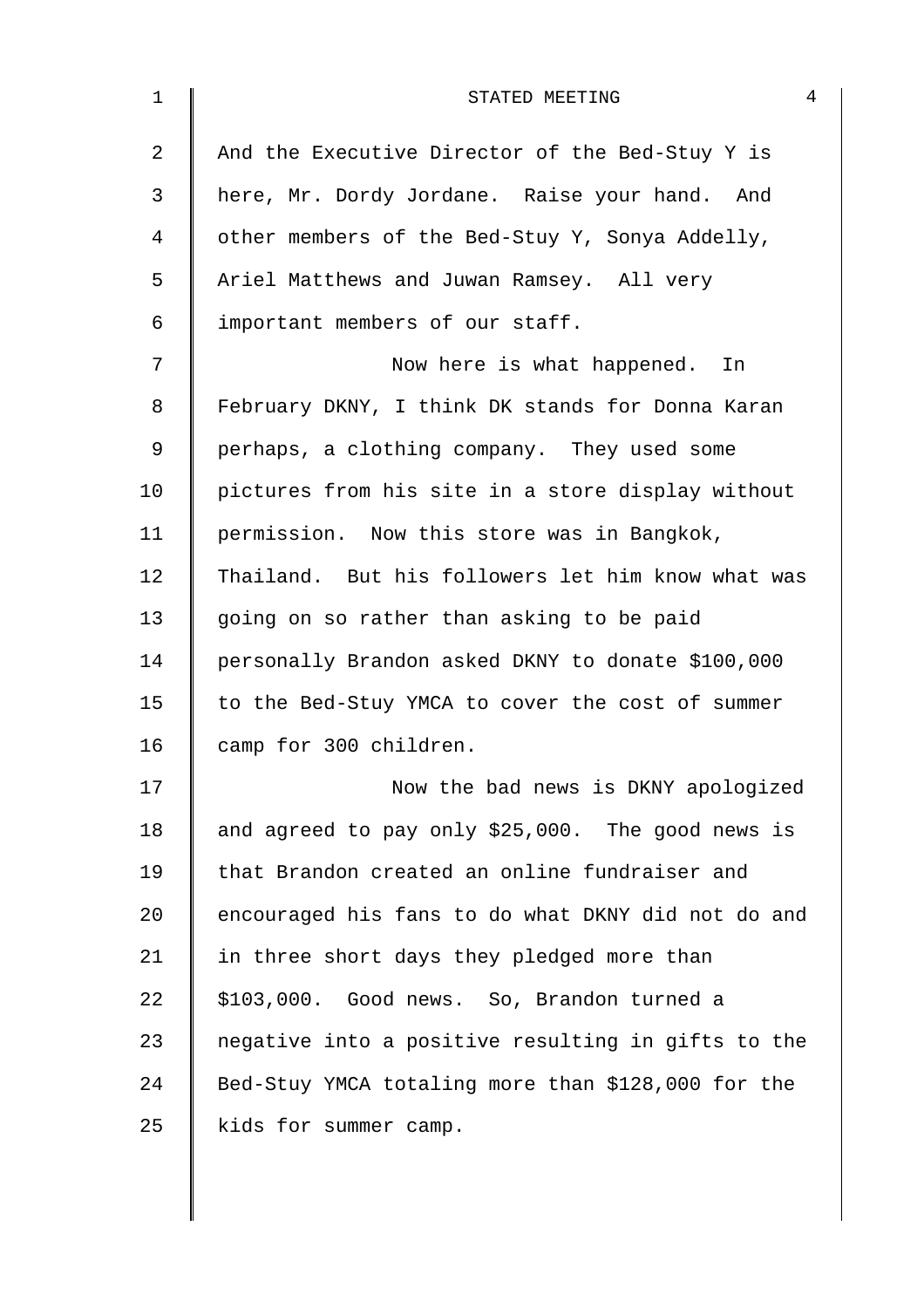| $\mathbf 1$    | 5<br>STATED MEETING                                 |
|----------------|-----------------------------------------------------|
| $\overline{2}$ | Was that a good story? Is that a                    |
| 3              | feel good story? Is that an inspiration? Brandon    |
| 4              | is a Bed-Stuy resident. He just wasn't passing      |
| 5              | through. Lives a few blocks from my house and       |
| 6              | that's what Bed-Stuy people are all about. So I     |
| 7              | am very honored Madam Speaker. Do you want to       |
| 8              | read the proclamation-                              |
| 9              | [off mic]                                           |
| 10             | COMMITTEE CLERK: Council, City of                   |
| 11             | New York Proclamation. Whereas the Council of the   |
| 12             | City of New York is proud to honor Brandon          |
| 13             | Stanton, the creator of the Humans of New York,     |
| 14             | Street Photography Project, for his extraordinary   |
| 15             | service to all New Yorkers. And whereas Mr.         |
| 16             | Stanton began photographing people on the streets   |
| 17             | of New York City on May 2010 and was so inspired    |
| 18             | by the photographic possibilities he relocated      |
| 19             | from Chicago to Bedford Stuyvesant, Brooklyn.<br>In |
| 20             | November 2010, he launched Humans of New York, a    |
| 21             | website of beautifully composed street portraits    |
| 22             | and personal stories, which showcased the           |
| 23             | incredible vitality and diversity of our city's     |
| 24             | residents. And whereas, in less than 3 years,       |
| 25             | Humans of New York has become enormously popular    |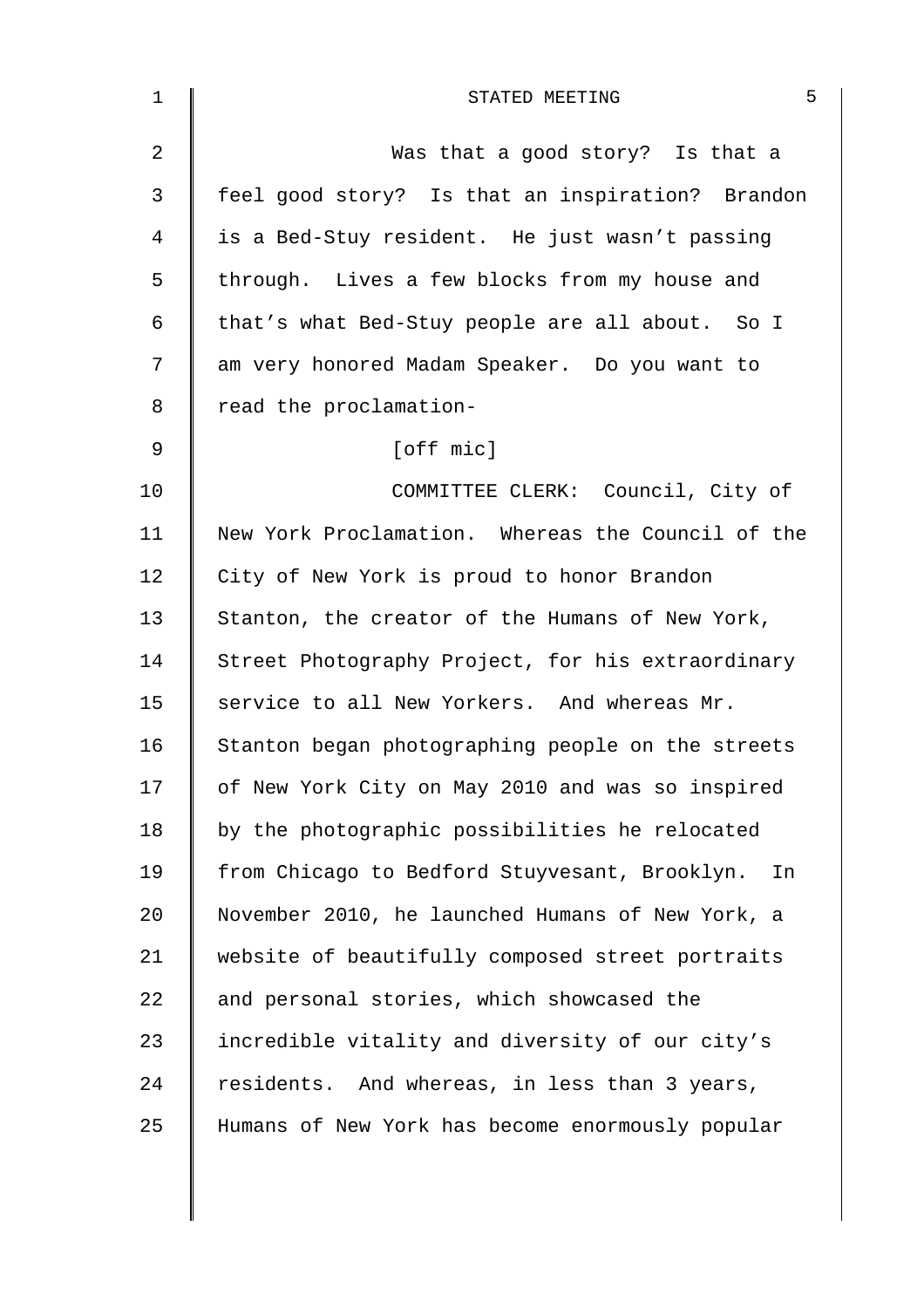| $\mathbf 1$    | STATED MEETING                                     | 6 |
|----------------|----------------------------------------------------|---|
| $\overline{2}$ | attracting critical acclaim and more than 677.000  |   |
| 3              | loyal followers who actively discuss Brandon's     |   |
| 4              | photographs, his commentary and the captivating    |   |
| 5              | stories shared by his subjects. And whereas in     |   |
| 6              | the aftermath of Hurricane Sandy Brandon posted    |   |
| 7              | photographs of survivors that highlighted their    |   |
| 8              | struggles and resilience. When fans responded      |   |
| 9              | strongly to these images, Brandon recognized the   |   |
| 10             | opportunity to harness this passion to benefit     |   |
| 11             | Sandy relief and partnered with Tumbler to create  |   |
| 12             | a fundraising project inviting Humans of New York  |   |
| 13             | fans to donate as little as \$5 to Sandy relief.   |   |
| 14             | In November 2012, nearly 5,000 people responding   |   |
| 15             | giving a total of \$318,530 in just ten days. And  |   |
| 16             | whereas in February 2013 Brandon learned that DKNY |   |
| 17             | had used several of his photographs in a store     |   |
| 18             | display in Bangkok, Thailand without permission.   |   |
| 19             | Rather than seeking personal compensation, Brandon |   |
| 20             | publicly requested that DKNY make up for the       |   |
| 21             | incident by donating \$100,000 to benefit the      |   |
| 22             | summer programs at Bedford Stuyvesant YMCA where   |   |
| 23             | he is a member. DKNY apologized for the            |   |
| 24             | unauthorized use and donated \$25,000 to the YMCA. |   |
| 25             | Dissatisfied with the company's response Brandon   |   |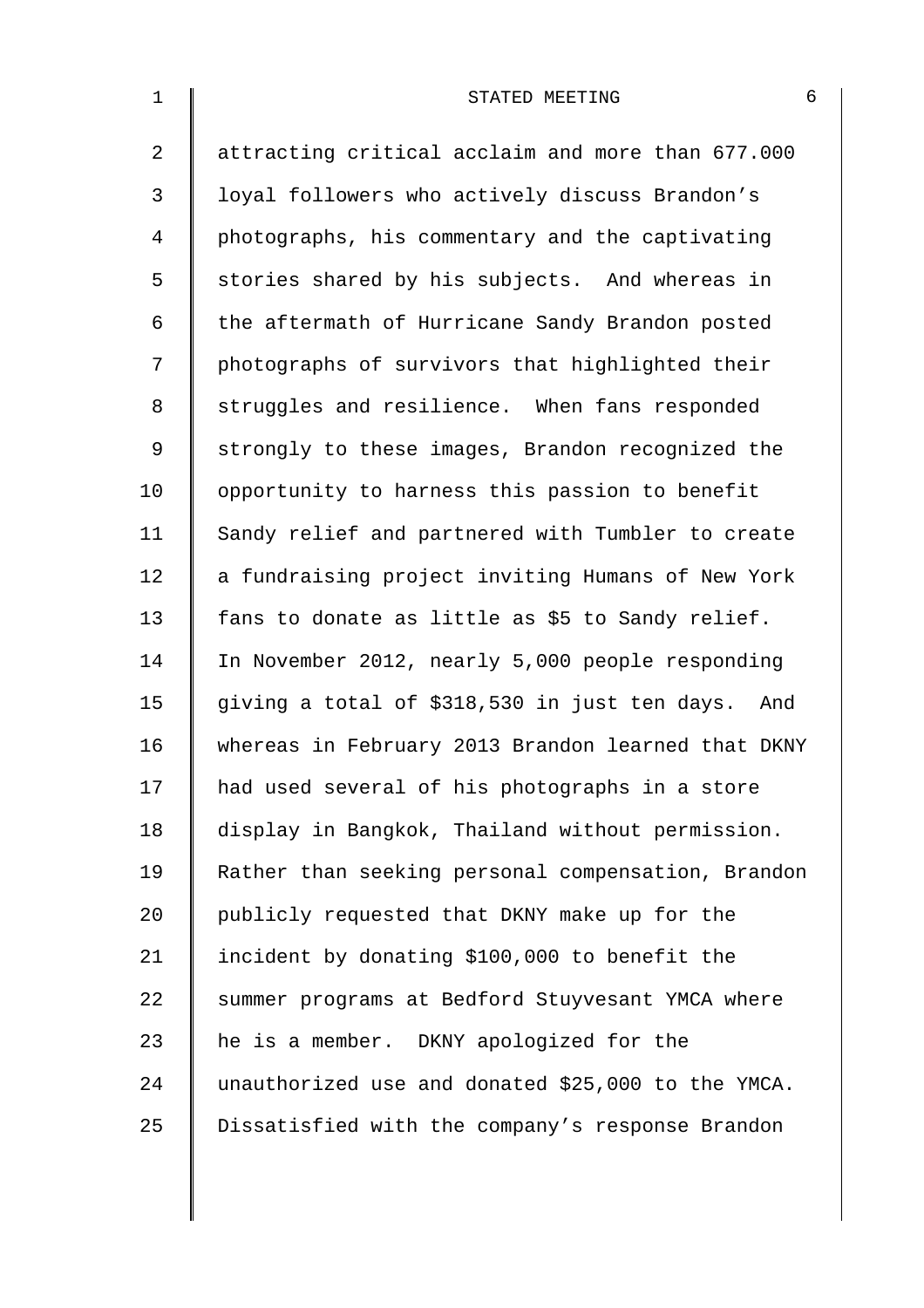| $\mathbf 1$    | 7<br>STATED MEETING                                   |
|----------------|-------------------------------------------------------|
| $\overline{2}$ | turned to his community of fans once more,            |
| 3              | confident that they could collectively raise the      |
| 4              | remaining \$75,000. Again the community rallied       |
| 5              | and pledged \$103,710 in just 71 hours. Donations     |
| 6              | ranged from several hundred people at the \$1 level   |
| 7              | to dozens of others who gave over \$300 each. And     |
| 8              | whereas a donation of \$100,000 covers the cost of    |
| 9              | YMCA summer camp for more than 300 children,          |
| 10             | Brandon and the Humans of New York community          |
| 11             | raised more than \$128,000 for the Bedford            |
| 12             | Stuyvesant YMCA. The organization and the             |
| 13             | children it serves are deeply grateful for their      |
| 14             | profound generosity and incredibly meaningful         |
| 15             | support. Now therefore, be it known that the          |
| 16             | Council of the City of New York gratefully honors     |
| 17             | Brandon Stanton and the Humans of New York            |
| 18             | Community for their outstanding support of the        |
| 19             | Bedford Stuyvesant YMCA and to all of New York        |
| 20             | City. Christine C. Quinn, Speaker for the entire      |
| 21             | Council. Albert Vann, Council member 36 <sup>th</sup> |
| 22             | District, Brooklyn.                                   |
| 23             | SPEAKER QUINN: As usual Al is                         |
| 24             | right. This is a very inspirational Bed-Stuy          |
| 25             | story so thank you all for the work you do at the     |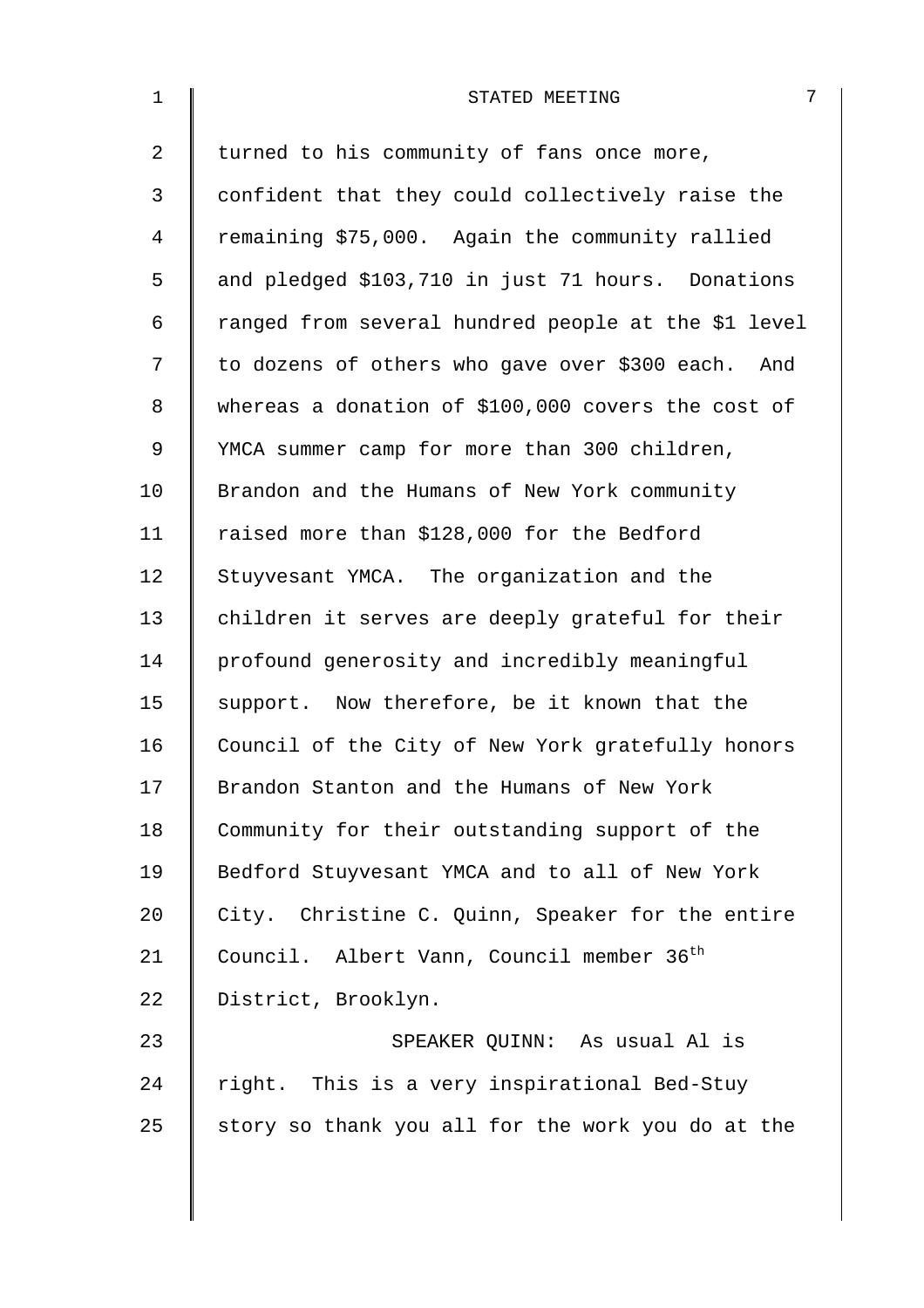| $\mathbf 1$    | 8<br>STATED MEETING                                 |
|----------------|-----------------------------------------------------|
| $\overline{2}$ | Thank you for using your great talent to make<br>Υ. |
| 3              | the world an even more beautiful place by           |
| $\overline{4}$ | supporting the Y and thank you for recognizing      |
| 5              | that your talent could give people inspiration      |
| 6              | through pictures and inspiration through what you   |
| 7              | capture but inspiration through helping the young   |
| 8              | people of Brooklyn. So it's great for all of us     |
| $\mathsf 9$    | to get to meet you today. Thank you Al and          |
| 10             | congratulations.                                    |
| 11             | Okay, and the next ceremonial is                    |
| 12             | led by Council member Danny Dromm. And that's       |
| 13             | recognizing Immigrant Heritage Week and Small       |
| 14             | Business Owners so if the individuals who are here  |
| 15             | for that could make their way to the front that     |
| 16             | would be great. All right. Come on up.              |
| 17             | Immigrant Heritage Week. Just step up a bit.        |
| 18             | Just everyone line up. We will make a semi-circle   |
| 19             | of sorts. Danny I am going to hand you the mike     |
| 20             | to kick us off.                                     |
| 21             | COUNCIL MEMBER DROMM: Well, thank                   |
| 22             | you very much, Speaker Quinn. It's indeed a         |
| 23             | pleasure and honor to be able to present these      |
| 24             | proclamations today. Last week was Immigrant        |
| 25             | Heritage Week but we have decided to extend         |
|                |                                                     |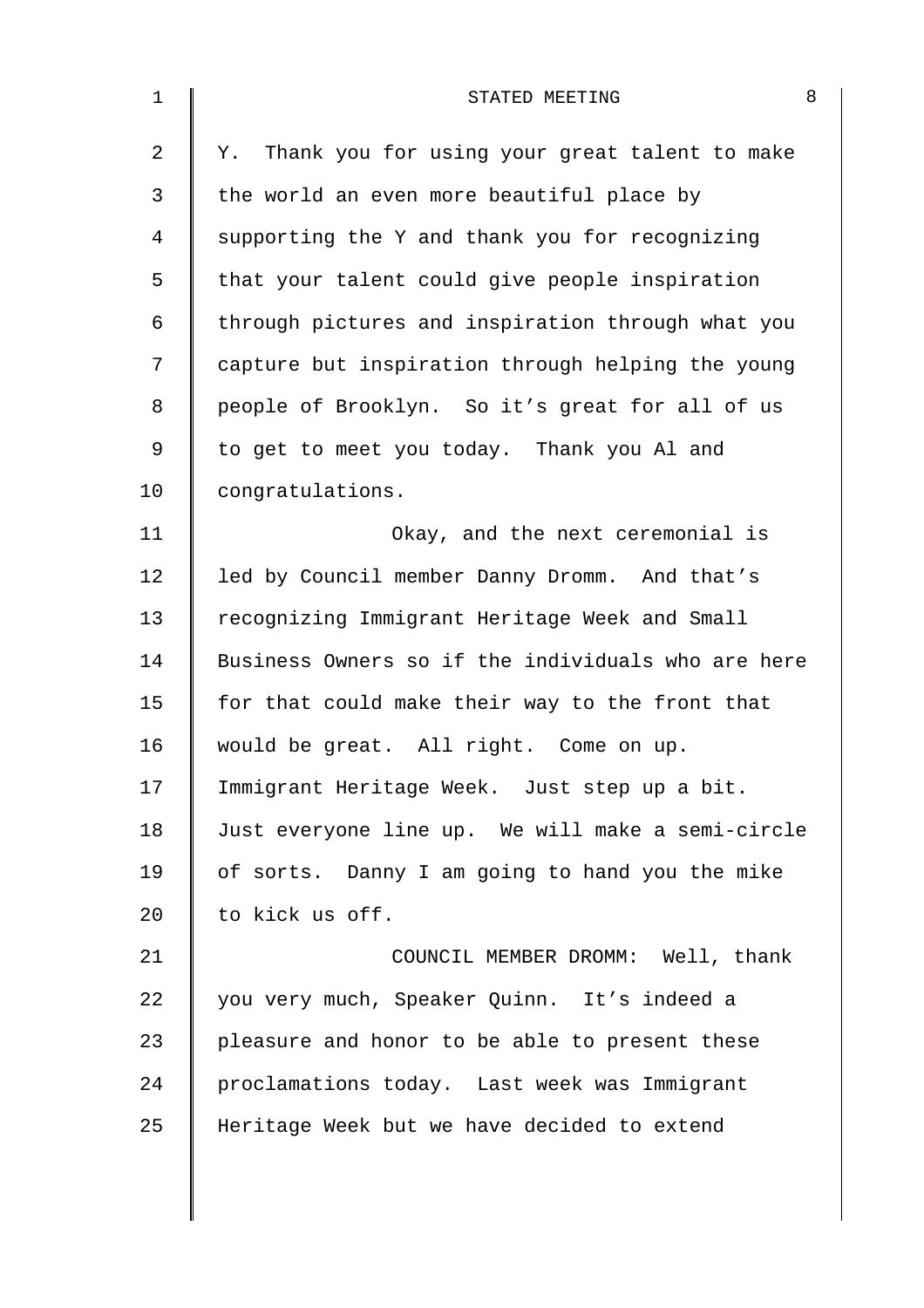| $\mathbf 1$    | 9<br>STATED MEETING                                                       |
|----------------|---------------------------------------------------------------------------|
| $\overline{2}$ | Immigrant Heritage Week four more days so that we                         |
| 3              | can honor these small business owners,                                    |
| 4              | entrepreneurs from the borough of Queens because                          |
| 5              | they represent to me the best in immigrant                                |
| 6              | entrepreneurs. They are people who have come from                         |
| 7              | a foreign country, landed here, have a deep belief                        |
| 8              | in the American dream, took their skills, put them                        |
| $\mathsf 9$    | to work, took a lot of risk, took a lot of talent                         |
| 10             | to be able to do what they have done and not only                         |
| 11             | that, have they been successful business owners,                          |
| 12             | they have also been civically engaged. The                                |
| 13             | Jackson Heights Merchants Association has a Diwali                        |
| 14             | celebration on 74 <sup>th</sup> Street every year now for maybe           |
| 15             | 15 or more years if I am not mistaken. The                                |
| 16             | Bangladeshi Business Association has an Eve                               |
| 17             | celebration on 77 <sup>th</sup> Road and 73 <sup>rd</sup> Street for many |
| 18             | years now, 4 or 5 years if I am not mistaken. And                         |
| 19             | the Korean Dry Cleaners Association worked with me                        |
| 20             | this year to collect over 135 coats for New York                          |
| 21             | Cares and they dry-cleaned every one of those                             |
| 22             | coats, Madam Speaker, so they were beautifully                            |
| 23             | prepared and ready to go.                                                 |
| 24             | So today it gives me great honor                                          |
| 25             | and privilege to honor these business owners                              |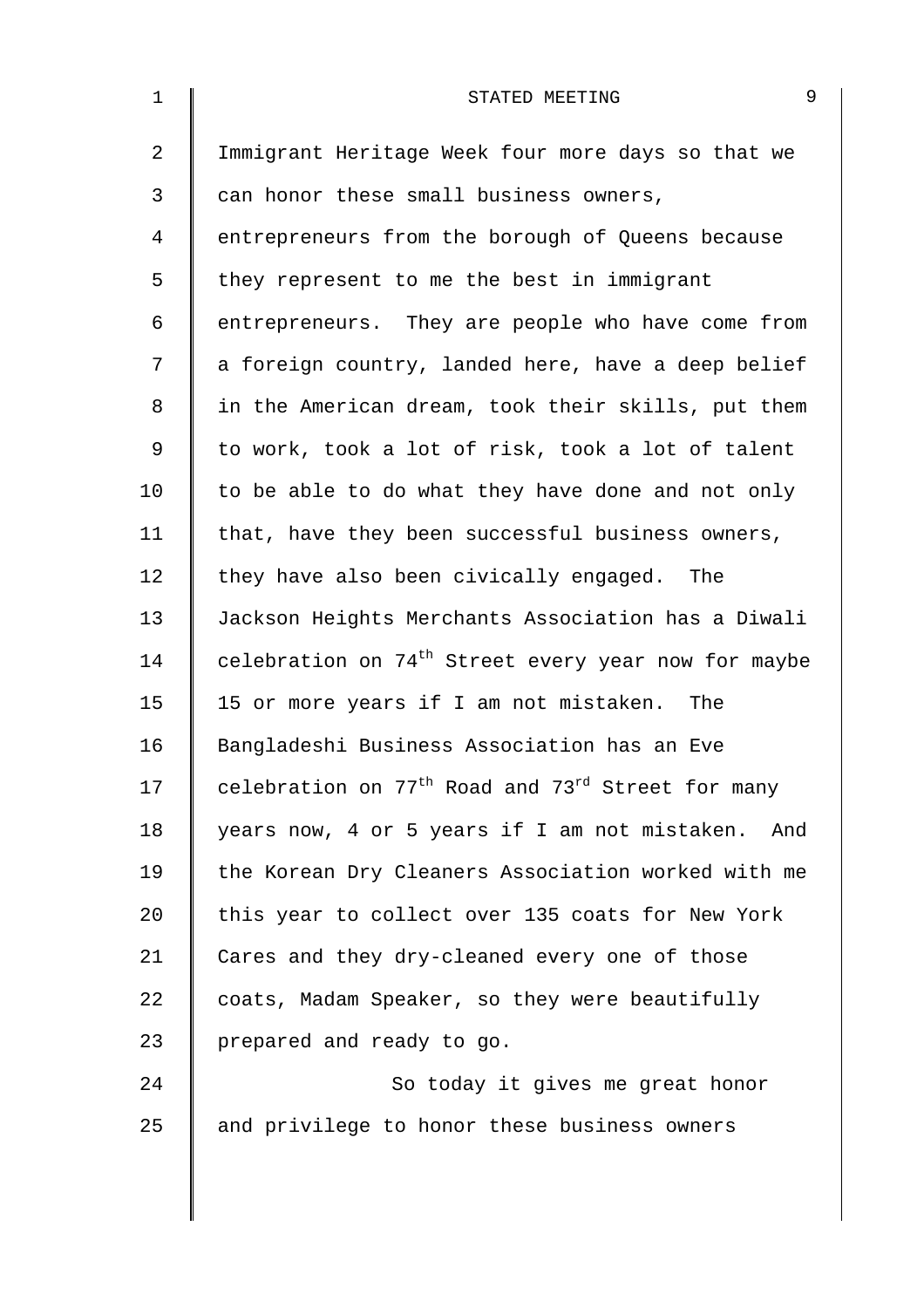| $\mathbf 1$ | 10<br>STATED MEETING                               |
|-------------|----------------------------------------------------|
| 2           | during Immigrant Heritage Week which is now        |
| 3           | becoming almost like St. Patrick's Day, Immigrant  |
| 4           | Heritage Month. So, yes, clerk, please read the    |
| 5           | proc.                                              |
| 6           | COMMITTEE CLERK: Council, City of                  |
| 7           | New York Proclamation. In celebration of           |
| 8           | Immigrant Heritage Week, the Council of the City   |
| $\mathsf 9$ | of New York is proud to honor Shiv Das and the     |
| 10          | Jackson Height Merchants Association, the Jackson  |
| 11          | Height Bangladeshi Business Owners Association and |
| 12          | the Korean Dry Cleaners Association in recognition |
| 13          | of their contributions to the vibrancy and the     |
| 14          | economic growth of New York City. And whereas      |
| 15          | according to a 2011 Fiscal Policy Institute Study, |
| 16          | immigrants make up 69,000 or nearly half of New    |
| 17          | York City's 144,000 small business owners.<br>And  |
| 18          | whereas immigrant small business owners are an     |
| 19          | extremely diverse group with no single group       |
| 20          | dominating and whereas these types of businesses   |
| 21          | owned by many immigrants are also diverse.<br>From |
| 22          | dry cleaning and restaurants to professional       |
| 23          | offices and technology firms. And whereas while    |
| 24          | the percentage of immigrant business owners is     |
| 25          | greater than the share of immigrants in the        |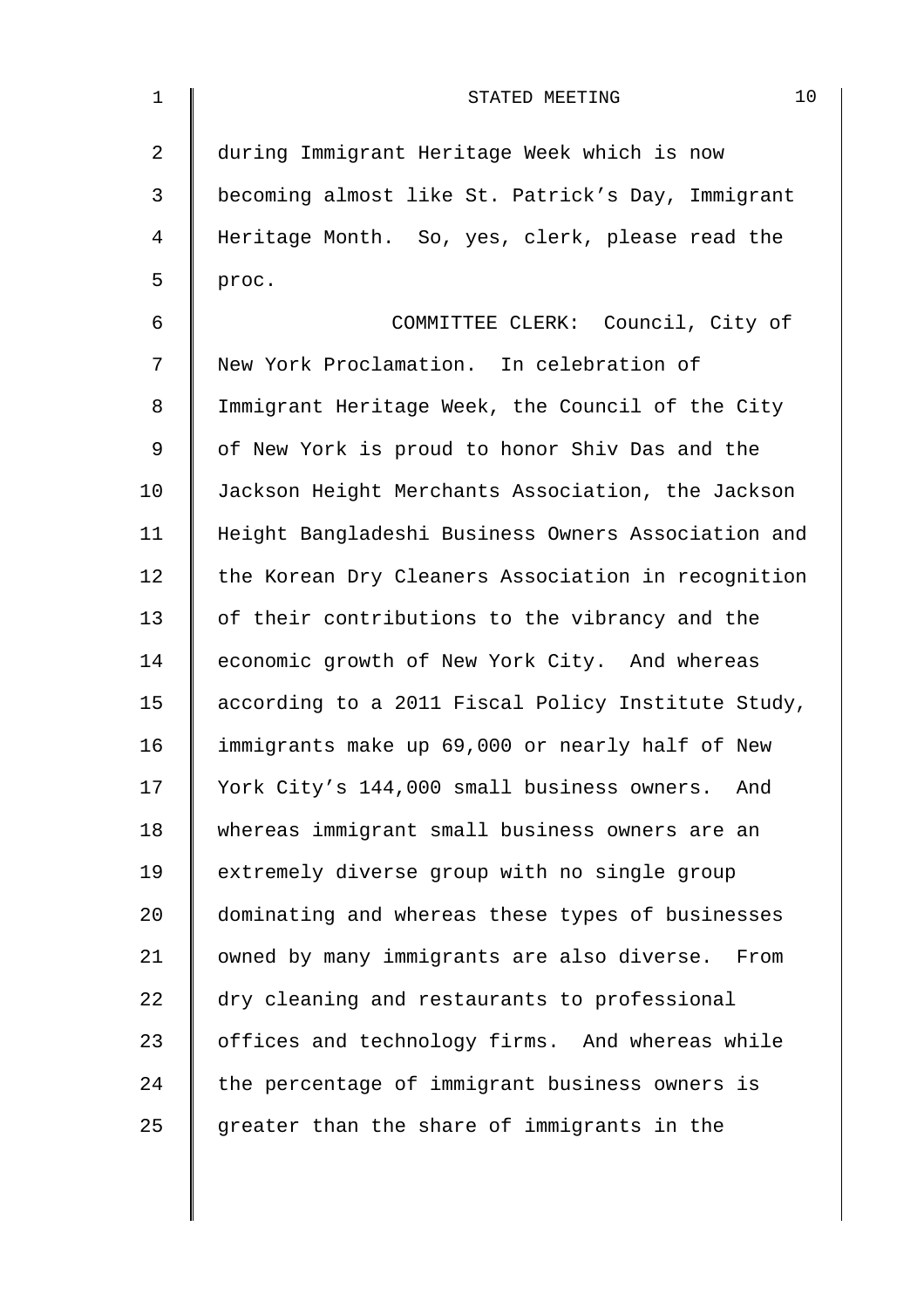| $\mathbf{1}$   | 11<br>STATED MEETING                               |
|----------------|----------------------------------------------------|
| $\overline{2}$ | overall population it is similar to the share of   |
| 3              | immigrants in the labor force, meaning that New    |
| 4              | York's immigrants are more likely than their       |
| 5              | American born peers to both own small businesses   |
| 6              | and to be in the labor force. And whereas          |
| 7              | immigrants in the United State are nearly 30% more |
| 8              | likely to start a business than non-immigrants     |
| 9              | according to a 2008 analysis by the federal small  |
| 10             | businesses administration. And whereas immigrants  |
| 11             | face many obstacles to starting a business from    |
| 12             | obtaining critical start up capital to navigating  |
| 13             | various bureaucracies in language and cultural     |
| 14             | issues can compound these challenges. And whereas  |
| 15             | Shiv Das and the Jackson Heights Merchants         |
| 16             | Association, the Jackson Height Bangladeshi        |
| 17             | Business Association and the Korean Dry Cleaners   |
| 18             | Association have all fostered the establishment    |
| 19             | and growth of small businesses throughout New York |
| 20             | City ensuring that immigrant entrepreneurs remain  |
| 21             | the back bone of much of New York City's economy.  |
| 22             | And whereas they are dedicated t promoting civic   |
| 23             | programs and social activities amongst the         |
| 24             | merchants as well as forging constructive          |
| 25             | relationships between its members and others in    |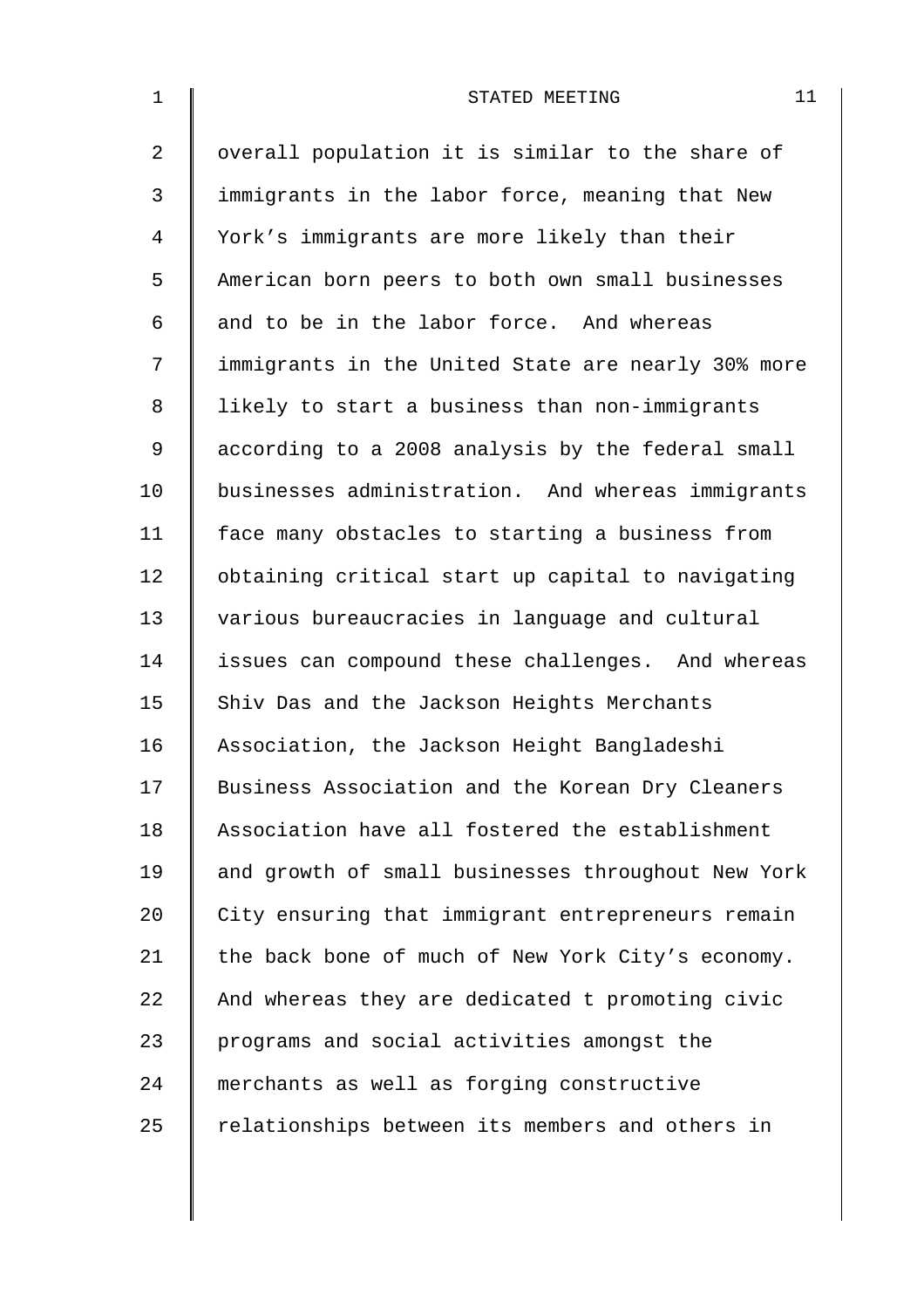| 1  | 12<br>STATED MEETING                                |
|----|-----------------------------------------------------|
| 2  | the communities including elected officials.<br>Now |
| 3  | therefore be it know that the Council of the City   |
| 4  | of New York gratefully honors Shiv Das and the      |
| 5  | Jackson Height Merchants Association, the Jackson   |
| 6  | Heights Bangladeshi Association, the Korean Dry     |
| 7  | Cleaners Association for their many outstanding     |
| 8  | contributions to New York City's immigrant small    |
| 9  | business community. Christine C. Quinn, Speaker     |
| 10 | for the entire Council. Daniel Dromm, Council       |
| 11 | member, 25 <sup>th</sup> District, Queens.          |
| 12 | SPEAKER QUINN: Well, thank you                      |
| 13 | very much and thank you all for being here. Thank   |
| 14 | you for everything you do for our communities.      |
| 15 | Thank you for that amazing coat drive. Some of      |
| 16 | the folks here I have had the honor and privilege   |
| 17 | of getting to work with before and even being in    |
| 18 | some of your establishments. So Danny thank you     |
| 19 | so much for bringing everyone to us today. There    |
| 20 | is a long list of things about our city and         |
| 21 | particularly things about Queens that are better    |
| 22 | and stronger because of the commitment all of you   |
| 23 | and your families and your employees have made to   |
| 24 | our neighborhood so thank you so much. And I        |
| 25 | don't know Danny if one of the gentlemen- okay,     |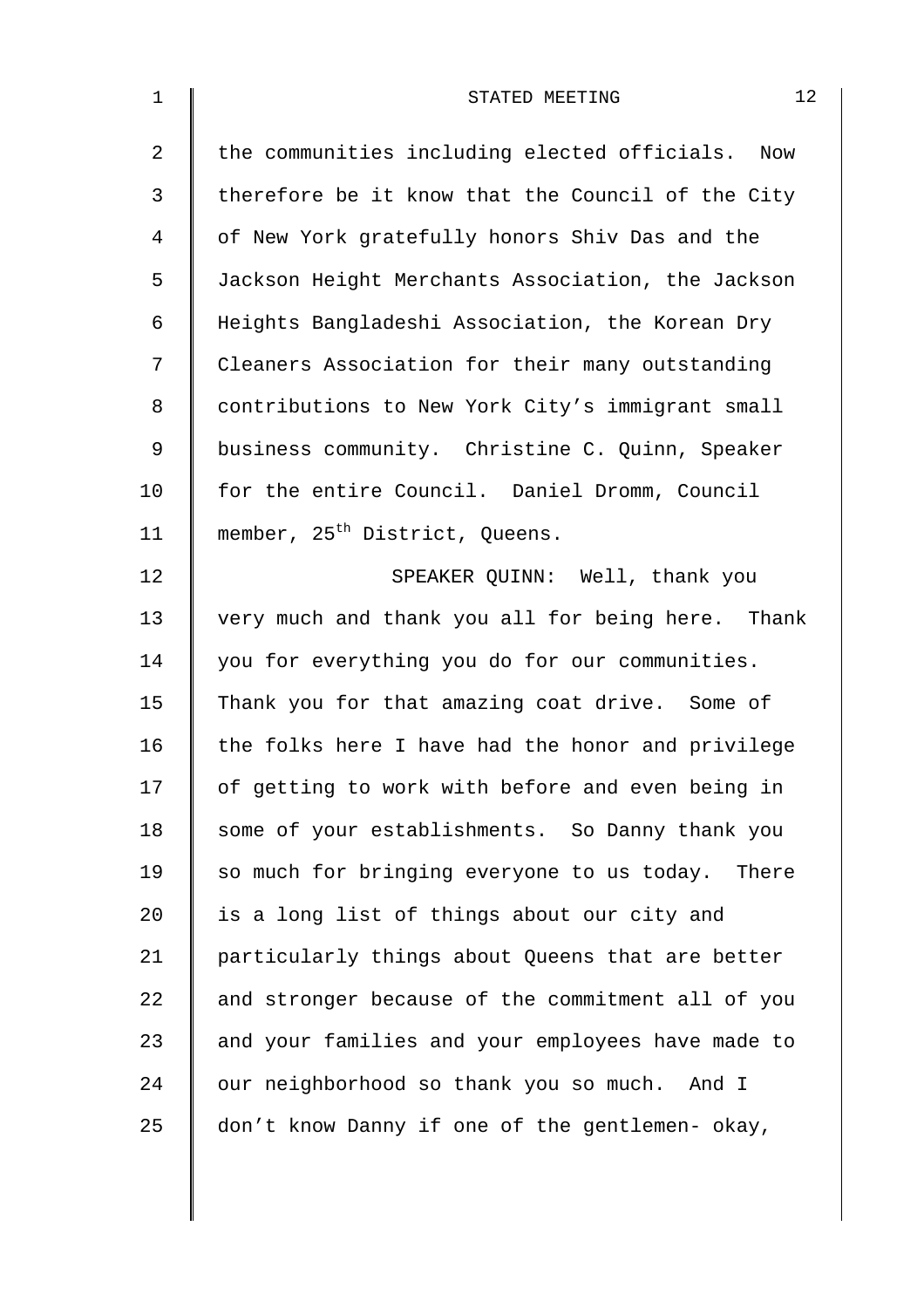| $\mathbf{1}$ | 13<br>STATED MEETING                               |
|--------------|----------------------------------------------------|
| 2            | great.                                             |
| 3            | COUNCIL MEMBER DROMM: Mr. Das will                 |
| 4            | say a few words.                                   |
| 5            | SHIVA DAS: I would like to thank                   |
| 6            | honorable Speaker, our Council member Daniel Dromm |
| 7            | and all Council members present for giving us this |
| 8            | proclamation, this honor. I thank on behalf of     |
| 9            | Jackson Heights Merchants Association, on behalf   |
| 10           | of Bangladeshi Association and on behalf of        |
| 11           | friends from Korean Association. This is really    |
| 12           | is a real honor and we appreciate it from the      |
| 13           | bottom of our heart and I can tell you something   |
| 14           | about our Council member. Our Council member is a  |
| 15           | genuine person. He works so hard. Whenever we      |
| 16           | have any problems we run to him and he always help |
| 17           | And we want to thank Speaker for giving the<br>us. |
| 18           | job of being the Chairman of the Immigrant Chair.  |
| 19           | He does a great job. He has done wonderful job     |
| 20           | and he helps all the immigrants in that area and   |
| 21           | we appreciate any from the bottom of your heart.   |
| 22           | Thank you so much.                                 |
| 23           | SPEAKER QUINN: We all agree Danny                  |
| 24           | does a terrific job so thank you guys very much.   |
| 25           | And we are on to two weeks next year will have to  |
|              |                                                    |
|              |                                                    |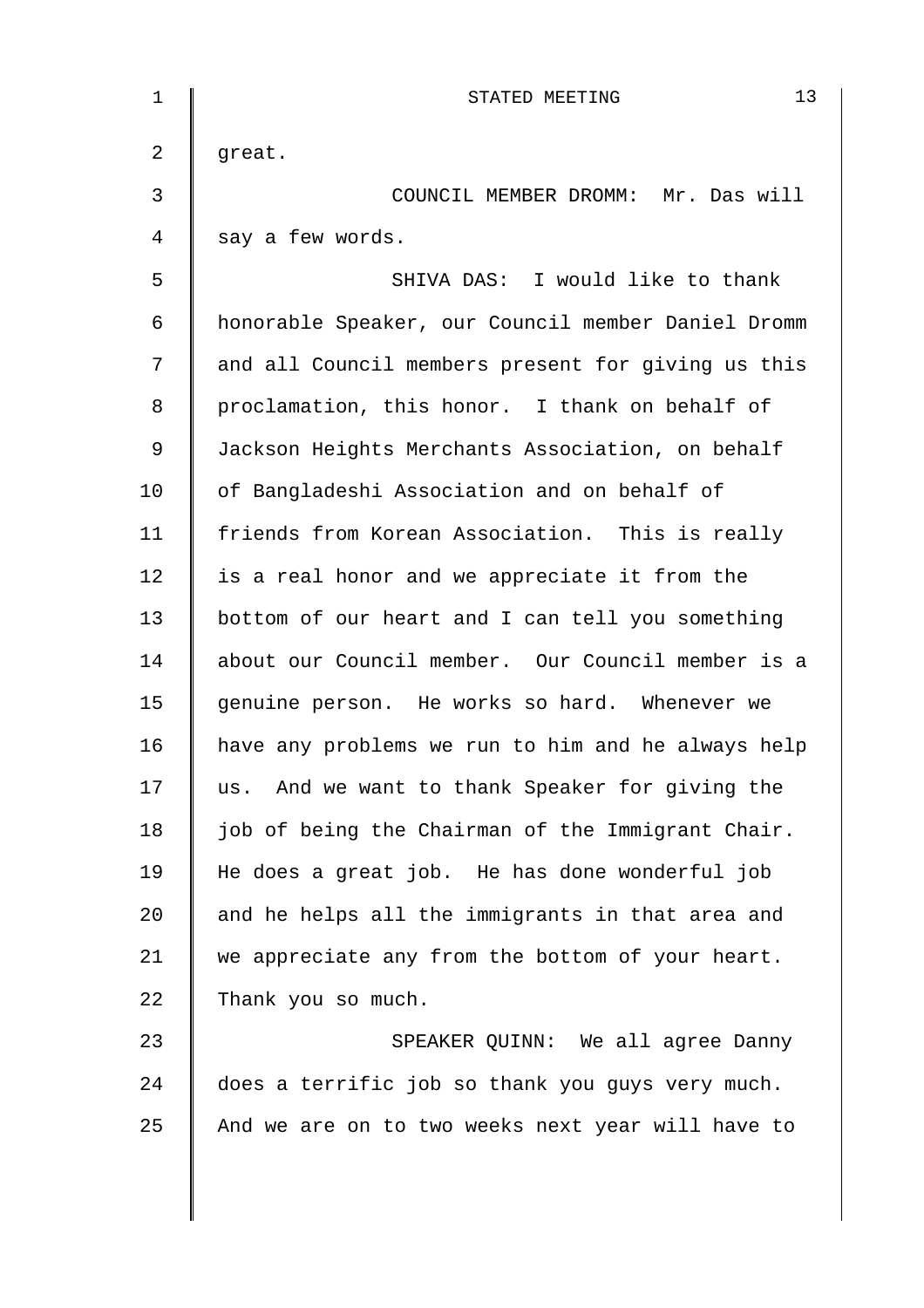| 1              | 14<br>STATED MEETING                               |
|----------------|----------------------------------------------------|
| $\overline{a}$ | be four. Thank you all. Well, thank you all.       |
| 3              | Thank you. We have one more ceremonial, which is   |
| 4              | a very, they are all special but this is a         |
| 5              | particularly special one to us in the City Council |
| 6              | so if folks could for one second. As folks know    |
| 7              | this rehabilitation of City Hall has not been      |
| 8              | without a bump or two but DCAS has been terrific   |
| $\mathsf 9$    | and there is one particular member of DCAS, our    |
| 10             | good friend Mike who has been particularly central |
| 11             | in helping with the sound and what not so if       |
| 12             | everybody could come up. And he lives in Council   |
| 13             | member Ignizio's district who is here with his     |
| 14             | beautiful daughter. What's your name?              |
| 15             | LENA IGNIZIO: Lena.                                |
| 16             | SPEAKER QUINN: Lena. Well this is                  |
| 17             | great. Here Mike move up a little bit so people    |
| 18             | can get behind you. I think Commissioner Handy is  |
| 19             | here from DCAS. Oh nice to see you. Great. Well    |
| 20             | Mike we just wanted to thank you because first of  |
| 21             | all before the rehabilitation and I use that word  |
| 22             | still loosely for those of us who are walking      |
| 23             | around City Hall, you are always there making sure |
| 24             | our needs are taken care of, always there helping, |
| 25             | always there when we have off site events and      |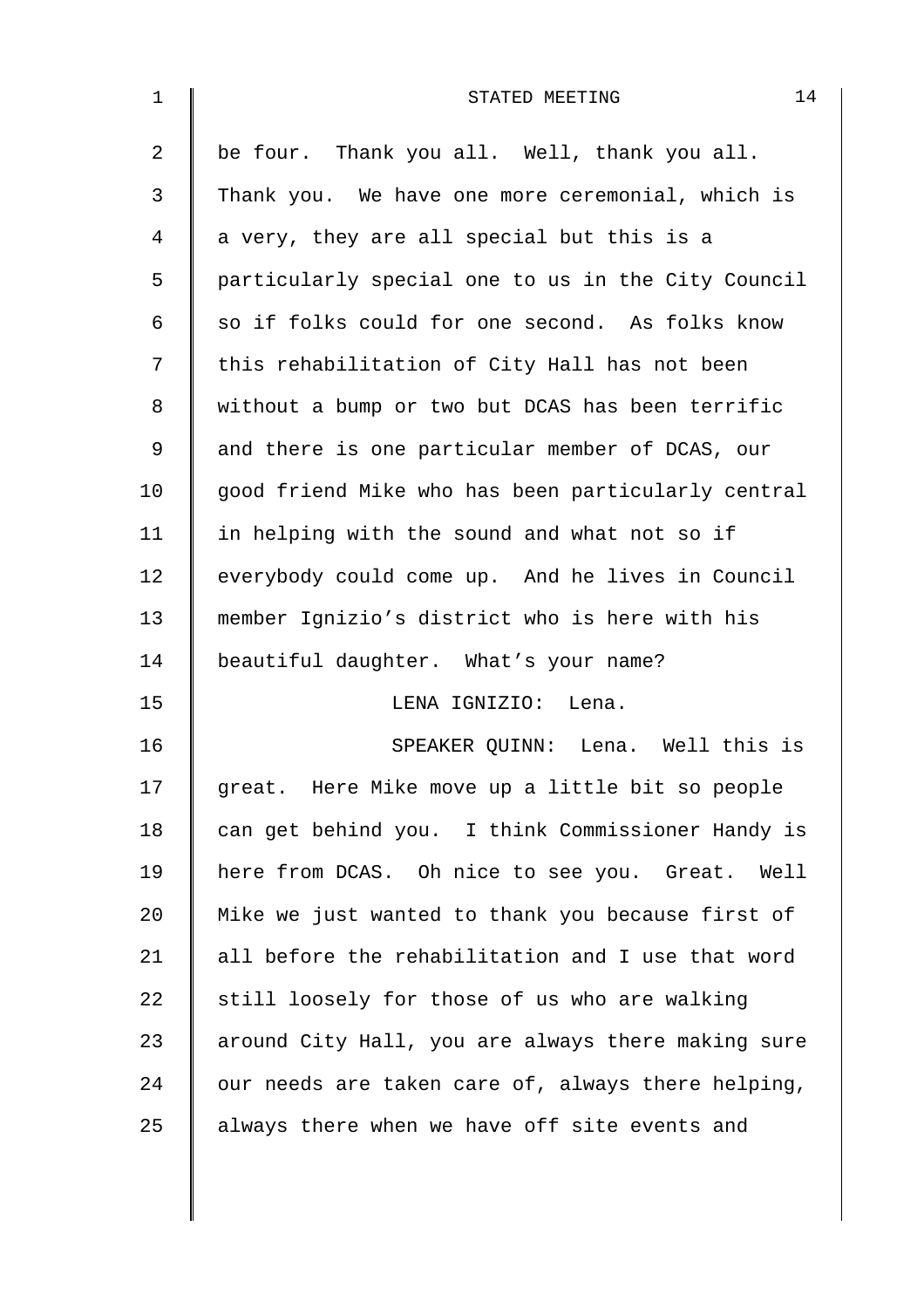| $\mathbf 1$    | 15<br>STATED MEETING                                |
|----------------|-----------------------------------------------------|
| $\overline{a}$ | things like this but this process here has turned   |
| 3              | out to be much more Herculean than any of us have   |
| 4              | ever anticipated. And the sound apparently became   |
| 5              | an even bigger challenge than any of us ever        |
| 6              | anticipated and I think there was a period of time  |
| 7              | where Council members thought we weren't going to   |
| 8              | get mikes back from our desks that we were just     |
| 9              | going to have an Oprah Winfrey style Council        |
| 10             | meeting forever but clearly you and the rest of     |
| 11             | the team at DCAS weren't going to let that happen.  |
| 12             | So we just wanted to make sure you know how         |
| 13             | grateful we were that you knew how hard we know     |
| 14             | you are working and how much we are grateful and    |
| 15             | how don't take any of it for granted. So thank      |
| 16             | you very much. Vinny you want to say a few words?   |
| 17             | COUNCIL MEMBER IGNIZIO: I just                      |
| 18             | want to say that when we found out that it was in   |
| 19             | your hands, coming from my district, I knew, don't  |
| 20             | worry about it, it will get done, it will get done  |
| 21             | right. We appreciate it. Thank you Commissioner     |
| 22             | and Mike you have done some great work here and     |
| 23             | you are going to continue to and we love having     |
| 24             | you in my district so don't go anywhere but         |
| 25             | congratulations. Lena, do you have anything?<br>No, |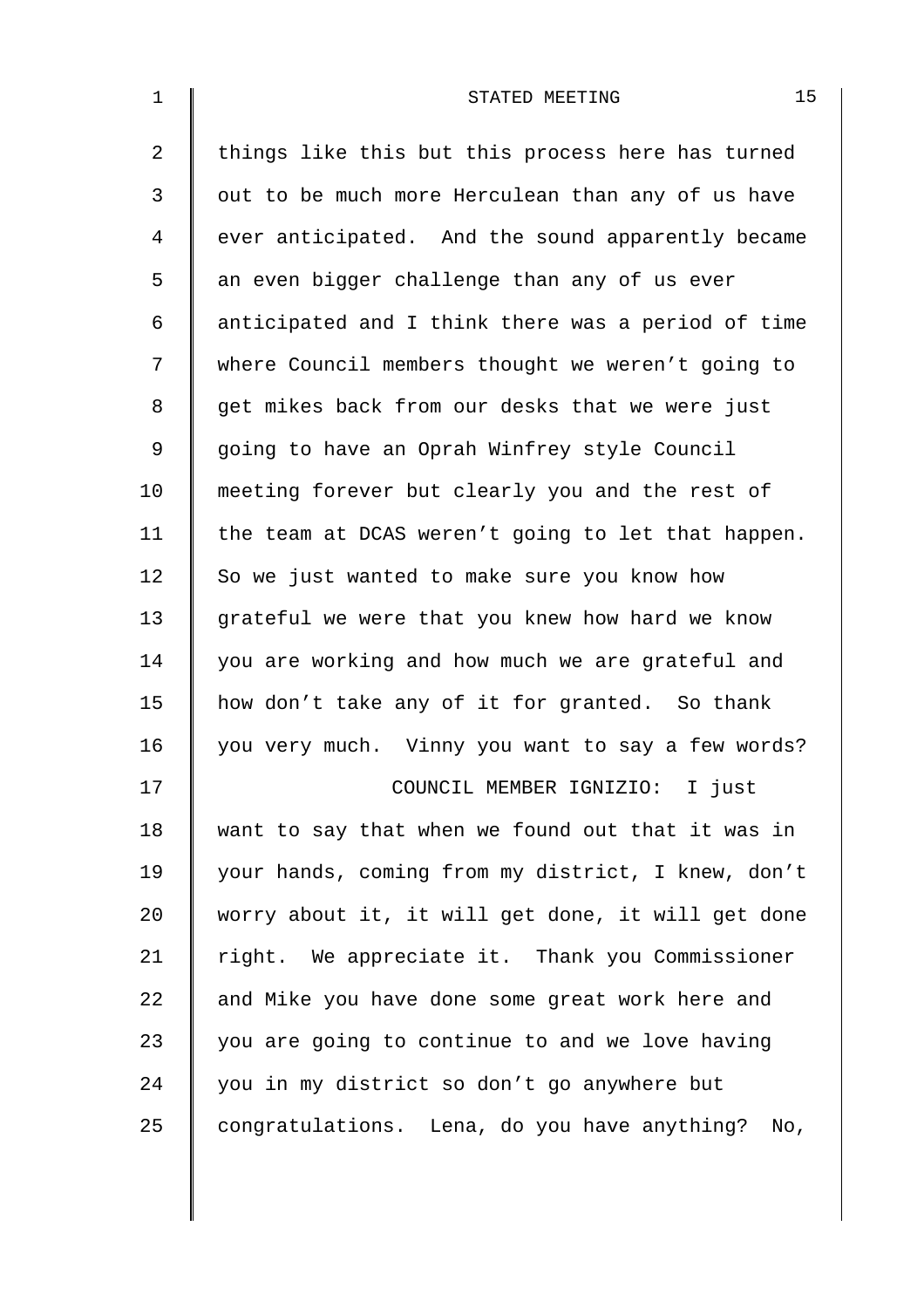| $\mathbf 1$    | 16<br>STATED MEETING                               |
|----------------|----------------------------------------------------|
| $\overline{a}$ | okay.                                              |
| $\mathfrak{Z}$ | SPEAKER QUINN: Thank you. The                      |
| 4              | clerk could read the proclamation.                 |
| 5              | COMMITTEE CLERK: Council, City of                  |
| 6              | New York Proclamation. Whereas the Council of the  |
| 7              | City of New York is proud to honor Mike Messano    |
| 8              | for his outstanding service to the Council and to  |
| $\mathsf 9$    | the community. And whereas to provide the public   |
| 10             | with the best service possible, the City Council   |
| 11             | like all areas of municipal government depends     |
| 12             | upon the critical resources and support of one     |
| 13             | agency, the Department of City Wide Administrative |
| 14             | Services, popularly known as DCAS overseen by      |
| 15             | Commissioner Edna Wells Handy, DCAS is an agency   |
| 16             | comprised of more than 2,000 employees including   |
| 17             | architects, engineers, plumbers, lawyers and       |
| 18             | mechanics, procurement specialists and more. Mike  |
| 19             | Messano has been one of the City Council's         |
| 20             | tireless go to gurus at DCAS for the last 11       |
| 21             | years. And whereas since r. Messano has joined     |
| 22             | DCAS in 2002 he has played an instrumental role at |
| 23             | countless events for the City Council as well as   |
| 24             | the Office of the Mayor and several other city     |
| 25             | agencies. Shortly before his arrival he helped     |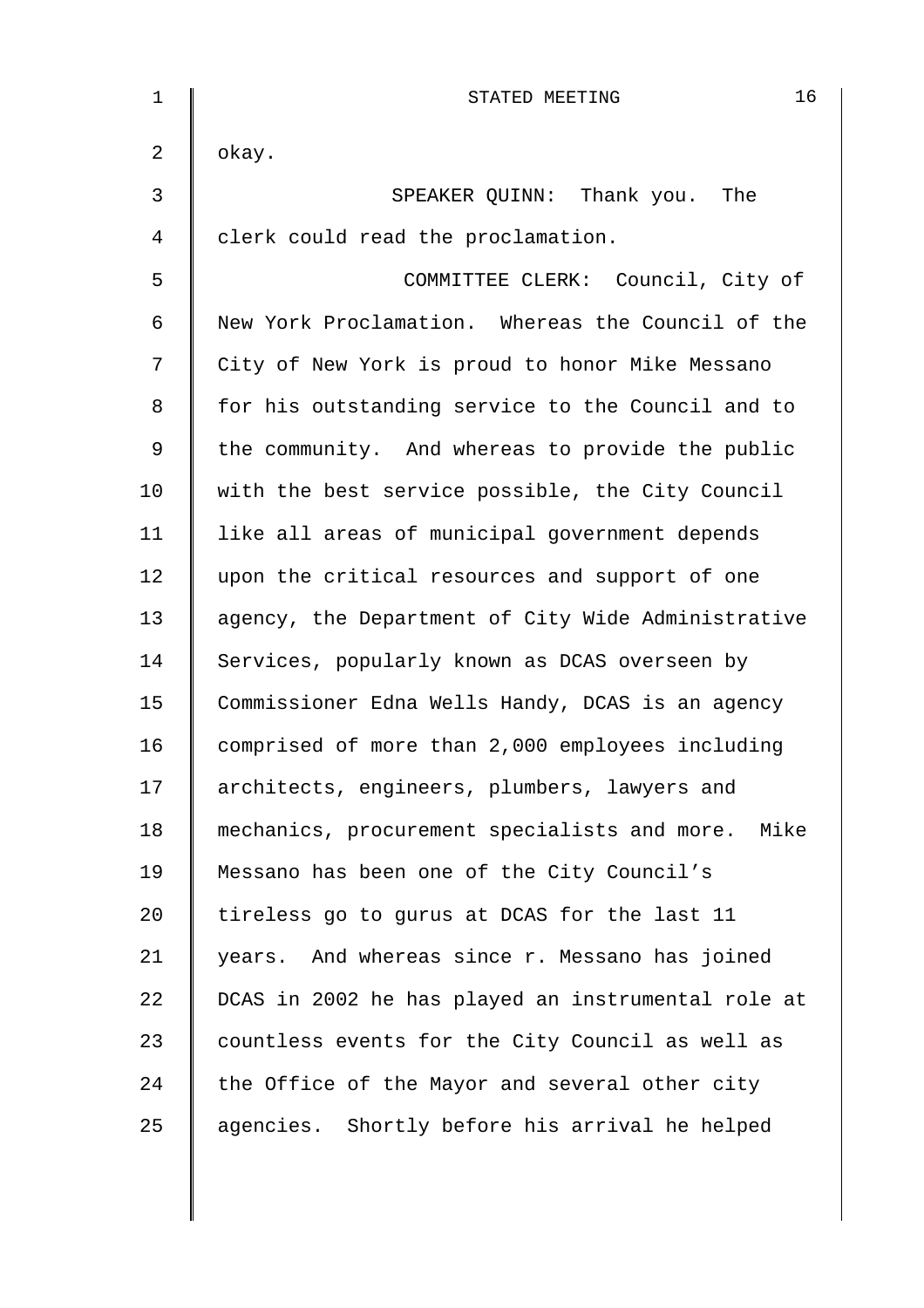| $\mathbf 1$    | 17<br>STATED MEETING                               |
|----------------|----------------------------------------------------|
| $\overline{a}$ | bring an analog government into the digital age    |
| 3              | particularly with upgrades to audio equipment and  |
| 4              | whereas until recently Mr. Messano's official      |
| 5              | title has been Supervisor of Radio and TV          |
| 6              | Operations but this includes his work as project   |
| 7              | manager for Gracie Mansion, AV system upgrade,     |
| 8              | project manager for web streaming system for the   |
| 9              | mayor's office, audio consultant for NYPD pilot    |
| 10             | project for Commissioner Kelly, and designer of    |
| 11             | audio circuits for live remote audio transmission  |
| 12             | via cellphone of Mayoral events. He has also       |
| 13             | provided excellent audio support for the FDNY,     |
| 14             | NYPD and other city agencies. And whereas the      |
| 15             | City Council is particularly proud of Mr.          |
| 16             | Messano's work as an audio design consultant       |
| 17             | during the renovations of City Hall. Throughout    |
| 18             | the project he was responsible and responsive to a |
| 19             | wide range of needs and protective of both the     |
| 20             | building and the budget. Now complete the sound    |
| 21             | engineer work has enabled the public and elected   |
| 22             | officials to be clearly heard though it still      |
| 23             | remains everybody's responsibility to listen and   |
| 24             | to make themselves understood. And whereas I       |
| 25             | March 2013 Mr. Messano was recognized for his      |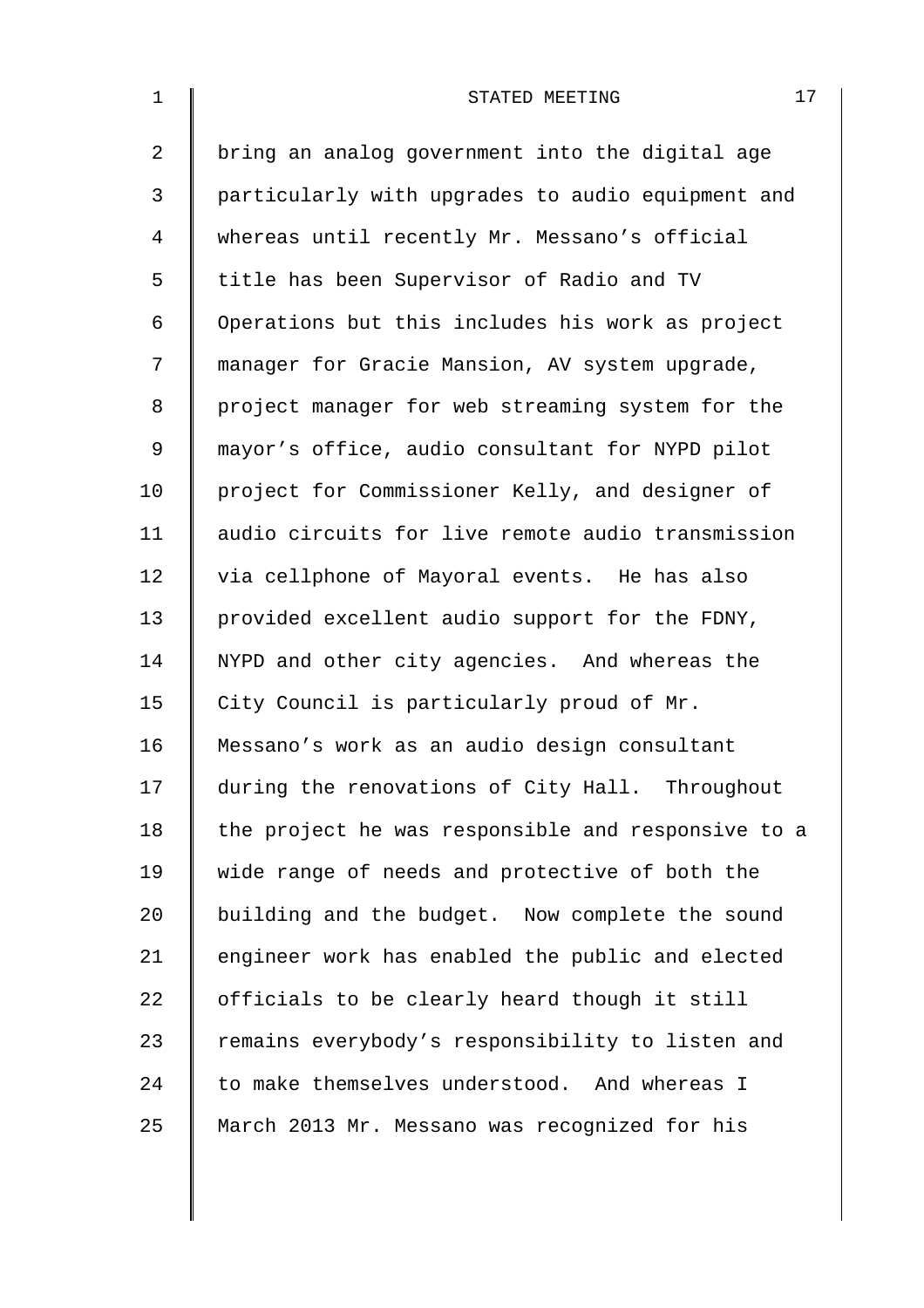| $\mathbf 1$    | 18<br>STATED MEETING                               |
|----------------|----------------------------------------------------|
| $\overline{a}$ | stellar work and promoted to Executive Director of |
| 3              | Special Events. He has truly distinguished         |
| 4              | himself in his work and has earned the enduring    |
| 5              | gratitude of all New Yorkers. Now therefore be it  |
| 6              | known that the Council of the City of New York     |
| 7              | gratefully honors Mike Messano for his outstanding |
| 8              | service to the Council and community at large.     |
| 9              | Christine C. Quinn, Speaker for the entire         |
| 10             | Council, Vincent M. Ignizio, Council member, 51st  |
| 11             | District, Staten Island.                           |
| 12             | SPEAKER QUINN: Well, I love the                    |
| 13             | idea of a go to guru. I think we all wish we had   |
| 14             | coined that because it is very true of you. I      |
| 15             | didn't know about all those other particularly     |
| 16             | first responder agencies that you are part of.     |
| 17             | Well you wrote the resolution very well and        |
| 18             | congratulations on your new promotion and would    |
| 19             | you like to say a few words?                       |
| 20             | MIKE MESSANO: Sure. First of all,                  |
| 21             | I have to say I am totally blown away by this.     |
| 22             | It's such a surprise. I never expected it. I       |
| 23             | love working for DCAS. I love my job. I never      |
| 24             | regret getting up in the morning. I work with a    |
| 25             | wonderful group of people. And I am so             |
|                |                                                    |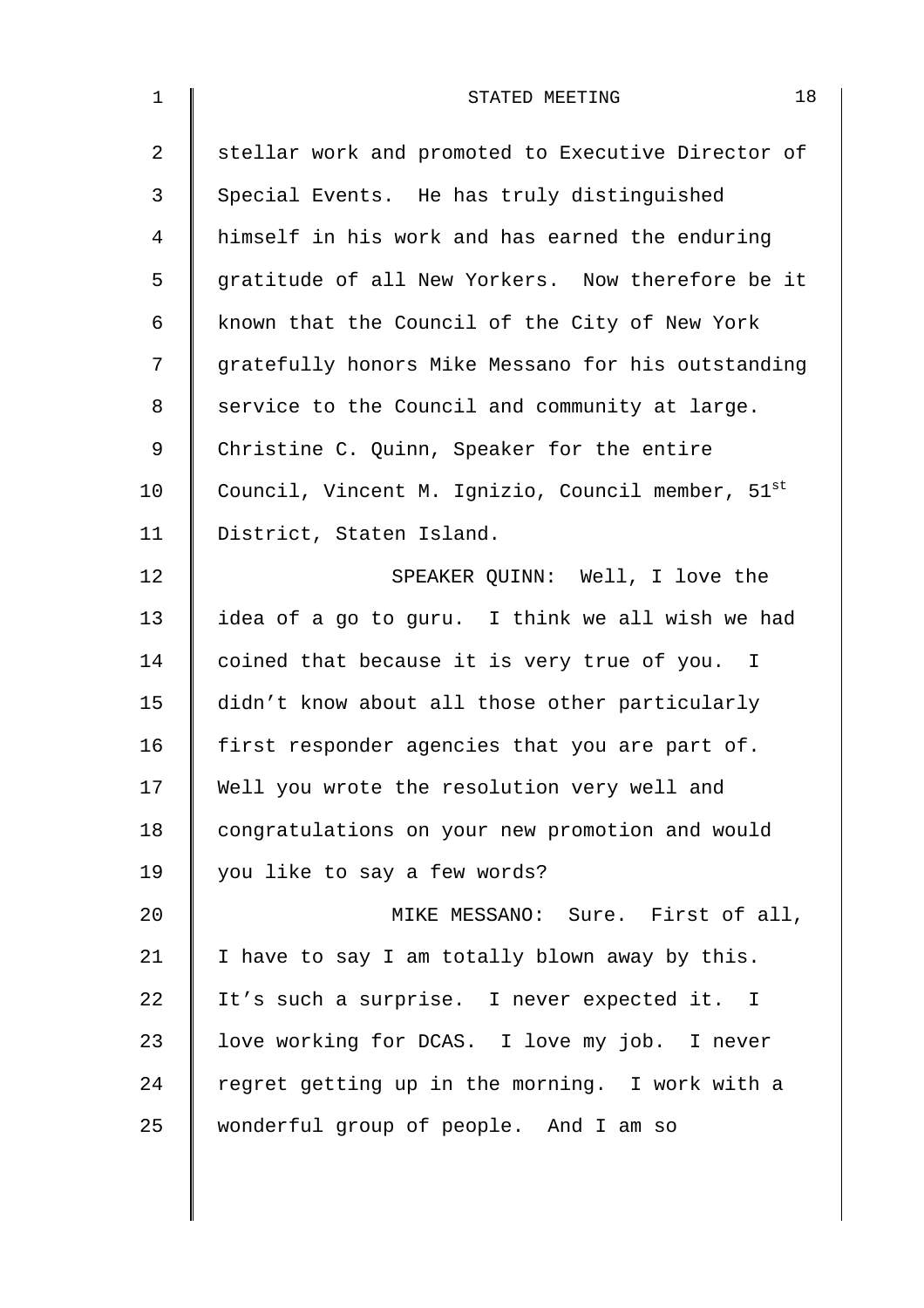| $\mathbf{1}$   | 19<br>STATED MEETING                               |
|----------------|----------------------------------------------------|
| $\overline{a}$ | appreciative that you have given me this honor.    |
| 3              | It's wonderful so thank you. Thank the Council.    |
| 4              | Thank you Council member Ignizio for the work that |
| 5              | you do in my district. Thank you Commissioner for  |
| 6              | just supporting my team. I have to thank my boss,  |
| 7              | Marty Preston who has been my mentor and he's been |
| 8              | behind me the whole time. He has been a true true  |
| 9              | friend. I would like to tank Steve Fader and Phil  |
| 10             | Kelly who believed in me and got behind me with    |
| 11             | this project as well. I would be remiss if I did   |
| 12             | not thank my team, Paul Powell, Wayne McGregor and |
| 13             | Chris Ozo, who are doing other events because we   |
| 14             | are always so busy. Without them I wouldn't have   |
| 15             | been able to do what I do and of course I have to  |
| 16             | thank my lovely wife for putting up with the       |
| 17             | countless phone calls and email interruptions      |
| 18             | 24/7. Thank you. I love you.                       |
| 19             | SPEAKER QUINN: It's amazing what                   |
| 20             | really makes city government run and you are a     |
| 21             | critical part of that so thank you very much.      |
| 22             | Thank you. And that concludes today's ceremonials  |
| 23             | with sound.                                        |
| 24             | COMMITTEE CLERK: Ladies and                        |
| 25             | gentlemen, can I have your attention please. At    |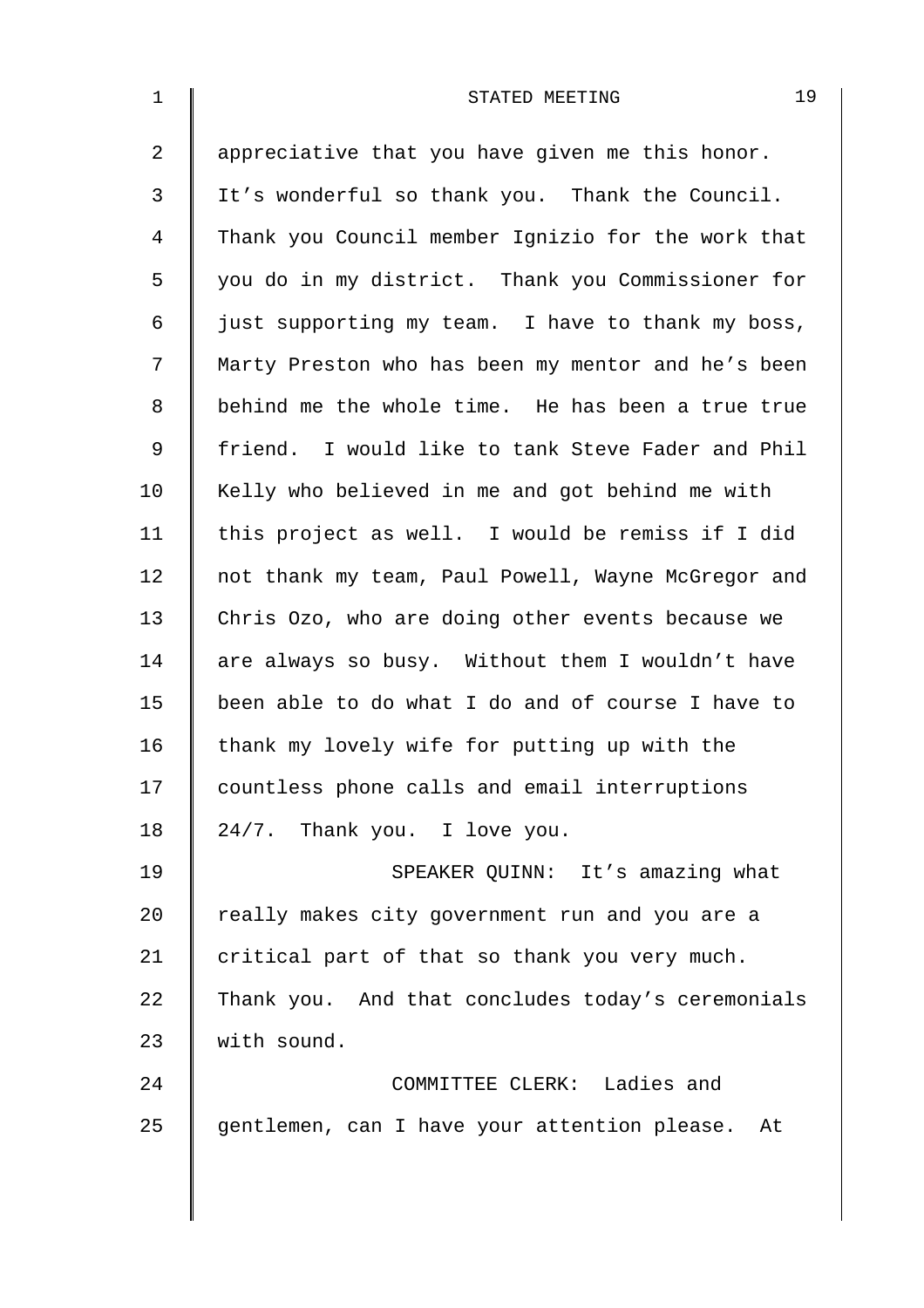| $\mathbf 1$ | 20<br>STATED MEETING                              |
|-------------|---------------------------------------------------|
| 2           | this time, please place all cellphones and pagers |
| 3           | to vibrate. Will all non-council employees please |
| 4           | leave the main floor of the chambers. Thank you.  |
| 5           | MAJORITY LEADER: My colleagues                    |
| 6           | please rise for the pledge of allegiance. All     |
| 7           | rise. [Pledge] Roll call.                         |
| 8           | COMMITTEE CLERK: Arroyo.                          |
| 9           | COUNCIL MEMBER ARROYO: Here.                      |
| 10          | COMMITTEE CLERK: Barron.                          |
| 11          | COUNCIL MEMBER BARRON: Here.                      |
| 12          | COMMITTEE CLERK: Brewer.                          |
| 13          | COUNCIL MEMBER BREWER: Here.                      |
| 14          | COMMITTEE CLERK: Cabrera.                         |
| 15          | COUNCIL MEMBER CABRERA: Here.                     |
| 16          | COMMITTEE CLERK: Chin.                            |
| 17          | [no response]                                     |
| 18          | COMMITTEE CLERK: Comrie.                          |
| 19          | COUNCIL MEMBER COMRIE: Present.                   |
| 20          | COMMITTEE CLERK: Crowley.                         |
| 21          | [no response]                                     |
| 22          | COMMITTEE CLERK: Dickens.                         |
| 23          | COUNCIL MEMBER DICKENS: Here.                     |
| 24          | COMMITTEE CLERK: Dilan.                           |
| 25          | [no response]                                     |
|             |                                                   |
|             |                                                   |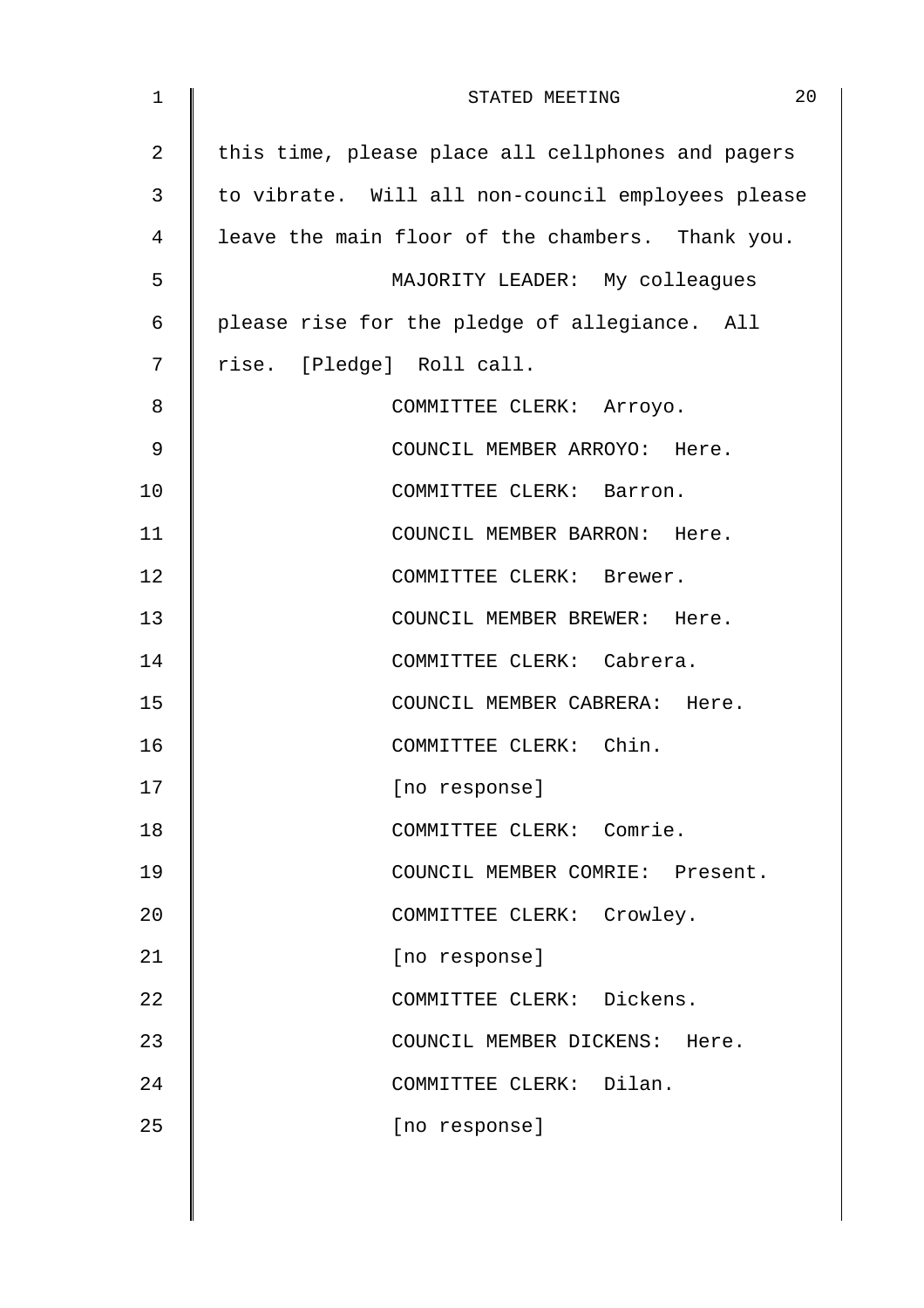| $\mathbf 1$    | STATED MEETING                  | 21 |
|----------------|---------------------------------|----|
| $\overline{2}$ | COMMITTEE CLERK: Dromm.         |    |
| 3              | COUNCIL MEMBER DROMM: Here.     |    |
| $\overline{4}$ | COMMITTEE CLERK: Eugene.        |    |
| 5              | COUNCIL MEMBER EUGENE: Here.    |    |
| 6              | COMMITTEE CLERK: Ferreras.      |    |
| 7              | COUNCIL MEMBER FERREAS: Here.   |    |
| 8              | COMMITTEE CLERK: Fidler.        |    |
| 9              | COUNCIL MEMBER FIDLER: Here.    |    |
| 10             | COMMITTEE CLERK: Foster.        |    |
| 11             | COUNCIL MEMBER FOSTER: Here.    |    |
| 12             | COMMITTEE CLERK: Garodnick.     |    |
| 13             | COUNCIL MEMBER GARODNICK: Here. |    |
| 14             | COMMITTEE CLERK: Gennaro.       |    |
| 15             | COUNCIL MEMBER GENNARO: Here.   |    |
| 16             | COMMITTEE CLERK: Gentile.       |    |
| 17             | COUNCIL MEMBER GENTILE: Here.   |    |
| 18             | COMMITTEE CLERK: Gonzalez.      |    |
| 19             | [no response]                   |    |
| 20             | COMMITTEE CLERK: Greenfield.    |    |
| 21             | [no response]                   |    |
| 22             | COMMITTEE CLERK: Halloran.      |    |
| 23             | [no response]                   |    |
| 24             | COMMTIEE CLERK: Ignizio.        |    |
| 25             | [no response]                   |    |
|                |                                 |    |
|                |                                 |    |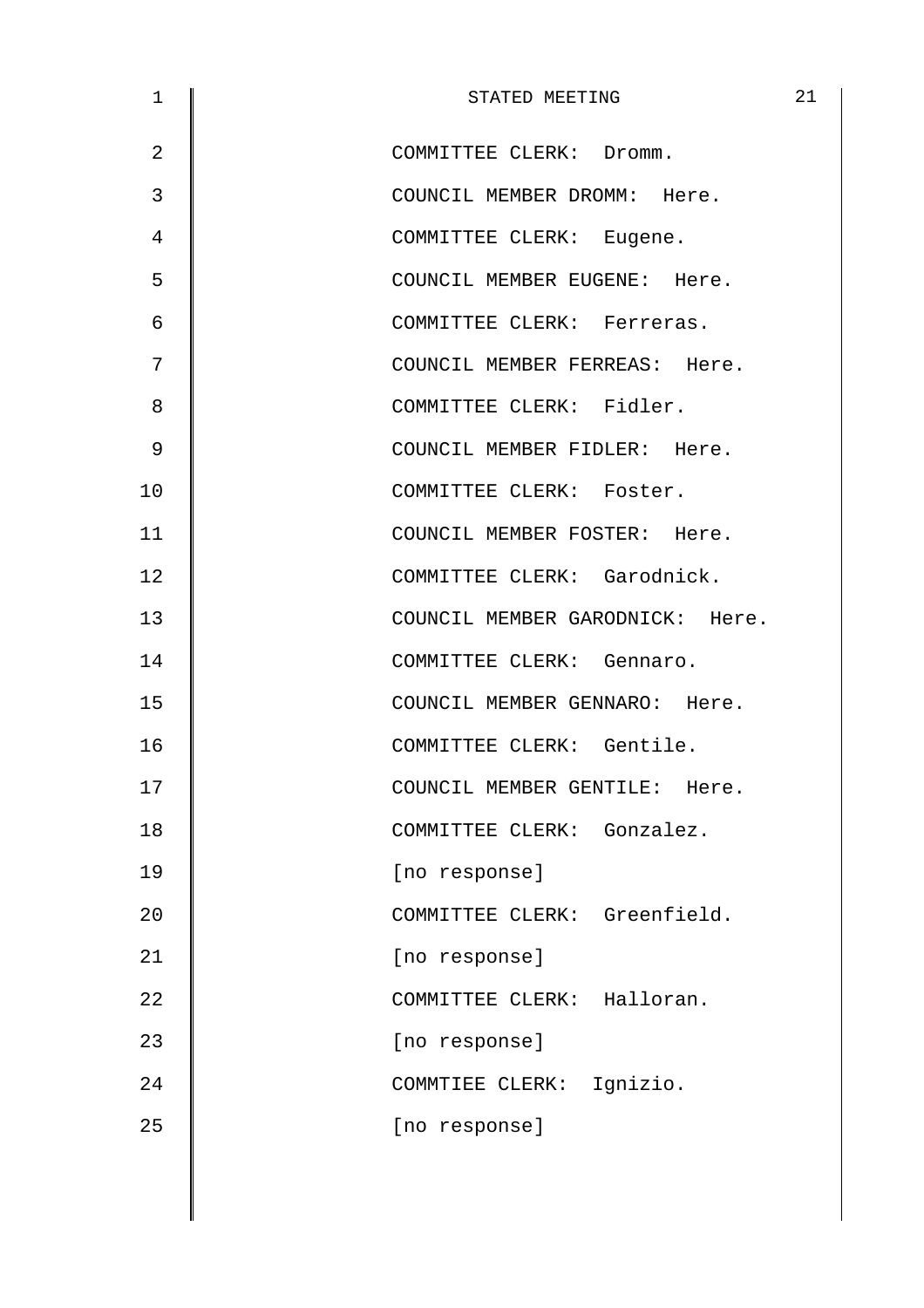| $\mathbf 1$    |       | STATED MEETING                  | 22 |
|----------------|-------|---------------------------------|----|
| $\overline{2}$ |       | COMMITTEE CLERK: Jackson.       |    |
| 3              |       | COUNCIL MEMBER JACKSON: Here.   |    |
| 4              |       | COMMITTEE CLERK: James.         |    |
| 5              |       | [no response]                   |    |
| 6              |       | COMMITTEE CLERK: King.          |    |
| 7              |       | COUNCIL MEMBER KING: Present.   |    |
| 8              |       | COMMITTEE CLERK: Koo.           |    |
| 9              |       | COUNCIL MEMBER KOO: Present.    |    |
| 10             |       | COMMITTEE CLERK: Koppell.       |    |
| 11             |       | COUNCIL MEMBER KOPPELL: Here.   |    |
| 12             |       | COMMITTEE CLERK: Koslowitz.     |    |
| 13             |       | COUNCIL MEMBER KOSLOWITZ: Here. |    |
| 14             |       | COMMITTEE CLERK: Lander.        |    |
| 15             |       | COUNCIL MEMBER LANDER: Here.    |    |
| 16             |       | COMMITTEE CLERK: Lappin.        |    |
| 17             |       | COUNCIL MEMBER LAPPIN: Here.    |    |
| 18             |       | COMMITTEE CLERK: Levin.         |    |
| 19             |       | COUNCIL MEMBER LEVIN: Here.     |    |
| 20             |       | COMMITTEE CLERK: Gonzalez.      |    |
| 21             |       | COUNCIL MEMBER GONZALEZ: Here.  |    |
| 22             |       | COMMITTEE CLERK: Mark-Viverito. |    |
| 23             |       | COUNCIL MEMBER MARK VIVERITO:   |    |
| 24             | Here. |                                 |    |
| 25             |       | COMMITTEE CLERK: Mealy.         |    |
|                |       |                                 |    |
|                |       |                                 |    |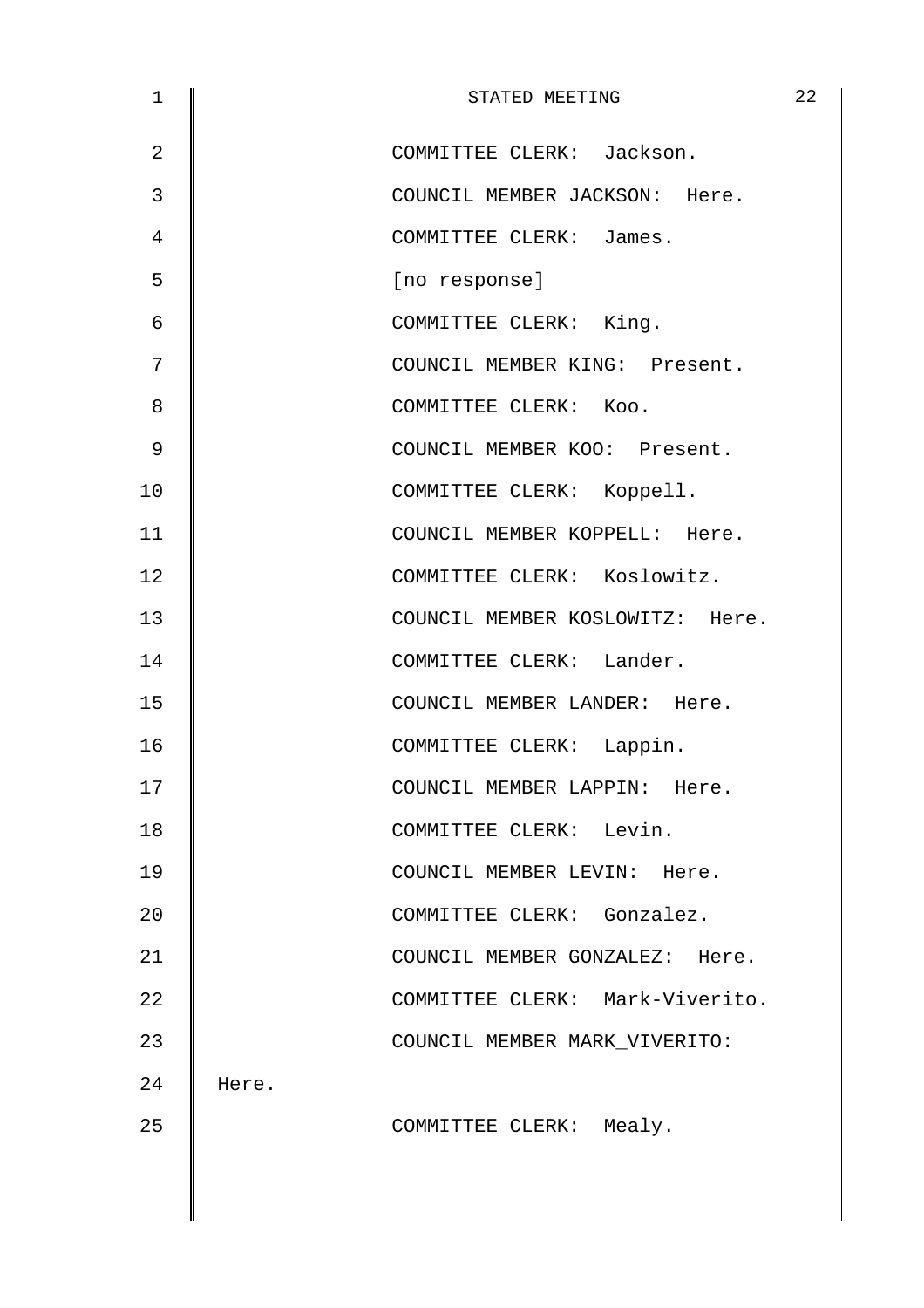| STATED MEETING                    | 23 |
|-----------------------------------|----|
| [no response]                     |    |
| COMMITTEE CLERK: Mendez.          |    |
| COUNCIL MEMBER MENDEZ: Here.      |    |
| COMMITTEE CLERK: Nelson.          |    |
| COUNCIL MEMBER NELSON: Here.      |    |
| COMMITTEE CLERK: Palma.           |    |
| COUNCIL MEMBER PALMA: Here.       |    |
| COMMITTEE CLERK: Recchia.         |    |
| COUNCIL MEMBER RECCHIA: Here.     |    |
| COMMITTEE CLERK: Reyna.           |    |
| COUNCIL MEMBER REYNA: Here.       |    |
| COMMITTEE CLERK: Richards.        |    |
| COUNCIL MEMBER RICHARDS: Present. |    |
| COMMITTEE CLERK: Rodriguez.       |    |
| COUNCIL MEMBER RODRIGUEZ: Here.   |    |
| COMMITTEE CLERK: Rose.            |    |
| [no response]                     |    |
| COMMITTEE CLERK: Crowley.         |    |
| COUNCIL MEMBER CROWLEY: Here.     |    |
| COMMITTEE CLERK: Ulrich.          |    |
| COUNCIL MEMEBR ULRICH: Here.      |    |
| COMMITTEE CLERK: Vacca.           |    |
| COUNCIL MEMBER VACCA: Here.       |    |
| COMMITTEE CLERK: Vallone.         |    |
|                                   |    |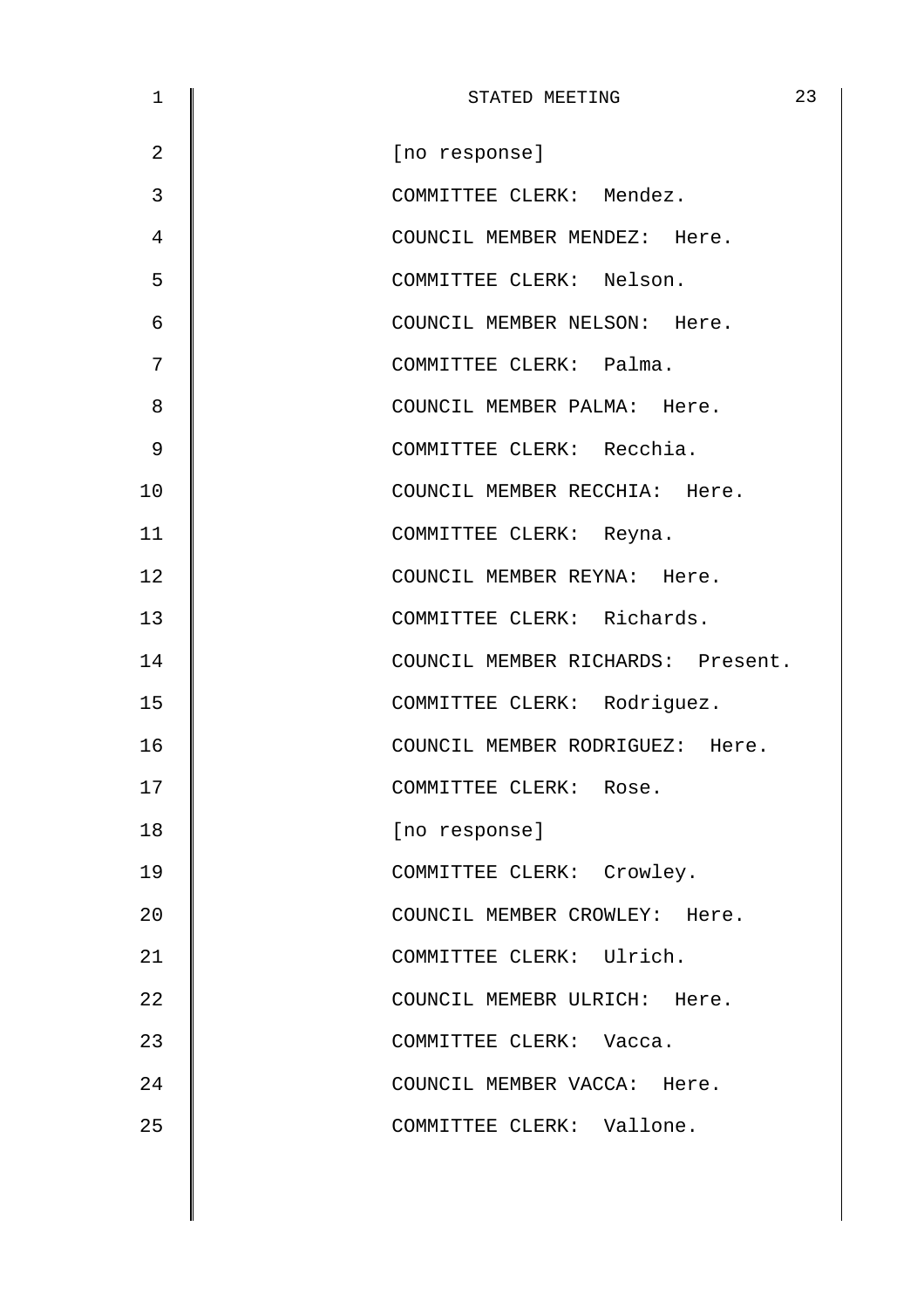| $\mathbf 1$ | 24<br>STATED MEETING                               |
|-------------|----------------------------------------------------|
| 2           | COUNCIL MEMBER VALLONE: Here.                      |
| 3           | COMMITTEE CLERK: Van Bramer.                       |
| 4           | COUNCIL MEMBER VAN BRAMER: Here.                   |
| 5           | COMMITTEE CLRK: Vann.                              |
| 6           | COUNCIL MEMBER VANN: Here.                         |
| 7           | COMMITTEE CLERK: Weprin.                           |
| 8           | COUNCIL MEMBER WEPRIN: Here.                       |
| 9           | COMMITTEE CLERK: Williams.                         |
| 10          | COUNCIL MEMBER WILLIAMS: Here.                     |
| 11          | COMMITTEE CLERK: Wills.                            |
| 12          | COUNCIL MEMBER WILLS: Here.                        |
| 13          | COMMITTEE CLERK: Oddo.                             |
| 14          | COUNCIL MEMBER ODDO: Here.                         |
| 15          | COMMITTEE CLERK: Rivera.                           |
| 16          | COUNCIL MEMBER RIVERA: Here.                       |
| 17          | COMMITTEE CLERK: Speaker Quinn.                    |
| 18          | SPEAKER QUINN: Here.                               |
| 19          | MAJORITY LEADER: Quorum is                         |
| 20          | present. My colleagues please rise for the         |
| 21          | invocation being delivered today by Reverend Chloe |
| 22          | Breyer from Interfaith Center of New York.         |
| 23          | Good afternoon. Around the corner                  |
| 24          | from where you are right now you can go and visit  |
| 25          | on the first floor of the United Nations a chapel  |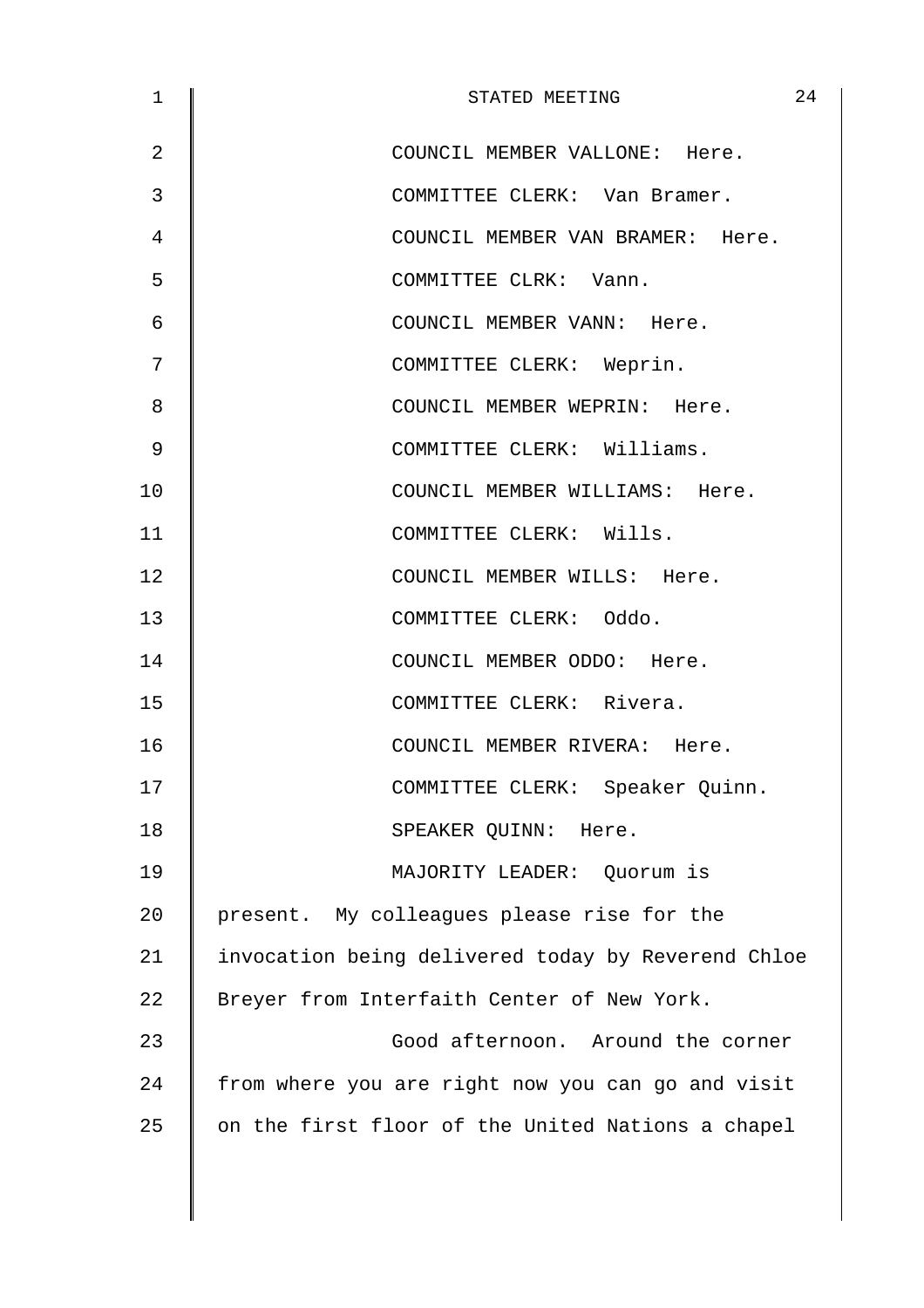| $\mathbf 1$    | 25<br>STATED MEETING                               |
|----------------|----------------------------------------------------|
| $\overline{a}$ | dedicated to Dag Hammarskjold, the second          |
| 3              | Secretary General of the United Nations. He was    |
| 4              | the son of the Swedish Prime Minister and a        |
| 5              | statesman in his own right. And in 1952 or 1953    |
| 6              | he was elected to be the second Secretary General  |
| 7              | of the United Nations. Dag Hammarskjold died       |
| 8              | while serving as a peacemaker. In 1961 his plane   |
| 9              | crashed under mysterious circumstances on his way  |
| 10             | to negotiating a cease fire between the UN troops  |
| 11             | and Katonga forces in the then newly independent   |
| 12             | Congo. He had stood up to the Soviet Union who     |
| 13             | put pressure on him to resign. In this as in       |
| 14             | other efforts he exemplified a form of peace       |
| 15             | making that does not compromise with justice.      |
| 16             | Never for the sake of peace and quiet, he wrote,   |
| 17             | deny your own experience or convictions.           |
| 18             | So now as we open this session, let                |
| 19             | us pray together for wisdom and strength           |
| 20             | remembering the words of Dag Hammarskjold. Have    |
| 21             | mercy upon us. Have mercy upon our efforts that    |
| 22             | we before you in love and faith, righteousness and |
| 23             | humility may follow you with self-denial,          |
| 24             | steadfastness, and courage and meet you in the     |
| 25             | silence. Give us a poor heart that we may see you  |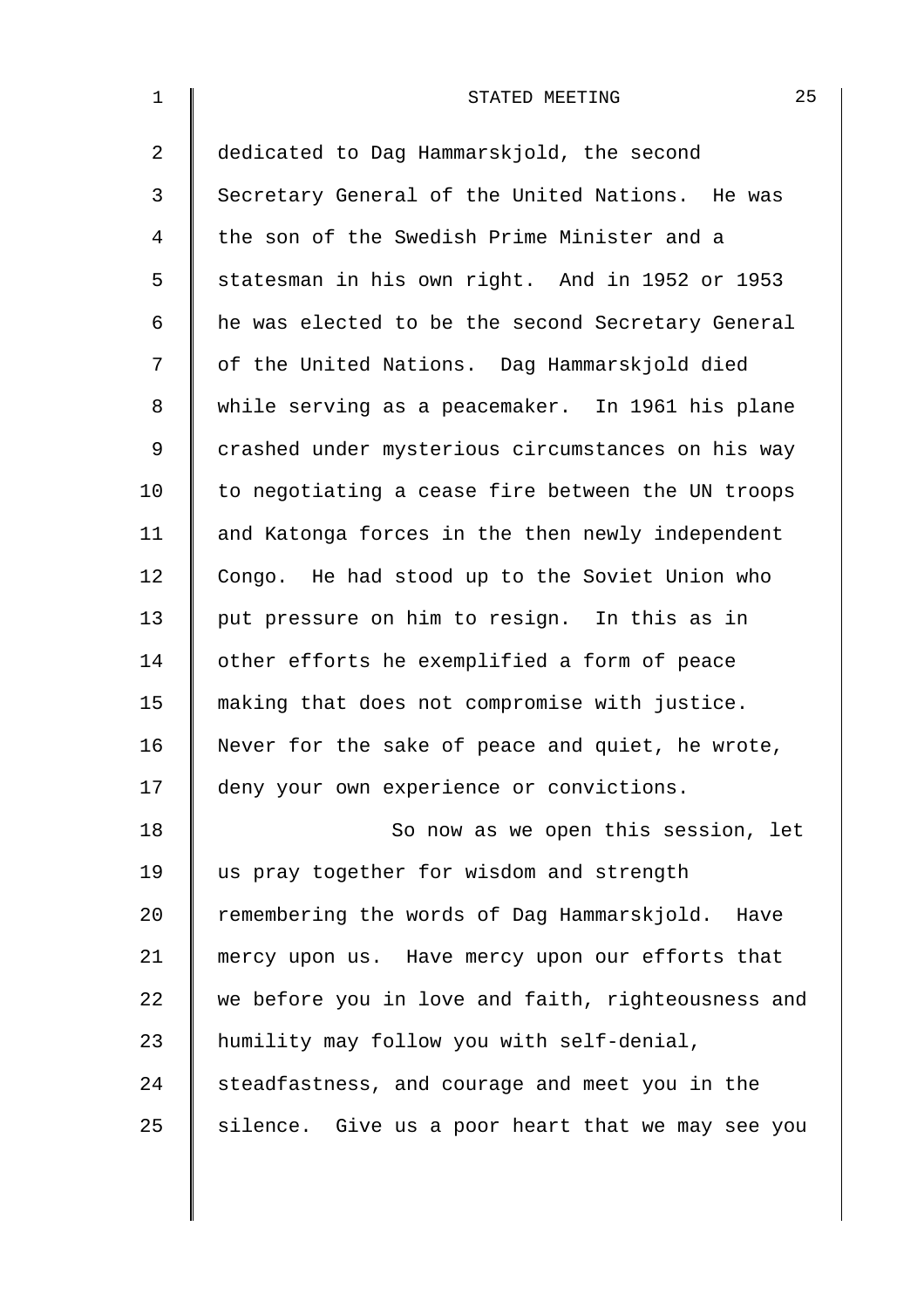| $\mathbf 1$    | 26<br>STATED MEETING                              |
|----------------|---------------------------------------------------|
| $\overline{2}$ | a humble heart, that we may hear you. A heart of  |
| 3              | love that we may serve you. A heart of faith that |
| 4              | we may live you. You, whom I do not know but      |
| 5              | whose I am. You, whom I do not comprehend but who |
| 6              | has dedicated me to my faith. You. In the name    |
| 7              | of God, most merciful. Amen.                      |
| 8              | MAJORITY LEADER: Council member                   |
| 9              | Jackson.                                          |
| 10             | COUNCIL MEMBER JACKSON: Thank you                 |
| 11             | Majority Leader, my colleagues. I motion the      |
| 12             | invocation to spread in full upon the record.     |
| 13             | MAJORITY LEADER: So ordered.                      |
| 14             | SPEAKER QUINN: If I could ask my                  |
| 15             | colleagues to please rise again for a moment.     |
| 16             | First, let me make two happy notes. It is Council |
| 17             | member Jessica Lappin's birthday. I think she is  |
| 18             | off the floor but we will say happy birthday in   |
| 19             | her absence. And we are also joined by Lena       |
| 20             | Ignizio who we want to say hello to. Bring your   |
| 21             | child to work day. So that's wonderful to have    |
| 22             | her with us. Yay. Our thoughts and prayers go     |
| 23             | out to the city of Boston. We are especially      |
| 24             | thinking of the families of Crystal Campbell, Lu  |
| 25             | Lingzi, Martin Richard, the MIT Police officer,   |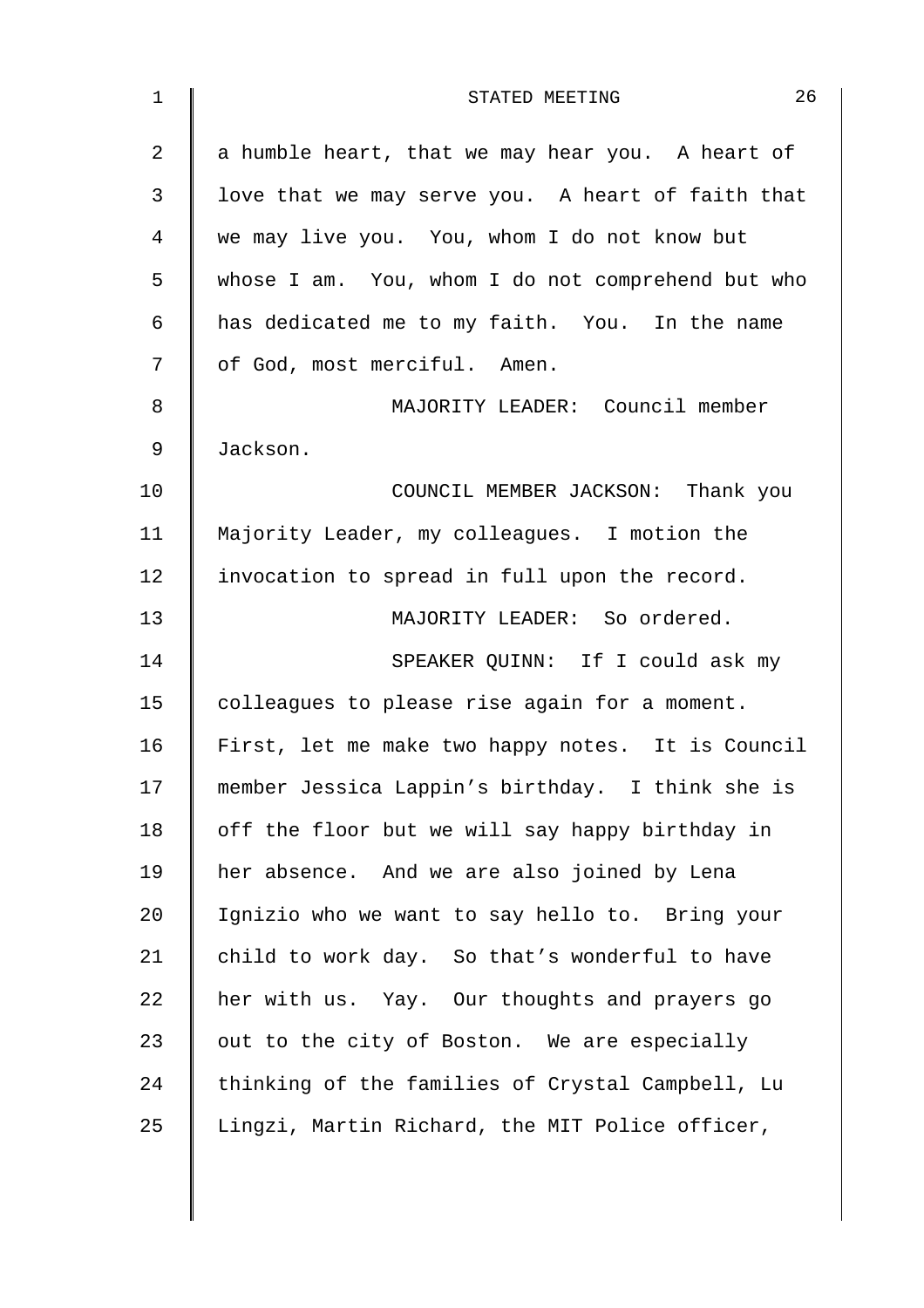| $\mathbf 1$ | 27<br>STATED MEETING                                        |
|-------------|-------------------------------------------------------------|
| 2           | Sean Collier. All who lost their lives due to the           |
| 3           | senseless act of two individuals. Also in our               |
| 4           | thoughts are all those wounded and affected by              |
| 5           | this horrible tragedy. We all stand in solidarity           |
| 6           | with our neighbors and friends to the North.                |
| 7           | Our thoughts and prayers also go                            |
| 8           | out to the 14 victims, including 11 first                   |
| 9           | responders who died in an April 17 <sup>th</sup> industrial |
| 10          | explosion at a fertilizer plant in West Texas.              |
| 11          | This is once again a reminder of how our first              |
| 12          | responders put their lives on the line every day            |
| 13          | in communities all across our nation. Our                   |
| 14          | thoughts also go out to the almost 200 injured in           |
| 15          | this horrific explosion. Thank you Mr. Majority             |
| 16          | Leader.                                                     |
| 17          | MAJORITY LEADER: Thank you, Madam                           |
| 18          | Speaker. Adoption of the minutes.                           |
| 19          | COMMITTEE CLERK:<br>None.                                   |
| 20          | MAJORITY LEADER: Messages and                               |
| 21          | letters from the Mayor.                                     |
| 22          | COMMITTEE CLERK: None.                                      |
| 23          | MAJORITY LEADER: Communications                             |
| 24          | from the city, county and borough offices.                  |
| 25          | COMMITTEE CLERK: M1104 through                              |
|             |                                                             |
|             |                                                             |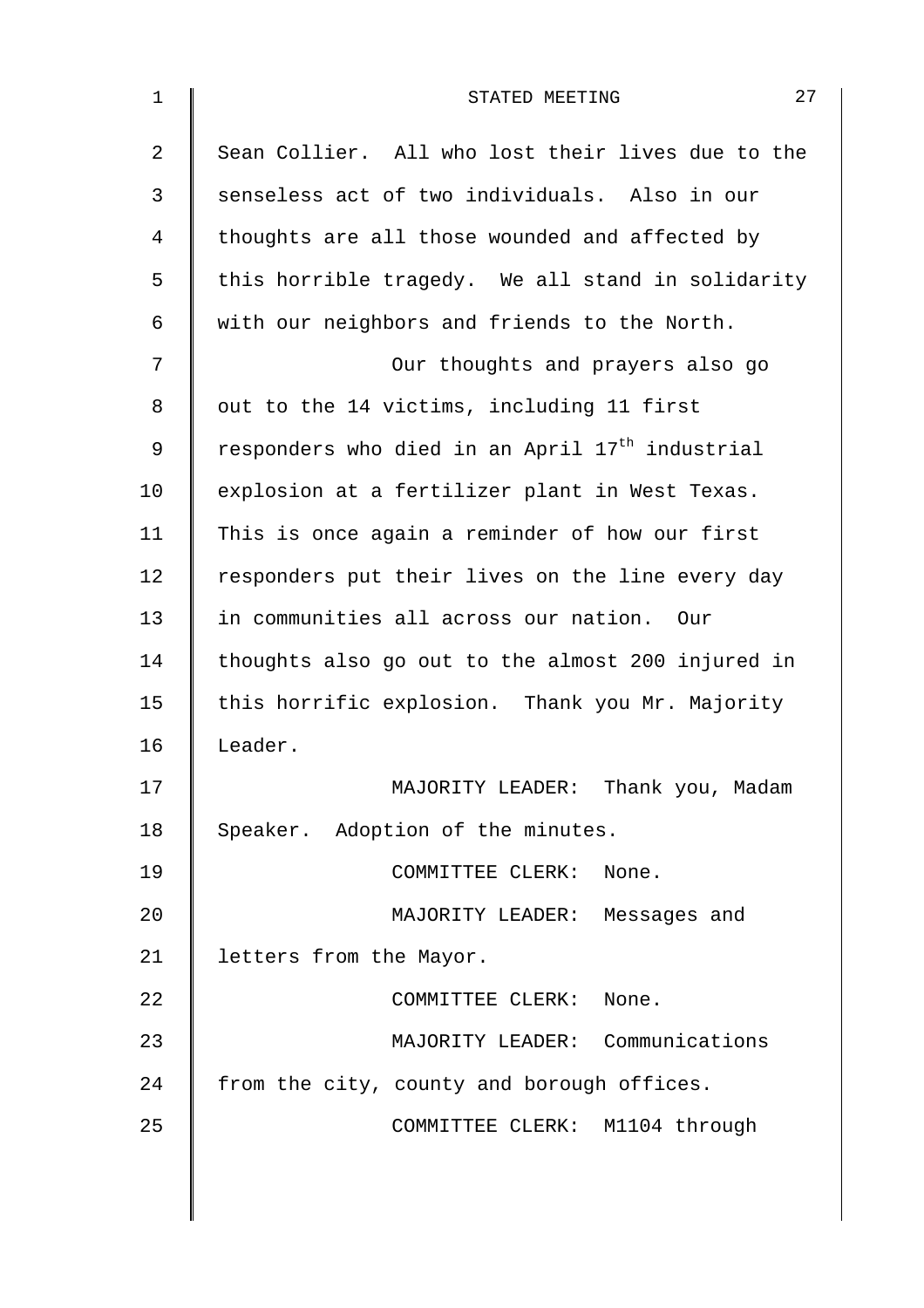| $\mathbf 1$    | 28<br>STATED MEETING                               |
|----------------|----------------------------------------------------|
| $\overline{2}$ | 1141 on Page 6, base stations.                     |
| 3              | SPEAKER QUINN: Transportation.                     |
| 4              | MAJORITY LEADER: Petitions and                     |
| 5              | communications.                                    |
| 6              | COMMITTEE CLERK: None.                             |
| 7              | MAJORITY LEADER: Land Use Call                     |
| 8              | Ups.                                               |
| 9              | COMMITTTEE CLERK: M1142 and M1143.                 |
| 10             | SPEAKER QUINN: If we could couple                  |
| 11             | those two please and have a roll call on the land  |
| 12             | use call ups please.                               |
| 13             | MAJORITY LEADER: So ordered.                       |
| 14             | COMMITTEE CLERK: Arroyo.                           |
| 15             | COUNCIL MEMBER ARROYO: Aye on all.                 |
| 16             | COMMITTEE CLERK: Barron.                           |
| 17             | COUNCIL MEMBER BARRON: I request                   |
| 18             | unanimous consent to vote on all general order     |
| 19             | items.                                             |
| 20             | MAJORITY LEADER: Yes.                              |
| 21             | COUNCIL MEMBER BARRON: I vote no                   |
| 22             | on Intro 1026a and 1030a and I vote aye on all the |
| 23             | rest.                                              |
| 24             | COMMITTEE CLERK: Brewer.                           |
| 25             | COUNCIL MEMBER BREWER: Aye.                        |
|                |                                                    |
|                |                                                    |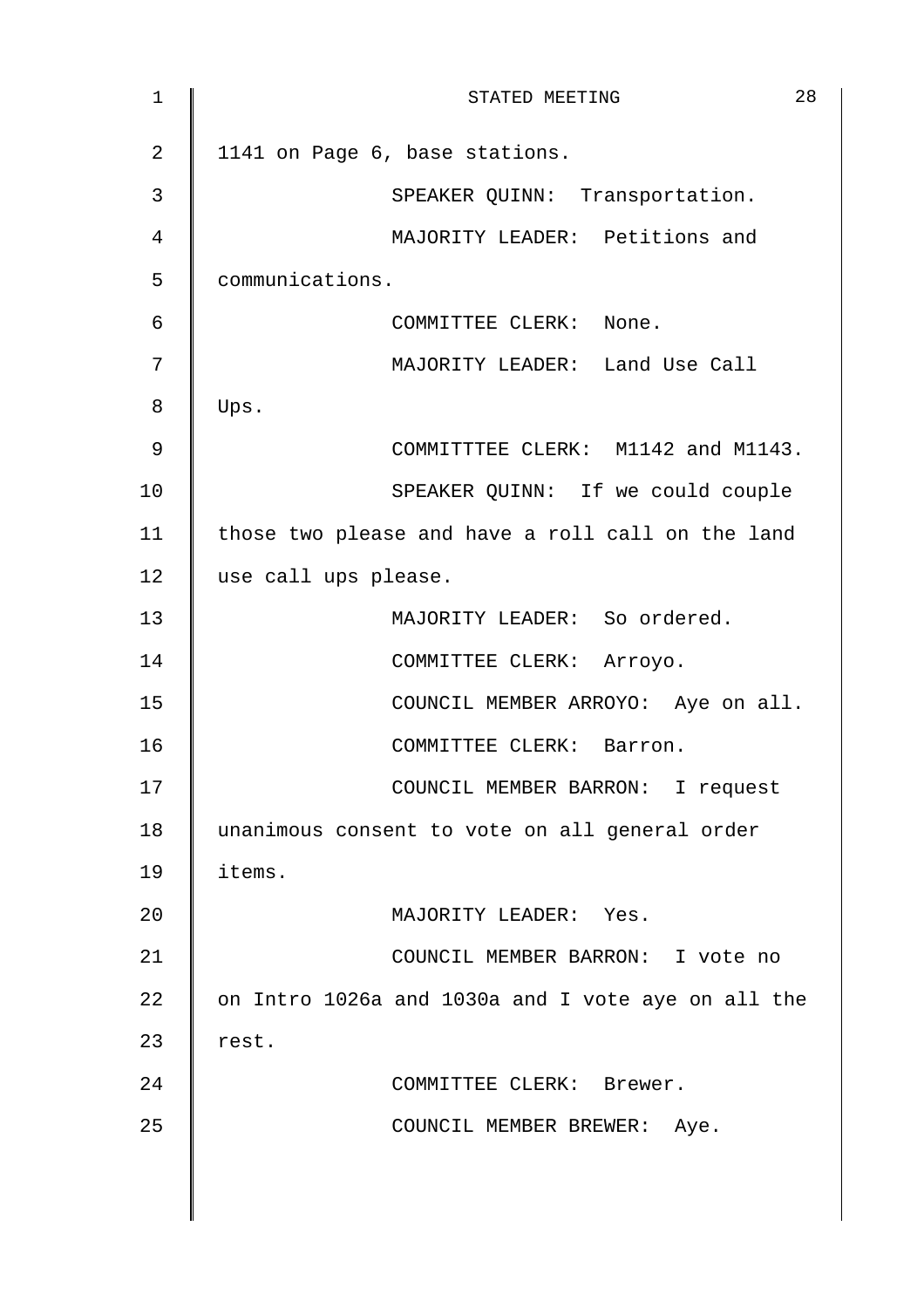| $\mathbf 1$ | 29<br>STATED MEETING                             |
|-------------|--------------------------------------------------|
| 2           | COMMITTEE CLERK: Cabrera.                        |
| 3           | COUNCIL MEMBER CABRERA: Aye.                     |
| 4           | COMMITTEE CLERK: Chin.                           |
| 5           | COUNCIL MEMBER CHIN: Aye.                        |
| 6           | COMMITTEE CLERK: Comrie.                         |
| 7           | COUNCIL MEMBER COMRIE: Aye on all.               |
| 8           | COMMITTEE CLERK: Crowley.                        |
| 9           | COUNCIL MEMBER CROWLEY: If I can                 |
| 10          | ask permission to vote on all calendar items and |
| 11          | all land use call ups?                           |
| 12          | MAJORITY LEADER: Yes.                            |
| 13          | COUNCIL MEMBER CROWLEY: I vote                   |
| 14          | aye.                                             |
| 15          | COMMITTEE CLERK: Dickens.                        |
| 16          | COUNCIL MEMBER DICKENS: I request                |
| 17          | unanimous consent to vote on all matters on the  |
| 18          | general order calendar.                          |
| 19          | MAJORITY LEADER: Yes.                            |
| 20          | COUNCIL MEMBER DICKENS: I vote                   |
| 21          | aye.                                             |
| 22          | COMMITTEE CLERK: Dilan.                          |
| 23          | [no response]                                    |
| 24          | COMMITTEE CLERK: Dromm.                          |
| 25          | COUNCIL MEMBER DROMM: Aye.                       |
|             |                                                  |
|             |                                                  |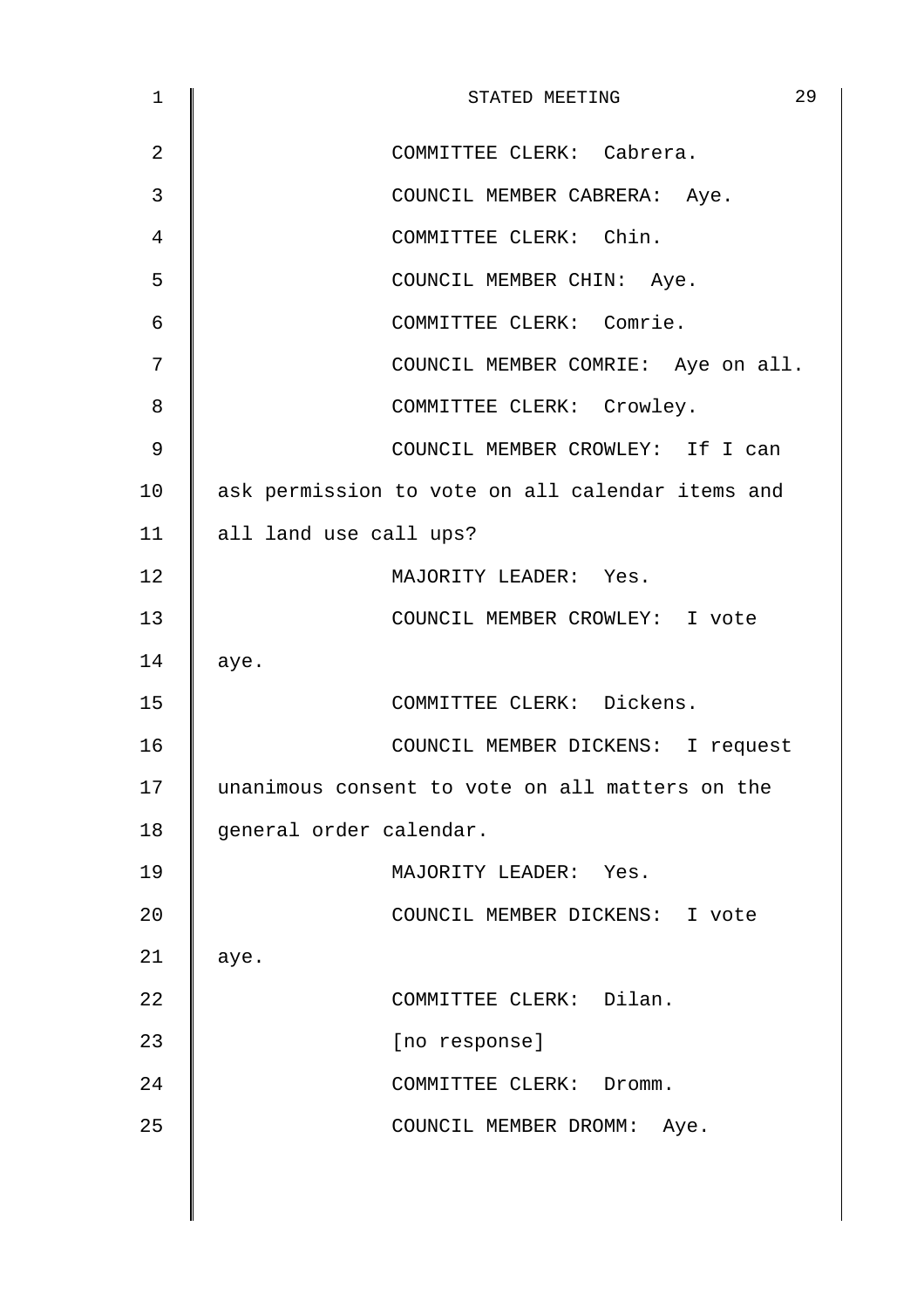| $\mathbf 1$    | 30<br>STATED MEETING                             |
|----------------|--------------------------------------------------|
| $\overline{2}$ | COMMITTEE CLERK: Eugene.                         |
| 3              | COUNCIL MEMBER EUGENE: Aye.                      |
| 4              | COMMITTEE CLERK: Ferreras.                       |
| 5              | COUNCIL MEMBER FERRERAS: I vote aye              |
| 6              | and with permission I would like vote aye on all |
| 7              | resolutions and coupled general orders.          |
| 8              | MAJORITY LEADER: Yes.                            |
| 9              | COUNCIL MEMBER FERRERAS: I vote                  |
| 10             | aye. Thank you.                                  |
| 11             | COMMITTEE CLERK: Fidler.                         |
| 12             | COUNCIL MEMBER FIDLER: Aye.                      |
| 13             | COMMITTEE CLERK: Foster.                         |
| 14             | COUNCIL MEMBER FOSTER: I would                   |
| 15             | like permission to vote aye on everything on the |
| 16             | calendar.                                        |
| 17             | MAJORITY LEADER: Yes.                            |
| 18             | COUNCIL MEMBER FOSTER: Thank you.                |
| 19             | Aye on all.                                      |
| 20             | COMMITTEE CLERK: Garodnick.                      |
| 21             | COUNCIL MEMBER GARODNICK: Aye.                   |
| 22             | COMMITTEE CLERK: Gennaro.                        |
| 23             | COUNCIL MEMBER GENNARO: Yes.                     |
| 24             | COMMITTEE CLERK: Gentile.                        |
| 25             | COUNCIL MEMBER GENTILE: Aye.                     |
|                |                                                  |
|                |                                                  |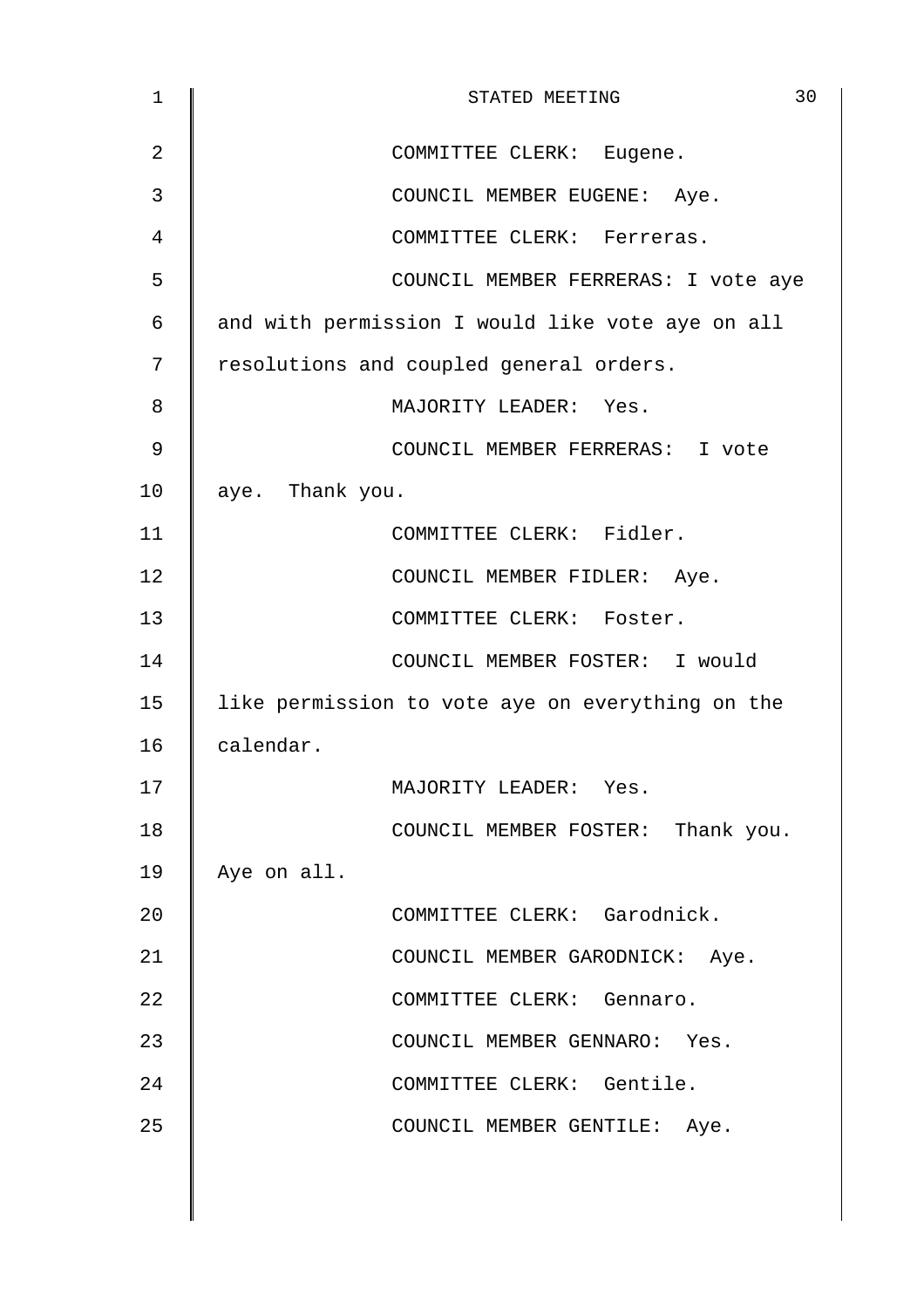| 1              | 31<br>STATED MEETING                              |
|----------------|---------------------------------------------------|
| $\overline{2}$ | COMMITTEE CLERK: Gonzalez.                        |
| 3              | COUNCIL MEMBER GONZALEZ: Aye on                   |
| 4              | all.                                              |
| 5              | COMMITTEE CLERK: Greenfield.                      |
| 6              | COUNCIL MEMBER GREENFIELD: Aye.                   |
| 7              | COMMITTEE CLERK: Ignizio.                         |
| 8              | COUNCIL MEMBER IGNIZIO: Yes. I                    |
| 9              | first want to thank my wife for everything that   |
| 10             | she does everyday and because I am asking for     |
| 11             | unanimous consent to vote earlier because of my   |
| 12             | guest who is great to have but a handful as well. |
| 13             | So I am going vote aye on all including all land  |
| 14             | use orders and me and Lena are going to be on our |
| 15             | way. And thank you all for being so kind to her   |
| 16             | today.                                            |
| 17             | COMMITTEE CLERK: Jackson.                         |
| 18             | COUNCIL MEMBER JACKSON: Aye on                    |
| 19             | all.                                              |
| 20             | COMMITTEE CLERK: James.                           |
| 21             | COUNCIL MEMBER JAMES: Permission                  |
| 22             | to vote aye on all general orders and land call   |
| 23             | ups and everything on the agenda.                 |
| 24             | MAJORITY LEADER: Yes.                             |
| 25             | COUNCIL MEMBER JAMES: I vote aye                  |
|                |                                                   |
|                |                                                   |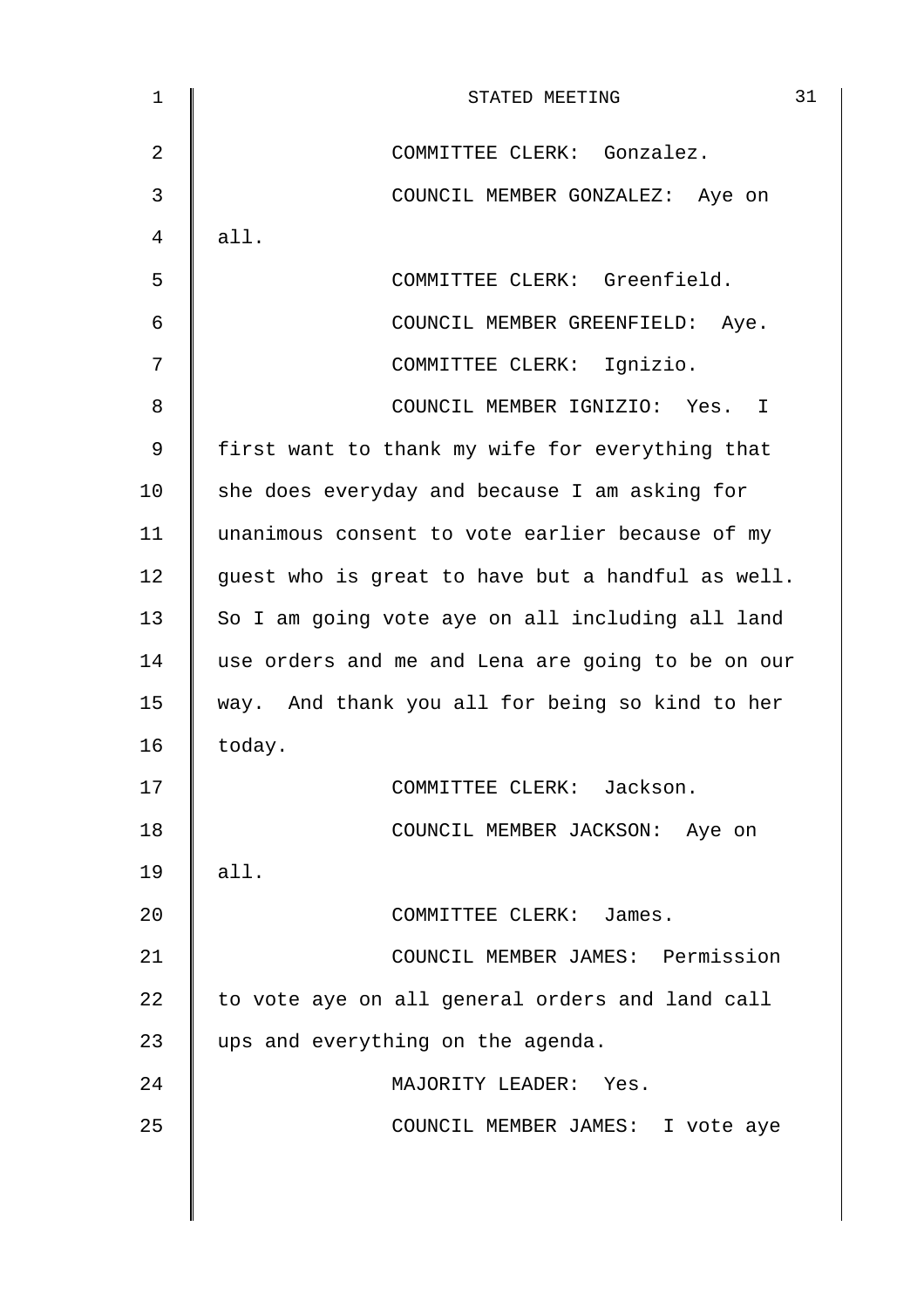| $\mathbf 1$    | 32<br>STATED MEETING                               |
|----------------|----------------------------------------------------|
| 2              | on all.                                            |
| 3              | COMMITTEE CLERK: King.                             |
| $\overline{4}$ | COUNCIL MEMBER KING: Aye.                          |
| 5              | COMMITTEE CLERK: Koo.                              |
| $\epsilon$     | COUNCIL MEMBER KOO: Mr. Majority                   |
| 7              | Leader, I request permission to vote aye on all on |
| 8              | today's calendar.                                  |
| 9              | MAJORITY LEADER: Yes.                              |
| 10             | COUNCIL MEMBER KOO: I vote aye on                  |
| 11             | all.                                               |
| 12             | COMMITTEE CLERK: Koppell.                          |
| 13             | COUNCIL MEMBER KOPPELL: I vote aye                 |
| 14             | on the land use call ups and ask permission        |
| 15             | unanimous consent to vote aye on all items on the  |
| 16             | general order calendar and all resolutions.        |
| 17             | MAJORITY LEADER: Yes, can we get                   |
| 18             | silence in the chambers.                           |
| 19             | COUNCIL MEMBER KOPPPELL: I vote                    |
| 20             | aye.                                               |
| 21             | COMMITTEE CLERK: Koslowitz.                        |
| 22             | COUNCIL MEMBER KOSLWOITZ: Aye.                     |
| 23             | COMMITTEE CLERK: Lander.                           |
| 24             | COUNCIL MEMBER LANDER: Aye.                        |
| 25             | COMMITTEE CLERK: Lappin.                           |
|                |                                                    |
|                |                                                    |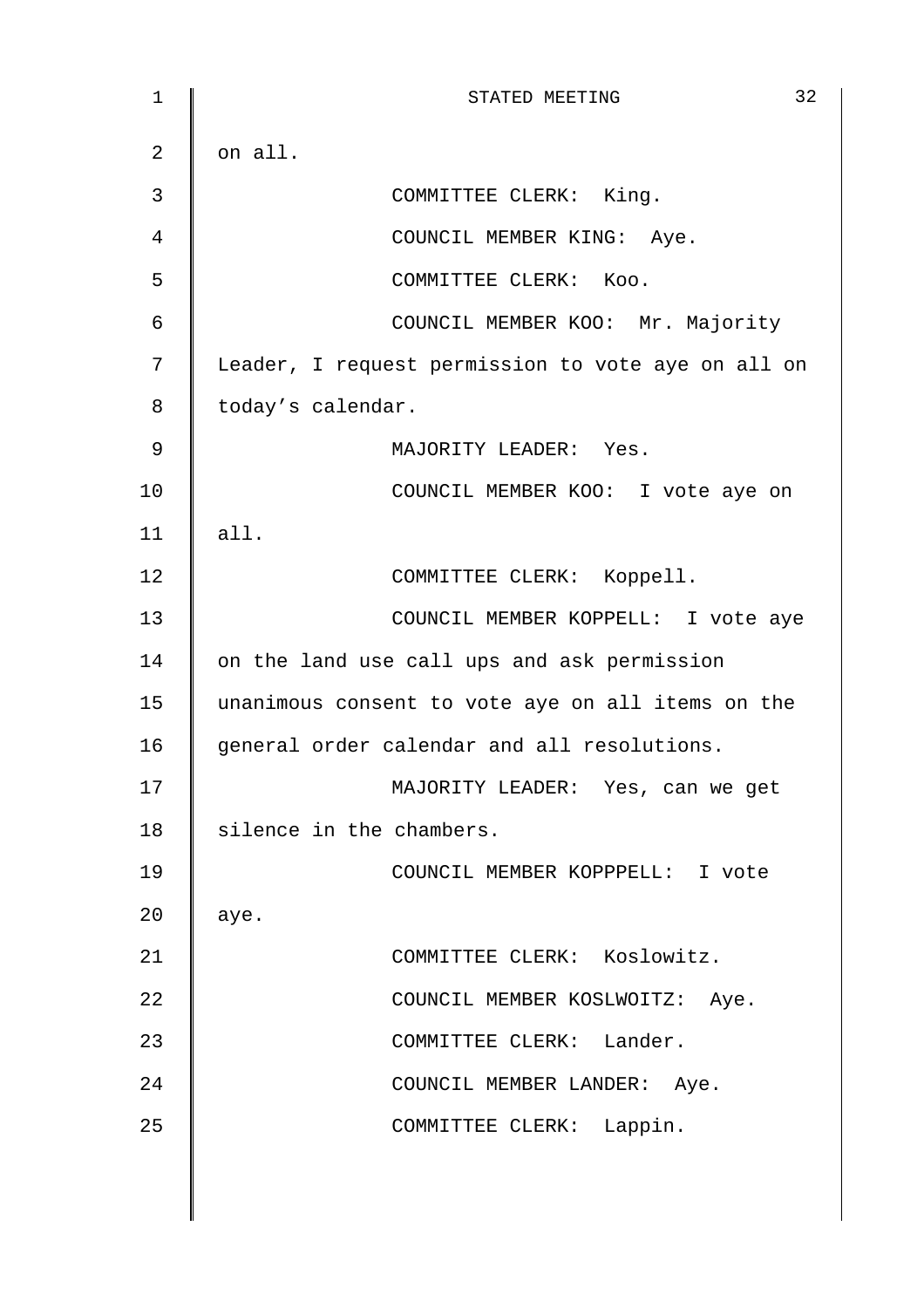| 1              | 33<br>STATED MEETING                              |
|----------------|---------------------------------------------------|
| $\overline{2}$ | COUNCIL MEMBER LAPPIN: Aye.                       |
| 3              | COMMITTEE CLERK: Levin.                           |
| 4              | [no response]                                     |
| 5              | COMMITTEE CLERK: Mark-Viverito.                   |
| 6              | COUNCIL MEMBER MARK=VIVERITO: Aye.                |
| 7              | COMMITTEE CLERK: Mealy.                           |
| 8              | COUNCIL MEMEBR MEALY: Aye.                        |
| 9              | COMMITTEE CLERK: Mendez.                          |
| 10             | COUNCIL MEMBER MENDEZ: Aye.                       |
| 11             | COMMITTEE CLERK: Nelson.                          |
| 12             | [no response]                                     |
| 13             | COMMITTEE CLERK: Palma.                           |
| 14             | COUNCIL MEMBER PALMA: Aye.                        |
| 15             | COMMITTEE CLERK: Recchia.                         |
| 16             | [no response]                                     |
| 17             | COMMITTEE CLERK: Reyna.                           |
| 18             | COUNCIL MEMBER REYNA: Aye on all.                 |
| 19             | COMMITTEE CLERK: Richards.                        |
| 20             | COUNCIL MEMBER RICHARDS: Aye on                   |
| 21             | all.                                              |
| 22             | COMMITTEE CLERK: Rodriguez.                       |
| 23             | COUNCIL MEMBER RODRIGUEZ: Aye and                 |
| 24             | I would like to ask permission to vote aye on all |
| 25             | general orders.                                   |
|                |                                                   |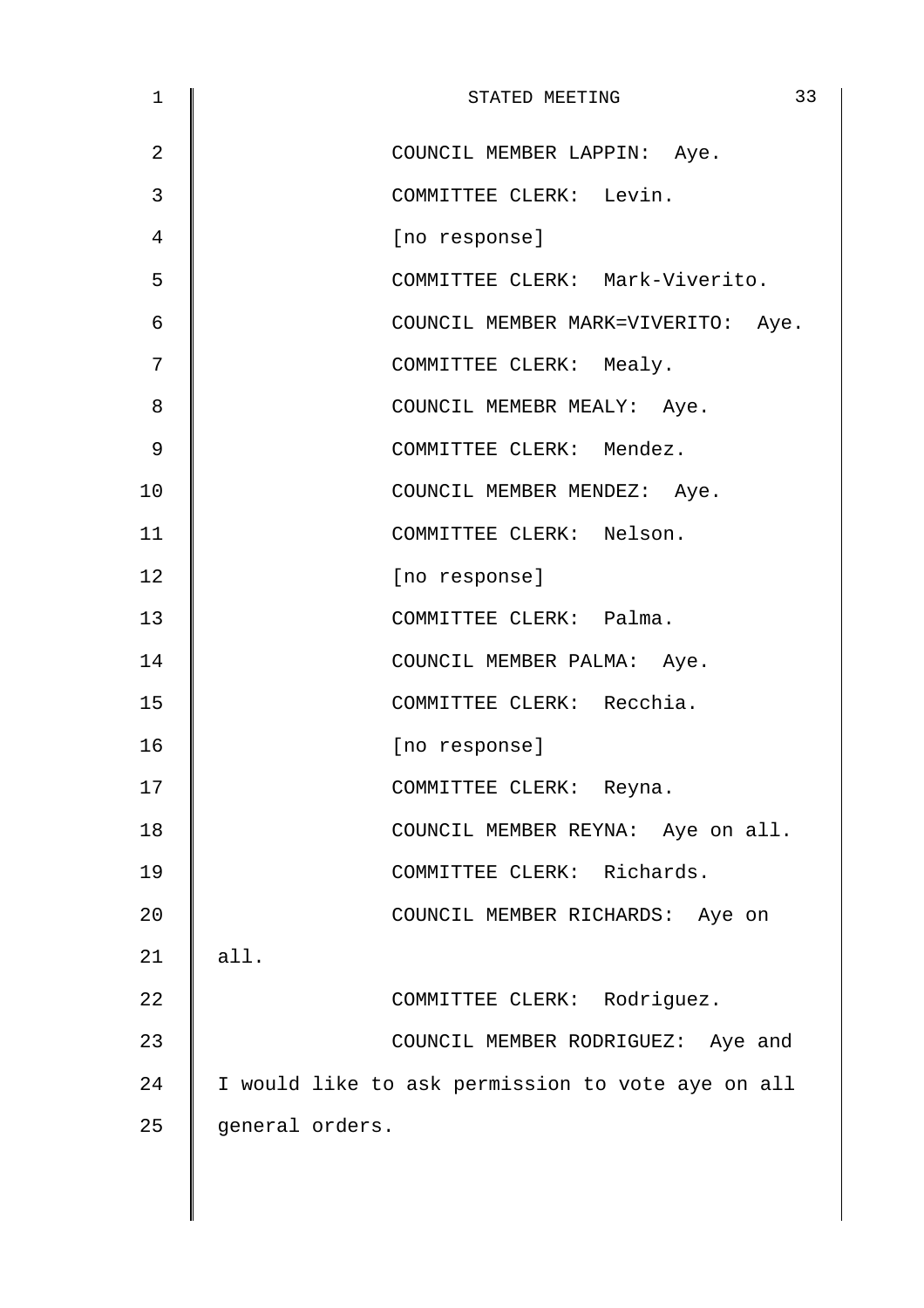| $\mathbf{1}$ | 34<br>STATED MEETING                               |
|--------------|----------------------------------------------------|
| 2            | MAJORITY LEADER: Yes.                              |
| 3            | COUNCIL MEMBER RODRIGUEZ: Aye.                     |
| 4            | COMMITTEE CLERK: Levin.                            |
| 5            | COUNCIL MEMBER LEVIN: Aye on all.                  |
| 6            | COMMITTEE CLERK: Rose.                             |
| 7            | COUNCIL MEMBER ROSE: Permission to                 |
| 8            | vote aye on all calendar items, general orders and |
| 9            | land use call ups.                                 |
| 10           | MAJORITY LEADER: Yes.                              |
| 11           | COUNCIL MEMBER ROSE: Thank you.                    |
| 12           | COMMITTEE CLERK: Ulrich.                           |
| 13           | COUNCIL MEMBER ULRICH: Aye on all.                 |
| 14           | COMMITTEE CLERK: Vacca.                            |
| 15           | COUNCIL MEMBER VACCA: Yes.                         |
| 16           | COMMITTEE CLERK: Vallone.                          |
| 17           | COUNCIL MEMBER VALLONE: Yes.                       |
| 18           | COMMITTEE CLERK: Van Bramer.                       |
| 19           | COUNCIL MEMBER VAN BRAMER: Yes.                    |
| 20           | COMMITTEE CLERK: Vann.                             |
| 21           | COUNCIL MEMBER VANN: Aye.                          |
| 22           | COMMITTEE CLERK: Weprin.                           |
| 23           | COUNCIL MEMBER WEPRIN: Aye.                        |
| 24           | COMMITTEE CLERK: Williams.                         |
| 25           | COUNCIL MEMBER WILLIAMS: Aye.                      |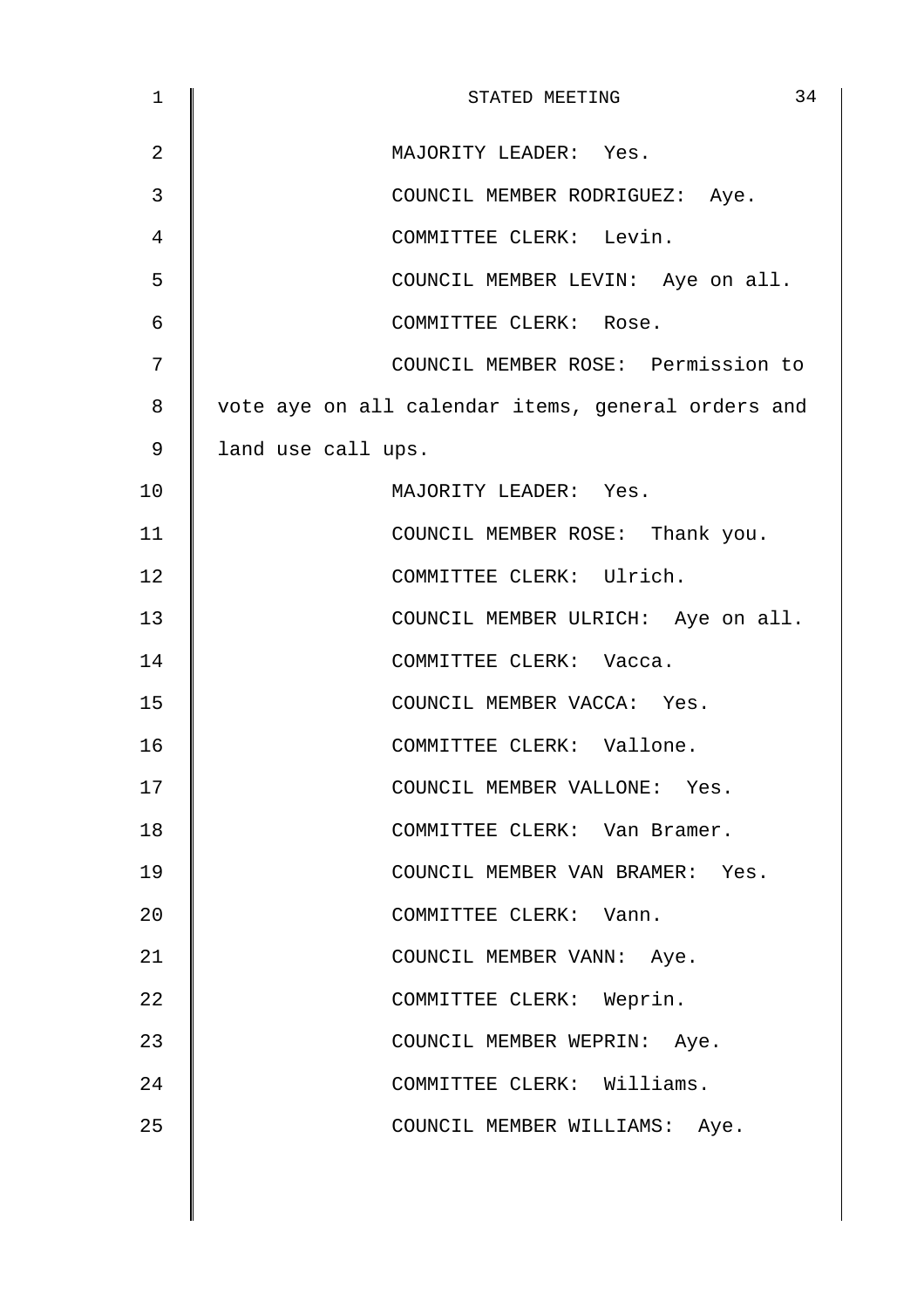| 1              | 35<br>STATED MEETING                              |
|----------------|---------------------------------------------------|
| $\overline{2}$ | COMMITTEE CLERK: Wills.                           |
| 3              | COUNCIL MEMBER WILLS: Aye.                        |
| 4              | COMMITTEE CLERK: Recchia.                         |
| 5              | COUNCIL MEMBER RECCHIA: I would                   |
| 6              | permission to vote aye on all orders and coupled  |
| 7              | today's agenda.                                   |
| 8              | MAJORITY LEADER: Yes.                             |
| 9              | COUNCIL MEMBER RECCHIA: I vote aye                |
| 10             | on all.                                           |
| 11             | COMMITTEE CLERK: Oddo.                            |
| 12             | COUNCIL MEMBER ODDO: Yes.                         |
| 13             | COMMITTEE CLERK: Rivera.                          |
| 14             | COUNCIL MEMBER RIVER: Yes.                        |
| 15             | COMMITTTEE CLEKR: Speaker Quinn.                  |
| 16             | SPEAKER QUINN: Yes.                               |
| 17             | MAJORITY LEADER: Today's Land Us                  |
| 18             | Call Ups adopted by a vote of 47 in the           |
| 19             | affirmative, with 0 in the negative. We now move  |
| 20             | on to communication from the Speaker.             |
| 21             | SPEAKER QUINN: Thank you. I just                  |
| 22             | want to remind folks we are voting on two         |
| 23             | resolutions today. One, they are both important   |
| 24             | but one designating June Gun Awareness Month, but |
| 25             | also a very important one regarding Long Island   |
|                |                                                   |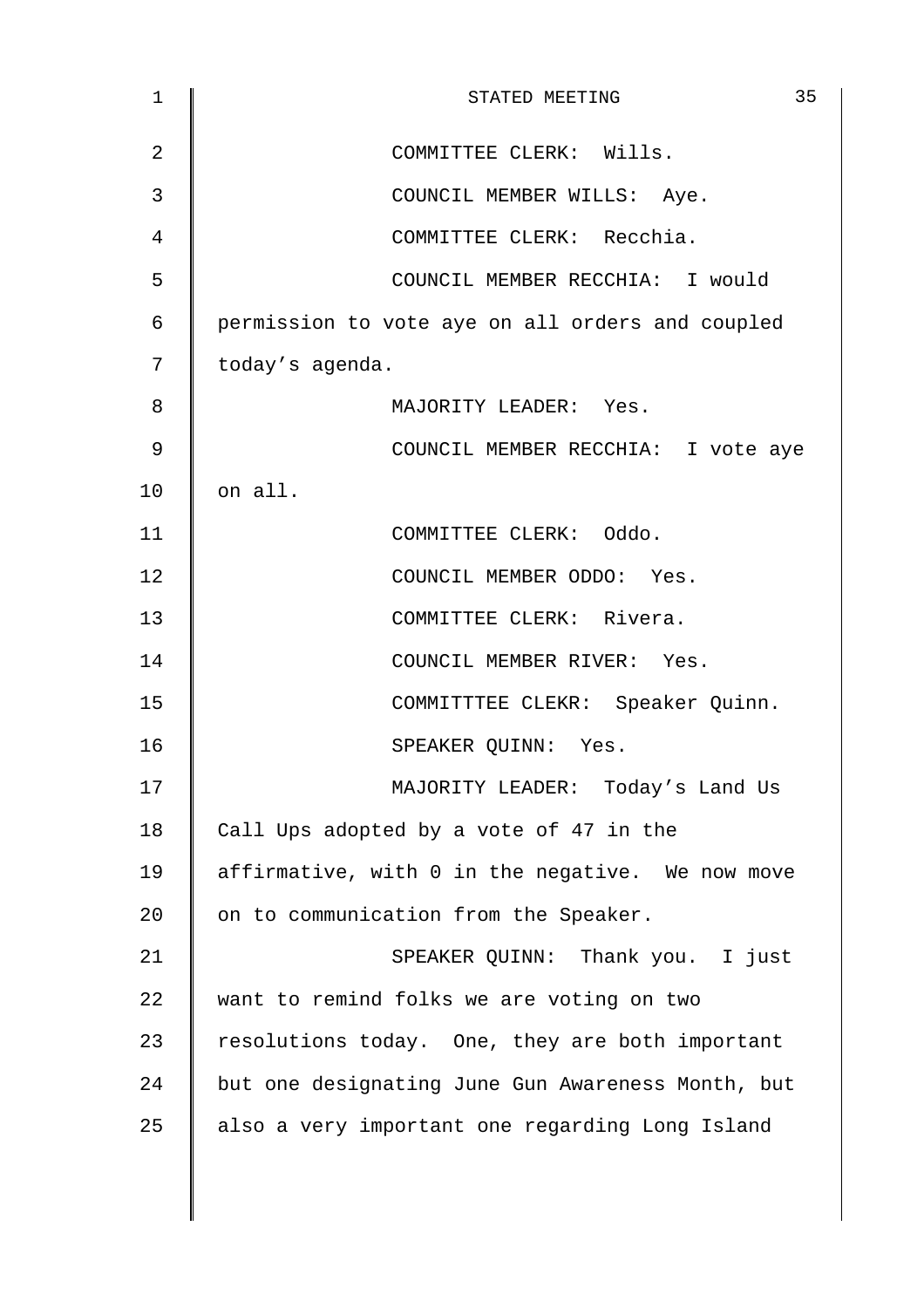| $\mathbf 1$    | 36<br>STATED MEETING                               |
|----------------|----------------------------------------------------|
| $\overline{a}$ | College Hospital and I want to join today that,    |
| 3              | note today that we are joined by Jill Ferrello,    |
| 4              | the Executive Director of the New York State       |
| 5              | Nurses Association and thank her and the other     |
| 6              | folks from NYSNA for being with us.                |
| 7              | We are voting on a number of                       |
| 8              | different Land Use items today particularly        |
| 9              | something relevant to the Coney Island Amusement   |
| 10             | Park plan amendment. I want to thank Chairs        |
| 11             | Comrie, Weprin, Lander and Levin for their work on |
| 12             | that. We are voting on two pieces of legislation   |
| 13             | which tried to help make enforcement of illegal    |
| 14             | ebikes easier. It tightens up a bizarre loophole   |
| 15             | in the ebike law that says ebikes are basically    |
| 16             | illegal if they go over 15 miles an hour which     |
| 17             | doesn't make any sense because they are illegal    |
| 18             | because you cannot register them with the          |
| 19             | Department of Motor Vehicles and we don't want     |
| 20             | police officers and others to have to go around    |
| 21             | with speed camera.                                 |
| 22             | So Intro 1026a and 1030a together                  |
| 23             | will really give the city agencies the clarity and |
| 24             | power they need to crack down, fine and confiscate |
| 25             | ebike which we all know particularly feedback from |
|                |                                                    |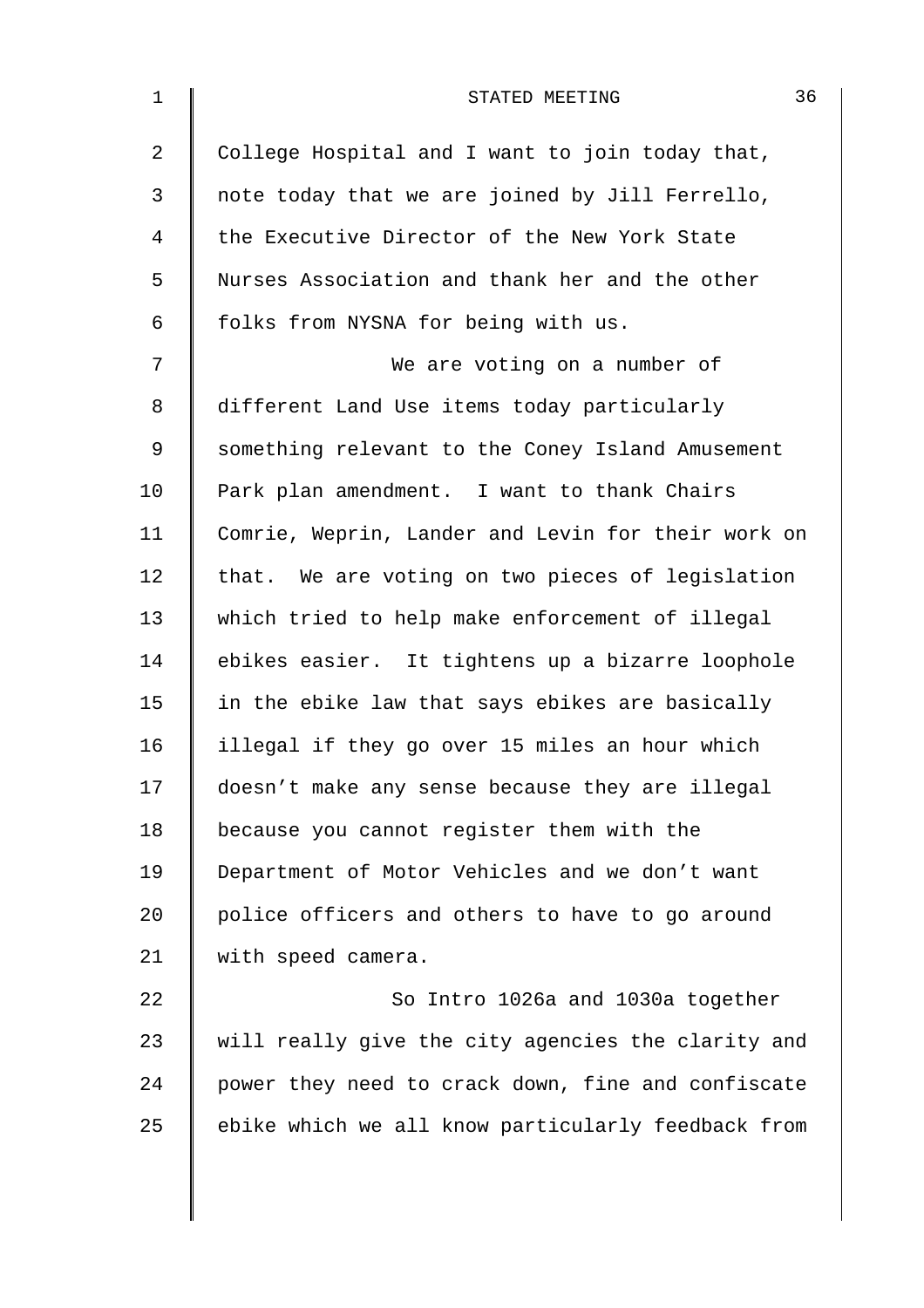| $\mathbf{1}$   | 37<br>STATED MEETING                               |
|----------------|----------------------------------------------------|
| $\overline{a}$ | seniors are a real danger on our city streets and  |
| 3              | sidewalks. So I want to thank Lyle Frank and       |
| 4              | Molly Frank for working on legislation. I want to  |
| 5              | thank Chair Vacca, Council members Garodnick and   |
| 6              | Lappin. If I could call on in this order, Chair    |
| 7              | Vacca, Council member Garodnick and Council member |
| 8              | Lappin.                                            |
| $\mathsf 9$    | COUNCIL MEMBER VACCA: Thank you                    |
| 10             | Madam Speaker. And I urge my colleagues to vote    |
| 11             | in favor of both bills today. Electric bikes and   |
| 12             | dirt bikes are illegal in the city of New York but |
| 13             | because of loopholes, we have been unable to       |
| 14             | really effectuate progress in implementing both of |
| 15             | these laws. They are dangerous to pedestrians.     |
| 16             | Any of you who have any seen an electric bike know |
| 17             | that they take on speeds that absolutely frighten  |
| 18             | pedestrians. As many of those bikes are on         |
| 19             | sidewalks and in our streets the speed that they   |
| 20             | are able to get is frightening. That's why they    |
| 21             | are outlawed. Dirt bikes belong in the dirt.       |
| 22             | That's why they are called dirt bikes. Yet we      |
| 23             | have them throughout the city of New York on       |
| 24             | residential and commercial streets and in our      |
| 25             | parks. So I want to send the dirt bikes out to     |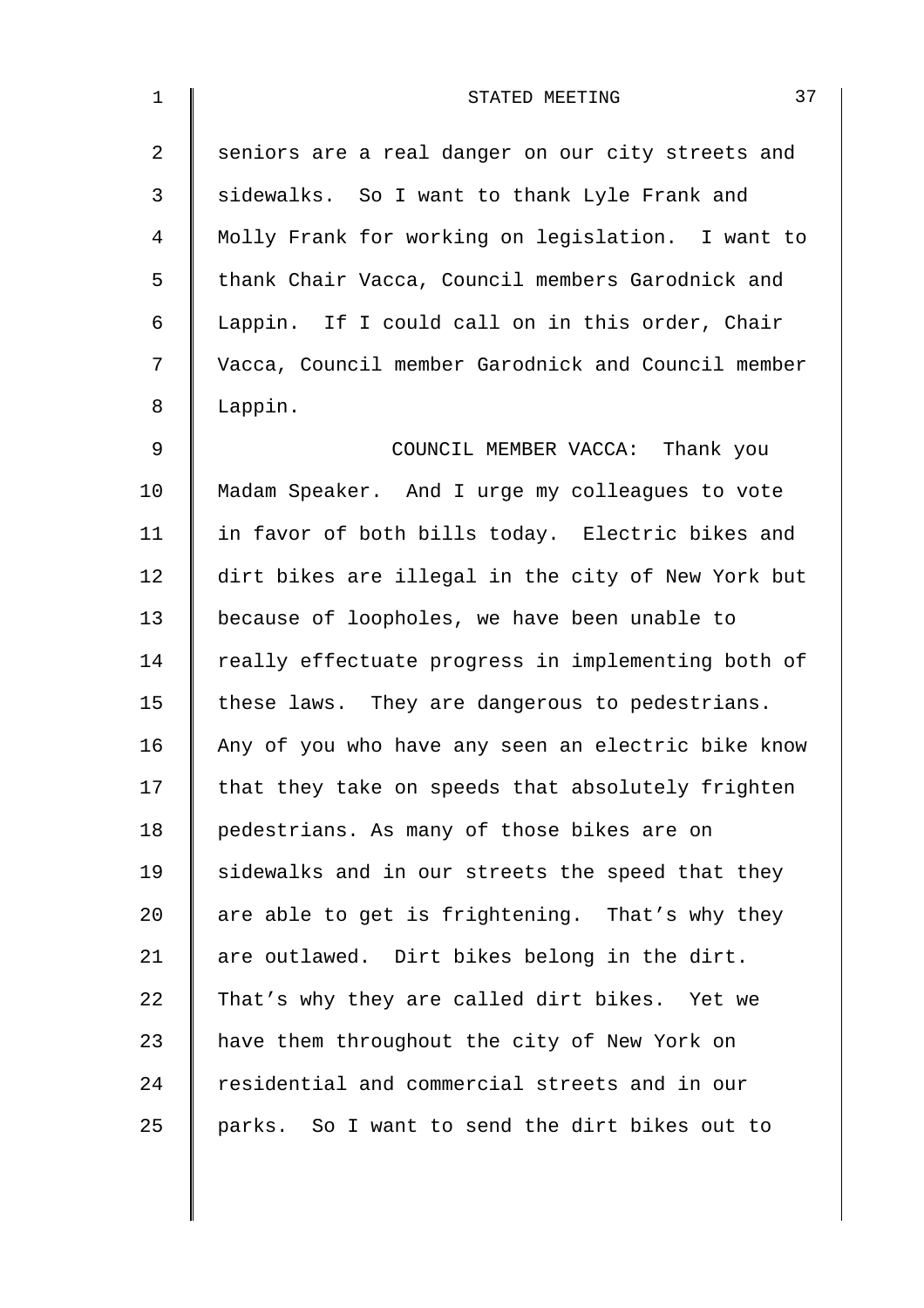| $\mathbf 1$    | 38<br>STATED MEETING                               |
|----------------|----------------------------------------------------|
| $\overline{a}$ | the dirt where they belong. And this legislation   |
| 3              | will give us teeth and allow us to do that.        |
| 4              | Only 5 weeks ago in my district a                  |
| 5              | man in his late 70s was run down on Pelham Parkway |
| 6              | and Boston Road by a dirt bike. Several weeks      |
| 7              | later a police officer in a chase had a major      |
| 8              | accident trying to apprehend a dirt biker on a     |
| 9              | major thoroughfare. So these incidents are not     |
| 10             | few and far between. You can ask anyone about      |
| 11             | electric bikes and they will tell you the fear     |
| 12             | they are in when they see them going on a wrong    |
| 13             | way on a one street or travelling sidewalks in     |
| 14             | this city. So I thank Council member Garodnick     |
| 15             | and Council member Lappin for plugging these       |
| 16             | loopholes. I thank my committee members because    |
| 17             | the hearing we held certainly proved the necessity |
| 18             | to pass this legislation. I hope you will all      |
| 19             | vote yes today. Thank you.                         |
| 20             | COUNCIL MEMBER GARODNICK: Thank                    |
| 21             | you Madam Speaker and Chair Vacca. And of course   |
| 22             | my colleague Council member Lappin.                |
| 23             | I wanted to speak specifically to                  |
| 24             | 1026a for a moment. Ebikes have long been a        |
| 25             | danger on our city streets. AS you heard from      |
|                |                                                    |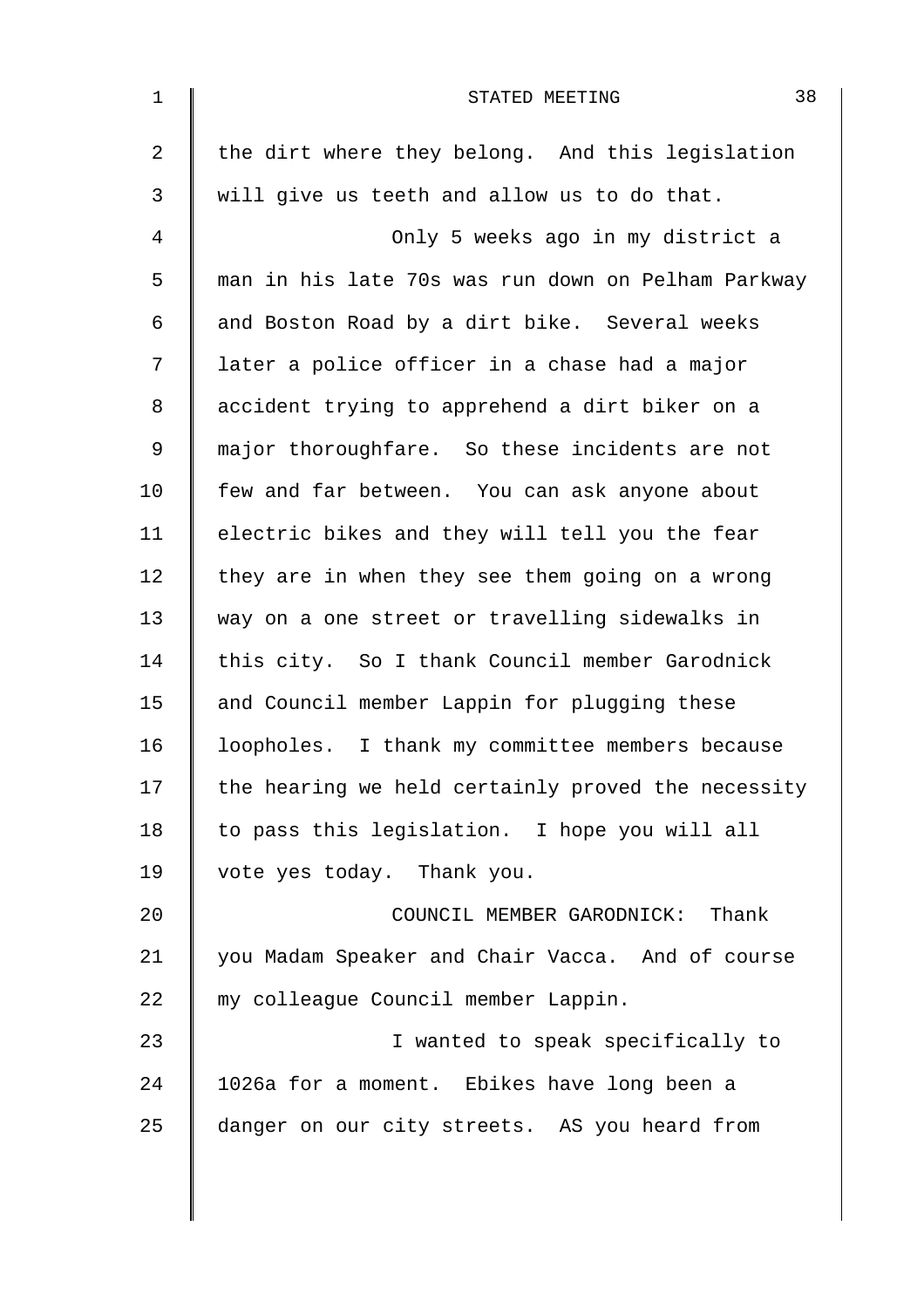| $\mathbf 1$ | 39<br>STATED MEETING                               |
|-------------|----------------------------------------------------|
| 2           | Chair Vacca. This is true all across the city. I   |
| 3           | know that my office is not alone in the complaints |
| 4           | that received about ebikes that ebikes that        |
| 5           | quickly speed by deceptively riding on sidewalks   |
| 6           | in some circumstances and against traffic. And in  |
| 7           | fact the Council has long recognized the danger    |
| 8           | posed by ebikes. That is why in fact ebikes are    |
| 9           | banned in New York City.                           |
| 10          | Unfortunately there is a loophole                  |
| 11          | in the ban because it defines an ebike as being    |
| 12          | able to travel more than 15 miles and hour. So     |
| 13          | let's be realistic for a moment. Nearly every      |
| 14          | ebike is capable of exceeding 15 miles an hour but |
| 15          | because of that language in order to enforce this  |
| 16          | ban a police officer has to document the speed in  |
| 17          | order to issue a violation. I think we can all     |
| 18          | agree that should not be asking our police         |
| 19          | officers to zap every bike like vehicle that goes  |
| 20          | by their radar gun to uphold this relatively       |
| 21          | straight forward ban. This bill would close that   |
| 22          | loophole.                                          |
| 23          | Finally, the police will be able to                |
| 24          | enforce the ban as intended at the same time it    |
| 25          | will empower the Department of Transportation to   |
|             |                                                    |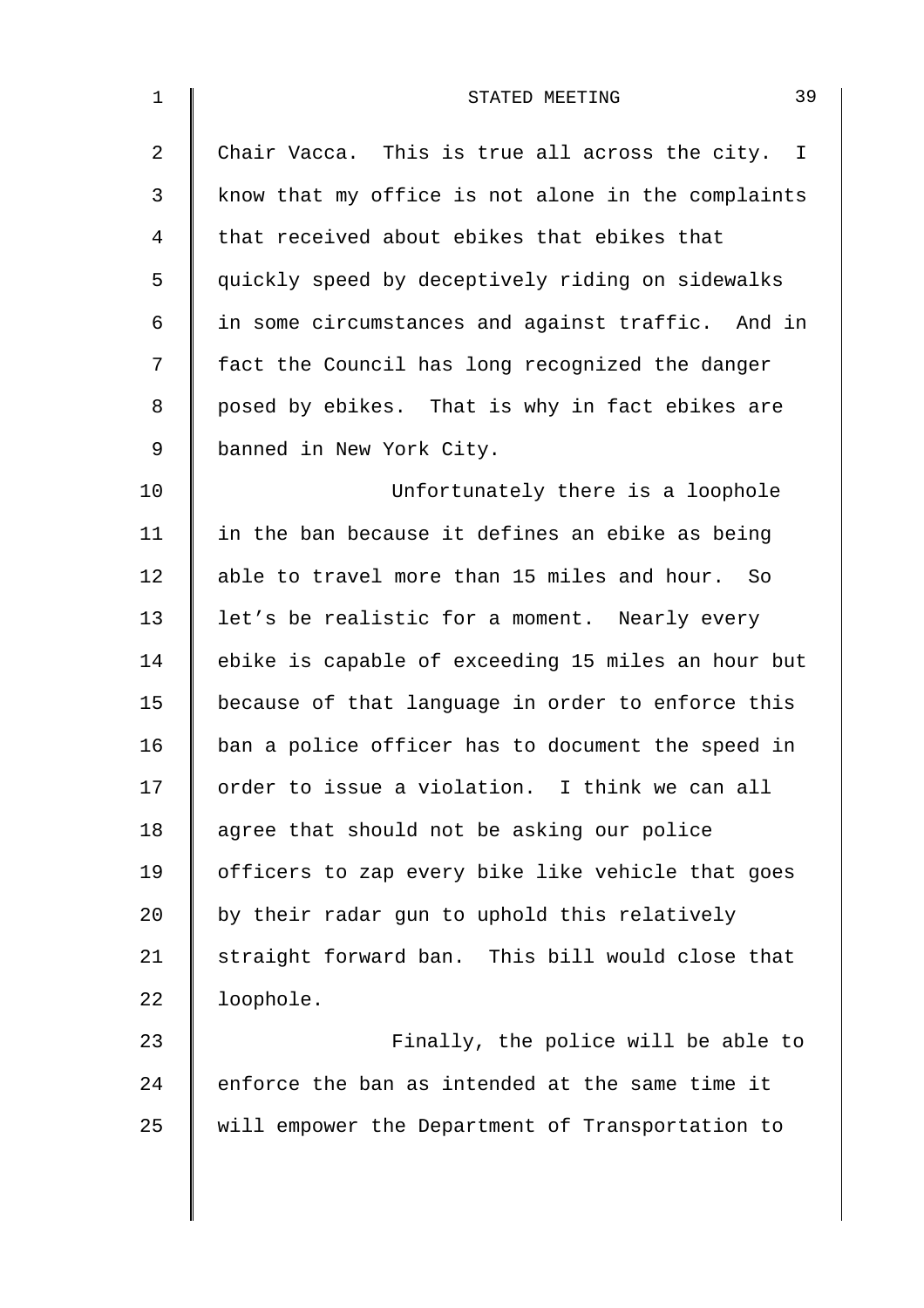| $\mathbf 1$    | 40<br>STATED MEETING                               |
|----------------|----------------------------------------------------|
| $\overline{2}$ | enforce as well so that the NYPD would not have to |
| 3              | shoulder the burden alone. We need to patch this   |
| 4              | loophole in the law so that our officers can do    |
| 5              | their jobs and I believe that the result will be   |
| 6              | safer streets and safer sidewalks for all New      |
| 7              | Yorkers. I want to also thank Council member       |
| 8              | Lappin and encourage you to support her bill as    |
| 9              | well which I know you are going to hear about from |
| 10             | her in a moment. I wish her a happy birthday of    |
| 11             | course and also to Chair Vacca, thank you for your |
| 12             | support and Lyle Frank and the committee, we       |
| 13             | really appreciate it. Now Council member Lappin.   |
| 14             | COUNCIL MEMBER LAPPIN: I just want                 |
| 15             | to thank Chair Vacca and Council member Garodnick  |
| 16             | and the Speaker. This bill 1030a would make it     |
| 17             | illegal for businesses to possess these ebikes and |
| 18             | prohibit them from allowing their employees to use |
| 19             | them. I think it's an interesting and innovative   |
| 20             | way for us to go after the businesses and not the  |
| 21             | riders and to help keep these illegal bikes off    |
| 22             | our streets. Thanks.                               |
| 23             | SPEAKER QUINN: Thank you guys very                 |
| 24             | much. Next, we have coming out of our Technology   |
| 25             | Committee, Intro 984a. I want to thank Jeff Baker  |
|                |                                                    |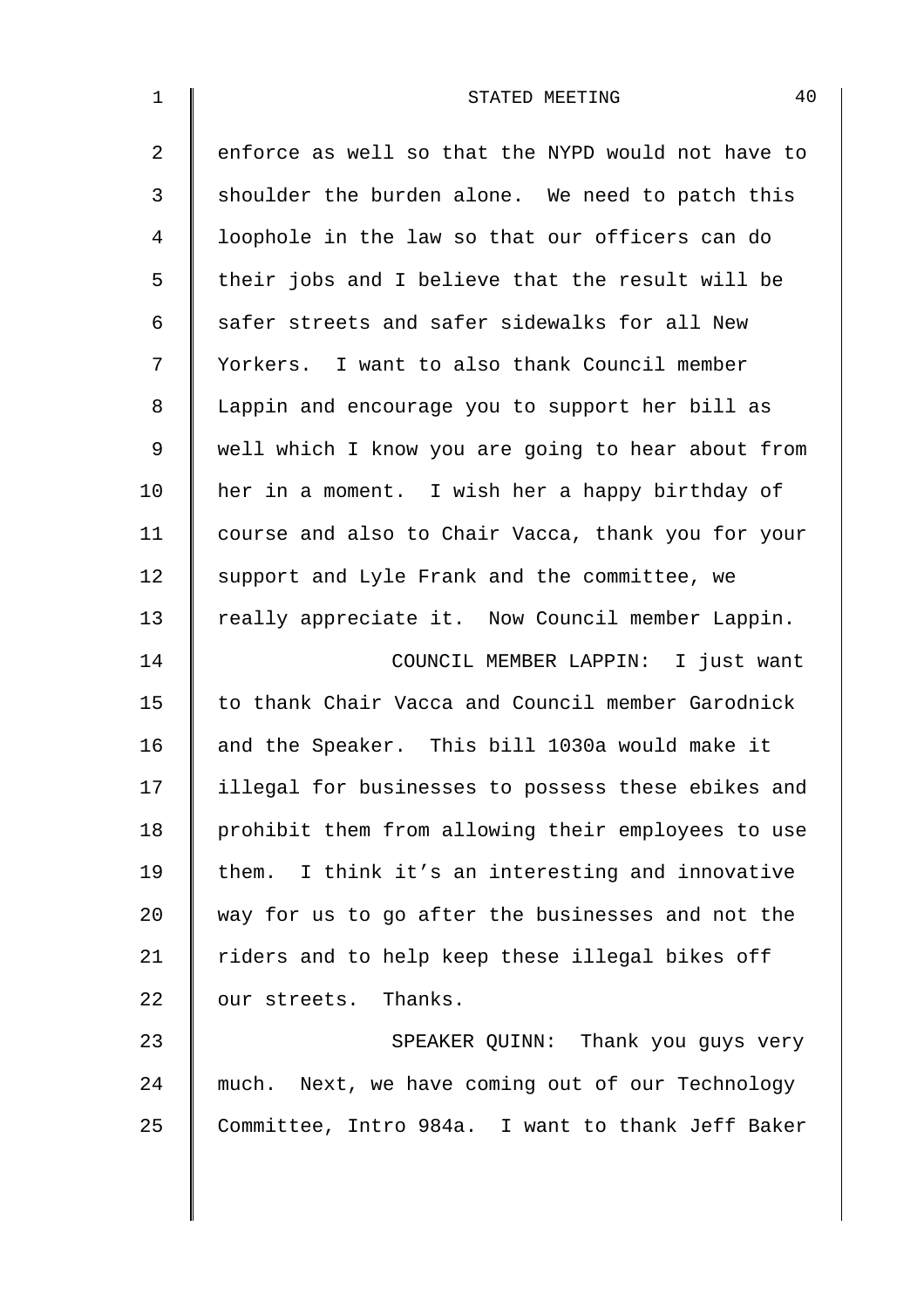| $\mathbf 1$    | 41<br>STATED MEETING                               |
|----------------|----------------------------------------------------|
| $\overline{a}$ | and Collin Howell for their work on this           |
| 3              | legislation. I want to thank Council member        |
| 4              | Cabrera who is the sponsor. And the Chair, and     |
| 5              | this is a very smart forward looking piece of      |
| 6              | legislation which will create a crime mapping      |
| 7              | website on the New York City's website. So you     |
| 8              | will actually be able to go on the website, put in |
| 9              | an address or a precinct or a block and then on    |
| 10             | the website will pull up a list of what crimes     |
| 11             | have happened in that area up to the point of that |
| 12             | year and the prior calendar year. It will really   |
| 13             | help New Yorkers know in a truly transparent way   |
| 14             | what is happening in their neighborhoods and in    |
| 15             | their city. We have seen other cities use this     |
| 16             | tool quite effectively.                            |
| 17             | I want to thank the Chair very much                |
| 18             | for his idea of this and his moving it forward and |
| 19             | let me call on the Chair and the sponsor, Council  |
| 20             | member Cabrera and at the end of his comments that |
| 21             | will conclude communications from the Speaker.     |
| 22             | COUNCIL MEMBER CABRERA: Thank you                  |
| 23             | so much Madam Speaker and all your staff for being |
| 24             | able to put forth this very important bill. Today  |
| 25             | the bill that we are considering today requires    |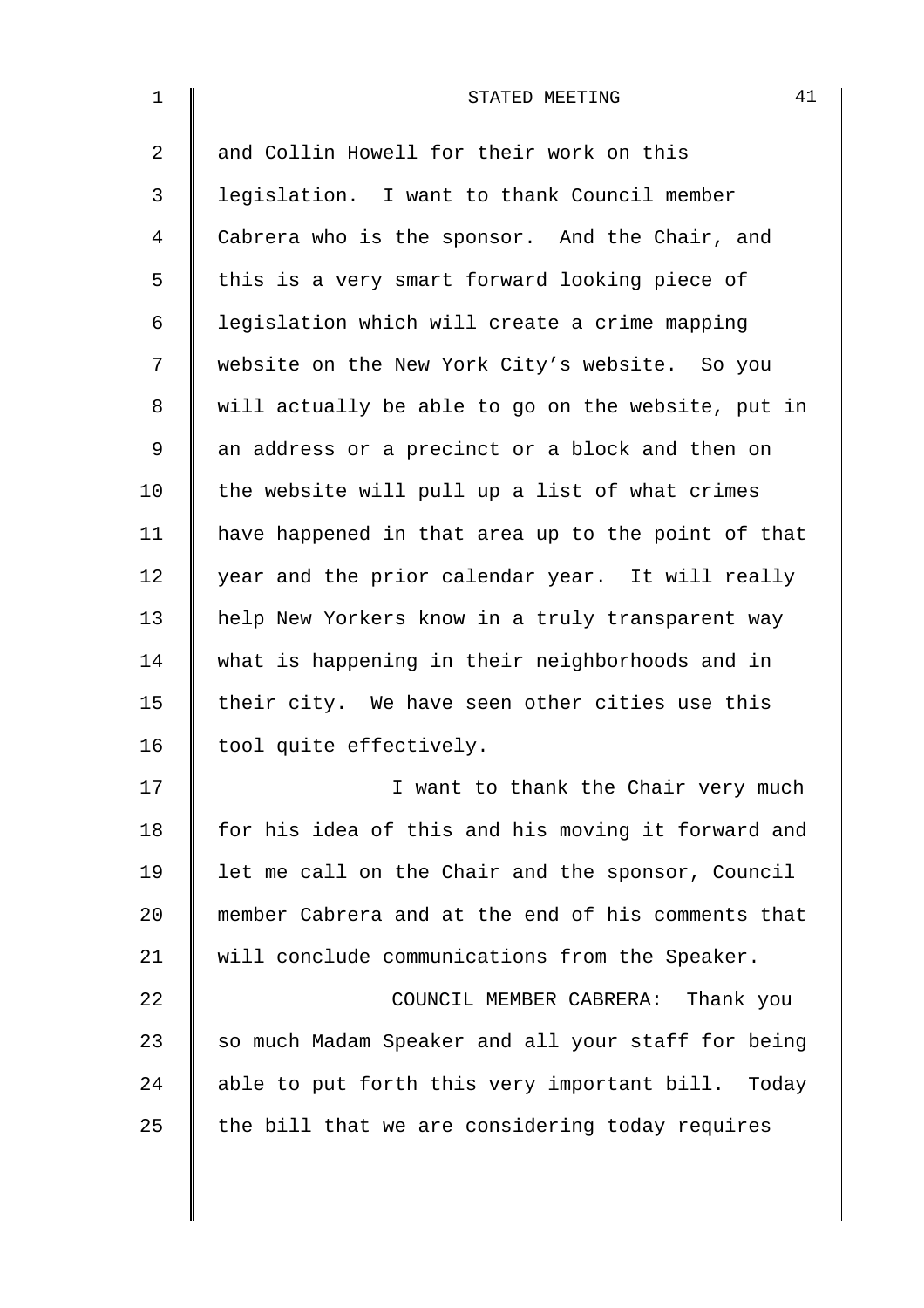| $\mathbf{1}$ | 42<br>STATED MEETING                               |
|--------------|----------------------------------------------------|
| 2            | that the Department of Information Technology and  |
| 3            | Telecommunications, known as DOITT, to provide to  |
| 4            | the public at no charge an interactive crime map   |
| 5            | on the city's website displaying the total numbers |
| 6            | of crime complaints that have been filed with the  |
| 7            | New York City police department on a monthly       |
| 8            | basis.                                             |
| 9            | The use of crime mapping as a tool                 |
| 10           | for public safety has a long history and it has    |
| 11           | been adopted by growing numbers of cities and      |
| 12           | towns across the United States. The New York       |
| 13           | Police Department uses an organizational           |
| 14           | management tool known as COMPSTAT short for        |
| 15           | Computer Statistics which among other things       |
| 16           | employs geographic information systems to map      |
| 17           | crimes by locations and time. The NYPD has         |
| 18           | control over the data made public on their         |
| 19           | website. However a crime mapping website           |
| 20           | available to the public would allow users to       |
| 21           | request crime data on their own searchable by      |
| 22           | address, zip code or NYPD patrolled precincts.     |
| 23           | Users will also be able to produce reports from    |
| 24           | this information.                                  |
| 25           | The crime mapping bill is                          |
|              |                                                    |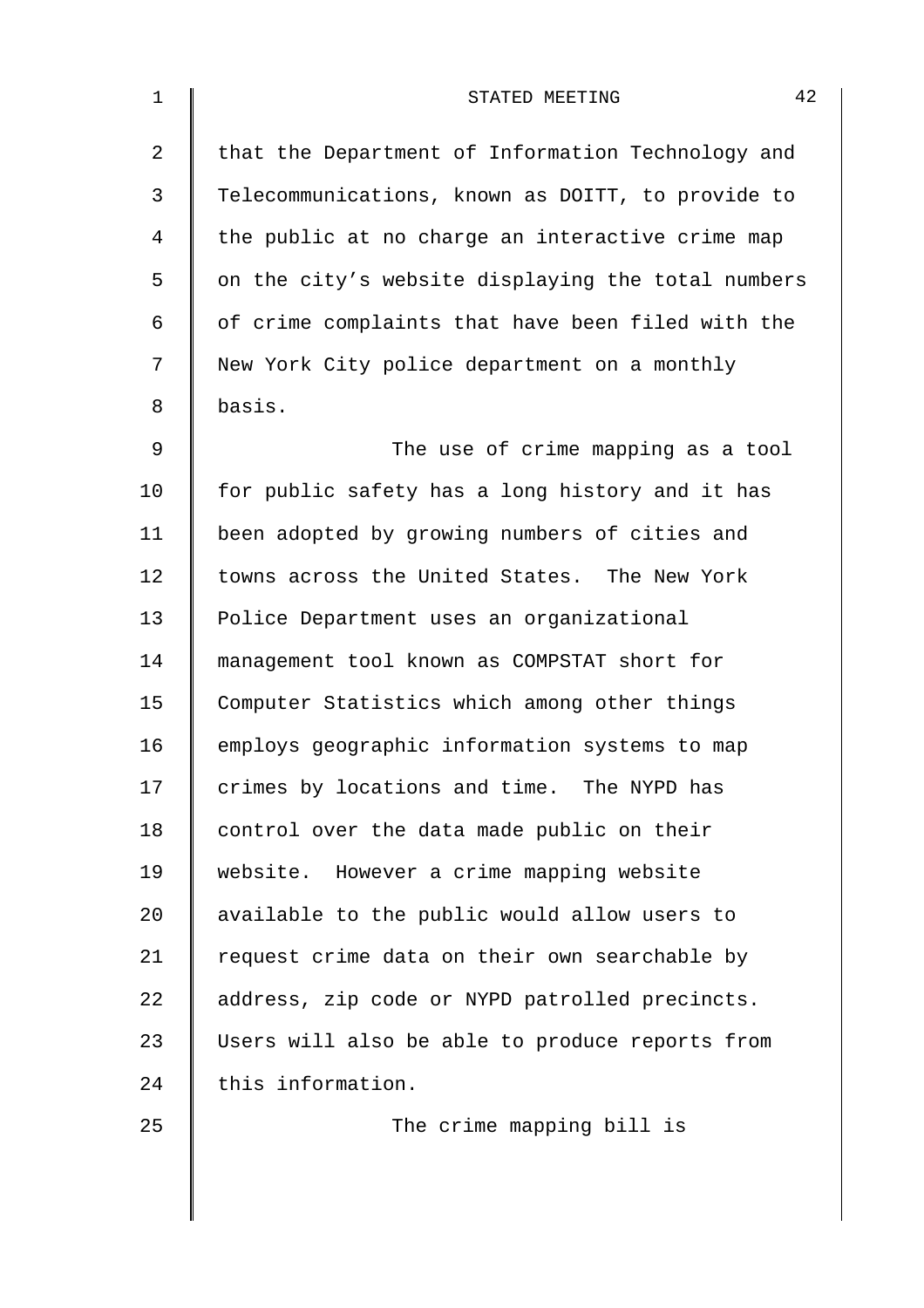| $\mathbf 1$    | 43<br>STATED MEETING                               |
|----------------|----------------------------------------------------|
| $\overline{2}$ | significant in providing greater accessibility and |
| 3              | transparency to each class of crime that is        |
| 4              | reported to the police or for which an arrest was  |
| 5              | made including crimes that occurred in parks and   |
| 6              | subway stations. The bill will enable elected      |
| 7              | officials, community organizations and the general |
| 8              | public to localize curing high crime areas and use |
| $\mathsf 9$    | resources more strategically and efficiently. The  |
| 10             | available data will have the potentiality to       |
| 11             | create a culture of atmosphere and trust between   |
| 12             | the various community and the NYPD.                |
| 13             | And I want to give a special thanks                |
| 14             | also to Alex Crafts from New York News who really  |
| 15             | was one of the catalyst in this as he reported his |
| 16             | lack of being able to get crime stats, sector      |
| 17             | stats and he serves truly as a catalyst for this   |
| 18             | bill. Thank you so much Madam Speaker.             |
| 19             | SPEAKER QUINN: Thank you very much                 |
| 20             | Chair Cabrera and that concludes communications    |
| 21             | from the Speaker.                                  |
| 22             | MAJORITY LEADER: Thank you Madam                   |
| 23             | Speaker. We now move on to discussion of general   |
| 24             | orders. We have Council member Jackson.            |
| 25             | COUNCIL MEMBER JACKSON: Thank you                  |
|                |                                                    |
|                |                                                    |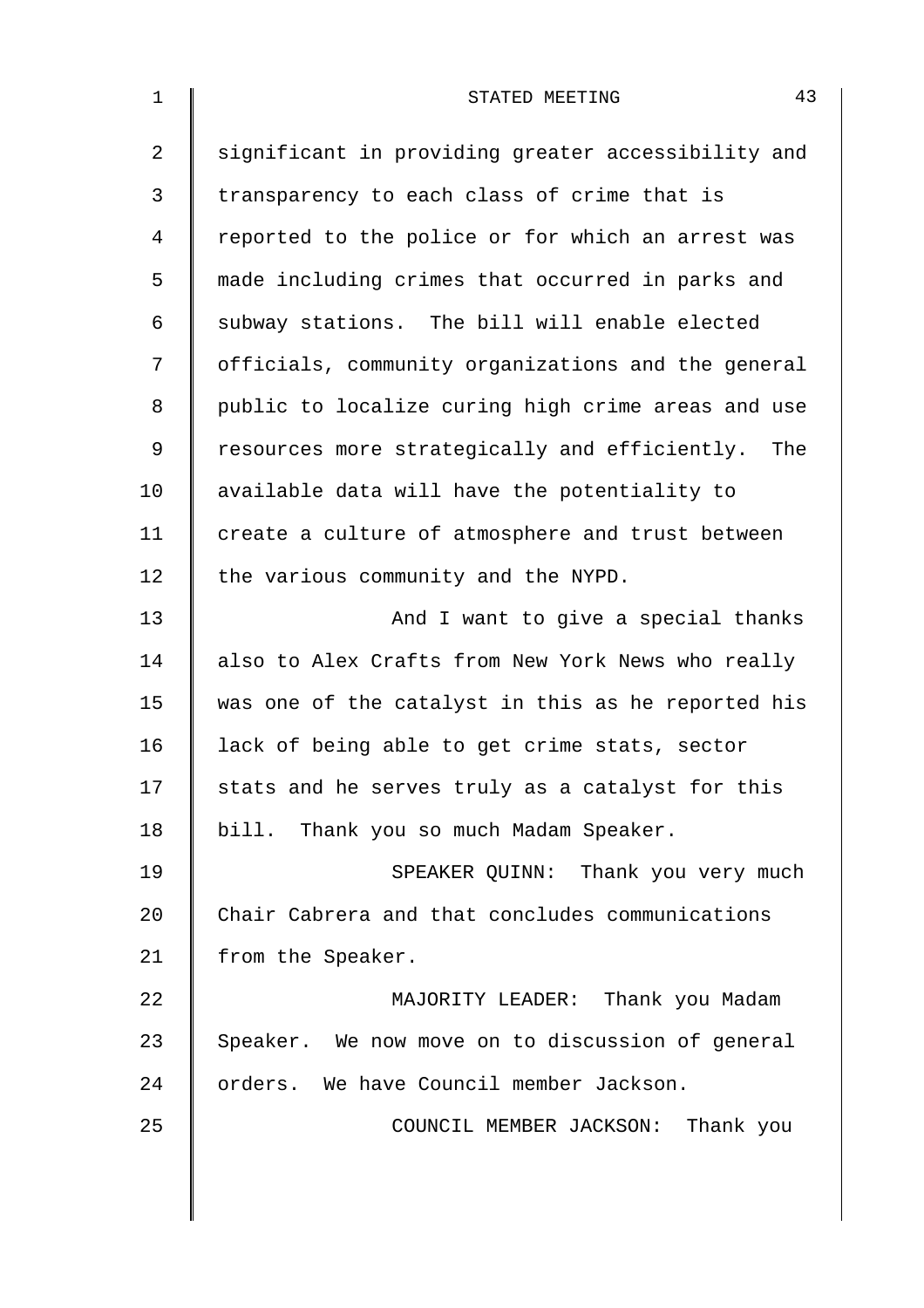| $\mathbf{1}$   | 44<br>STATED MEETING                               |
|----------------|----------------------------------------------------|
| $\overline{2}$ | my colleagues. I rise in support of Intro 984a.    |
| 3              | I am also a sponsor of this I've signed on and     |
| 4              | clearly I was thinking about when this had been    |
| 5              | discussed the number of crimes that have been      |
| 6              | taken place especially up in Inwood near Inwood    |
| 7              | Hill Park and other parks in the area. And I       |
| 8              | would love to see if in fact the mapping of where  |
| 9              | crimes take place are, I remember this was         |
| 10             | discussed in Northern Manhattan, and if a crime    |
| 11             | took place in the park they would map it next to   |
| 12             | the nearest street and not specifically where the  |
| 13             | crimes were taking place in the park. And Inwood   |
| 14             | Hill Park is 200 acres and in fact, many of you    |
| 15             | know that Sarah Fox who was murdered up in Inwood  |
| 16             | Hill Park, it took about 5 or 6 days to find her   |
| 17             | body because it's clearly the last natural forest  |
| 18             | in the city of New York. So I am hoping that this  |
| 19             | will actually cite exactly where in the parks a    |
| 20             | crime is taking place. Just like for example many  |
| 21             | crimes take place especially IPhones and other     |
| 22             | electronic gadgets when people are leaving the     |
| 23             | subway and they are looking at their blackberry or |
| 24             | IPhone and being robbed near the subways. That's   |
| 25             | very very important so this is a good tool in      |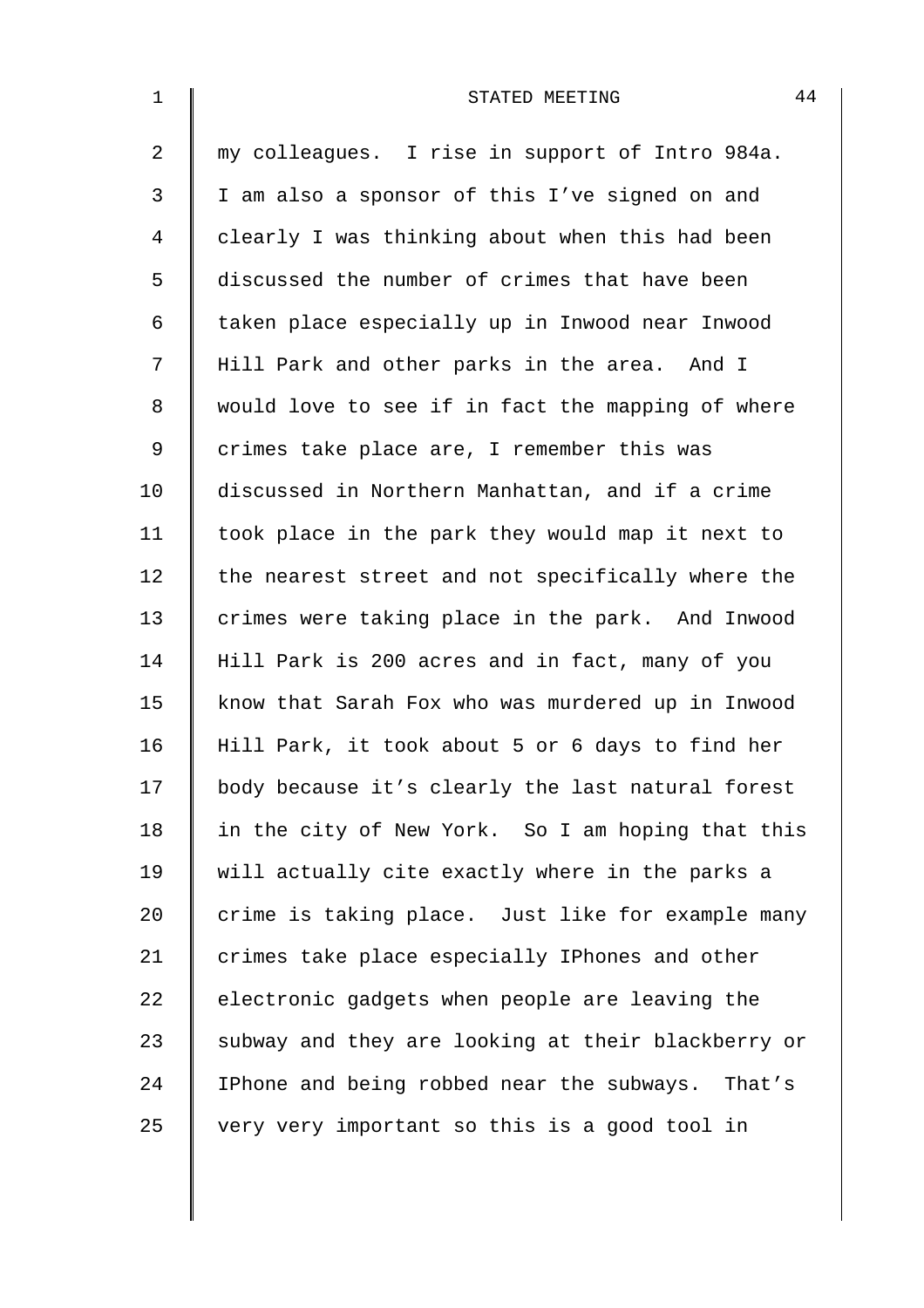| 1              | STATED MEETING                                   | 45 |
|----------------|--------------------------------------------------|----|
| $\overline{2}$ | order for people to look at where crimes are     |    |
| 3              | taking place and to hopefully prevent crimes in  |    |
| 4              | our city. Thank you very much.                   |    |
| 5              | MAJORITY LEADER: Thank you very                  |    |
| 6              | much. Seeing no others we will now move on to    |    |
| 7              | reports of special committees.                   |    |
| 8              | COMMITTEE CLERK: Report of the                   |    |
| 9              | Committee on Consumer Affairs.                   |    |
| 10             | SPEAKER QUINN: Adopted and laid                  |    |
| 11             | over.                                            |    |
| 12             | MAJORITY LEADER: M1096, Mayor's                  |    |
| 13             | veto of Intro 434a.                              |    |
| 14             | SPEAKER QUINN: Filed and laid                    |    |
| 15             | over.                                            |    |
| 16             | COMMITTEE CLERK: Report of the                   |    |
| 17             | Committee on Land Use a Preconsidered LU 819 and |    |
| 18             | Reso 1744, Coney Island Amusement Park Project   |    |
| 19             | Plan, Brooklyn.                                  |    |
| 20             | SPEAKER QUINN: Coupled under                     |    |
| 21             | general orders.                                  |    |
| 22             | COMMITTEE CLERK: LU 782 and Reso                 |    |
| 23             | 1745 and LU 800 and Reso 1746 Tax exemptions.    |    |
| 24             | SPEAKER QUINN: Coupled under                     |    |
| 25             | general orders.                                  |    |
|                |                                                  |    |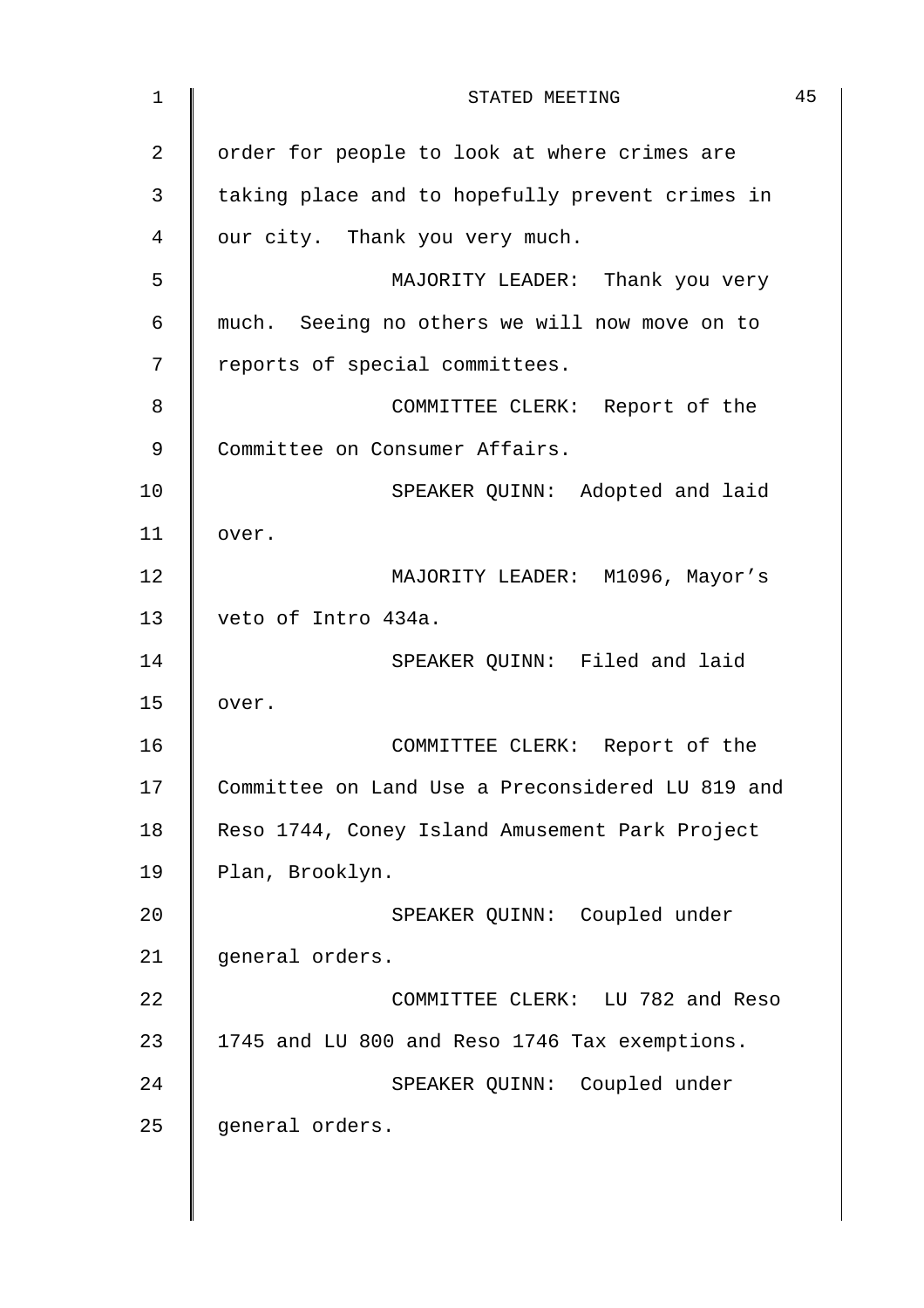| $\mathbf 1$ | 46<br>STATED MEETING                               |
|-------------|----------------------------------------------------|
| 2           | COMMITTEE CLERK: Report of the                     |
| 3           | Committee on Technology and Intro 984a Crime       |
| 4           | Mapping Website.                                   |
| 5           | SPEAKER QUINN: Mandated and                        |
| 6           | coupled under general orders.                      |
| 7           | COMMITTEE CLERK: Report of the                     |
| 8           | Committee on Transportation. Intro 1026a           |
| 9           | Enforcement of Motor Scooter Provisions.           |
| 10          | SPEAKER OUINN: Mandated and                        |
| 11          | coupled under general orders.                      |
| 12          | COMMITTEE CLERK: Intro 1030a                       |
| 13          | Prohibition of motor scooter use by businesses.    |
| 14          | SPEAKER QUINN: Mandated and                        |
| 15          | coupled under general orders.                      |
| 16          | MAJORITY LEADER: Reports of                        |
| 17          | standing committees. So now go on to general       |
| 18          | order calendar.                                    |
| 19          | COMMITTEE CLERK: Resolution                        |
| 20          | appointing various persons, Commissioner of Deeds. |
| 21          | SPEAKER QUINN: Coupled under                       |
| 22          | general orders and at this time I would like to    |
| 23          | ask a roll call on all items coupled under general |
| 24          | order calendar please.                             |
| 25          | MAJORITY LEADER: So ordered.                       |
|             |                                                    |
|             |                                                    |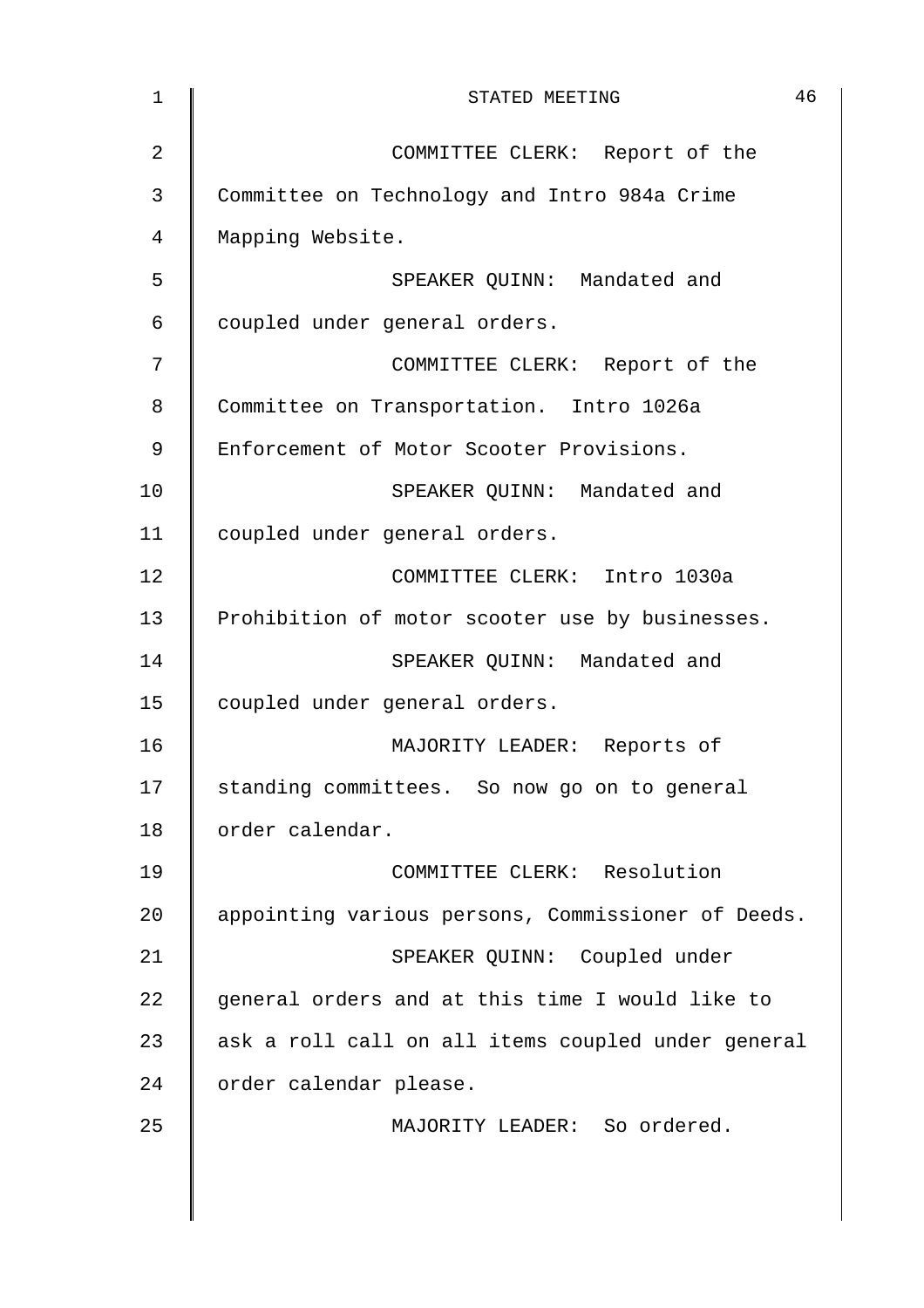| $\mathbf 1$    | 47<br>STATED MEETING                                |
|----------------|-----------------------------------------------------|
| $\overline{2}$ | COMMITTEE CLERK: Vacca.                             |
| 3              | COUNCIL MEMBER VACCA: Aye on all.                   |
| 4              | COMMITTEE CLERK: Arroyo.                            |
| 5              | COUNCIL MEMBER ARROYO: Aye.                         |
| 6              | COMMITTEE CLERK: Brewer. I am                       |
| 7              | voting aye on all. I just want to mention a         |
| 8              | couple of things. Congratulations to Council        |
| 9              | member Cabrera and to state that with all of this   |
| 10             | technology information available I hope that we     |
| 11             | can work with agencies to be able to communicate    |
| 12             | to the community boards how to use some of this     |
| 13             | data because there is a great deal of it but it is  |
| 14             | complicated. And I also want to indicate that I     |
| 15             | support the ebike legislation but I hope that we    |
| 16             | will also do education so that the delivery people  |
| 17             | and the restaurants will not just be a revenue      |
| 18             | source but will actually get the education to get   |
| 19             | rid of the bikes that are illegal and to get new    |
| 20             | bikes and figure out how that's all going to        |
| 21             | transpire. And finally I have International High    |
| 22             | School at Union Square, two amazing high school     |
| 23             | students, Koobea Amate, and Fumata Sumora.<br>Thank |
| 24             | you very much.                                      |
| 25             | COMMITTEE CLERK: Cabrera.                           |
|                |                                                     |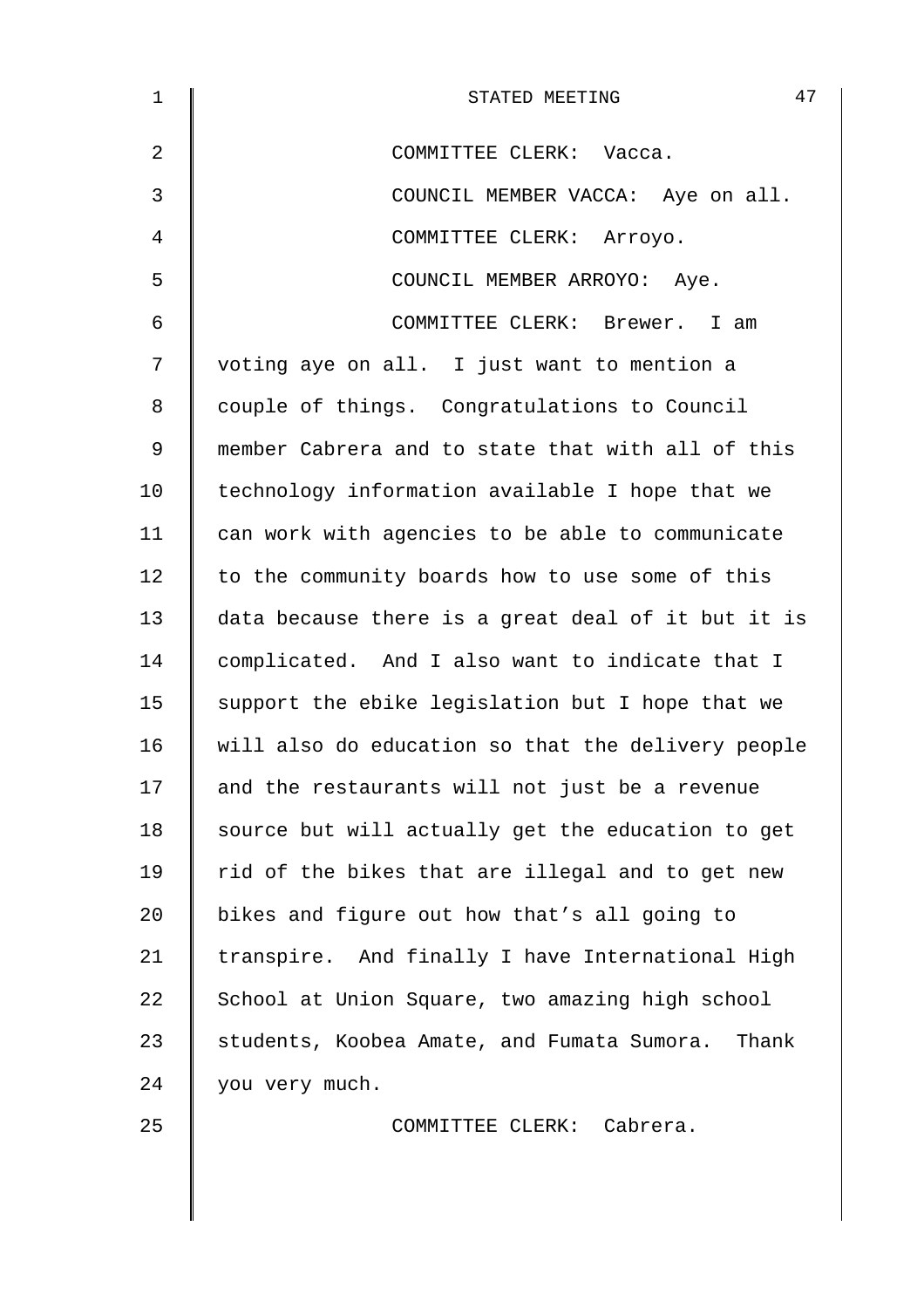| $\mathbf 1$    | 48<br>STATED MEETING                               |
|----------------|----------------------------------------------------|
| $\overline{2}$ | COUNCIL MEMBER CABRERA: Permission                 |
| 3              | to explain my vote.                                |
| 4              | MAJORITY LEADER: Yes.                              |
| 5              | COUNCIL MEMBER CABRERA: I just                     |
| 6              | want to give a special thanks to Council member    |
| 7              | Dan Garodnick and Council member Jessica Lappin    |
| 8              | regarding their bill. I have these bikes, dirt     |
| 9              | bikes, yesterday I saw ten in my district. It was  |
| 10             | like a pack coming through and so you are ahead of |
| 11             | really what I was thinking about doing here and so |
| 12             | I want to thank you for such a great bill. I'm     |
| 13             | looking forward to the full enforcement of it.     |
| 14             | COMMITTEE CLERK: Chin.                             |
| 15             | COUNCIL MEMBER CHIN: Aye on all.                   |
| 16             | COMMITTEE CLERK: Comrie.                           |
| 17             | COUNCIL MEMBER COMRIE: Aye on all.                 |
| 18             | COMMITTEE CLERK: Dilan.                            |
| 19             | COUNCIL MEMBER DILAN: I would like                 |
| 20             | to vote aye and I would like to get unanimous      |
| 21             | consent to vote on all Land Use Call Ups.          |
| 22             | MAJORITY LEADER: Yes.                              |
| 23             | COUNCIL MEMBER DILAN: To which I                   |
| 24             | vote aye.                                          |
| 25             | COMMITTEE CLERK: Dromm.                            |
|                |                                                    |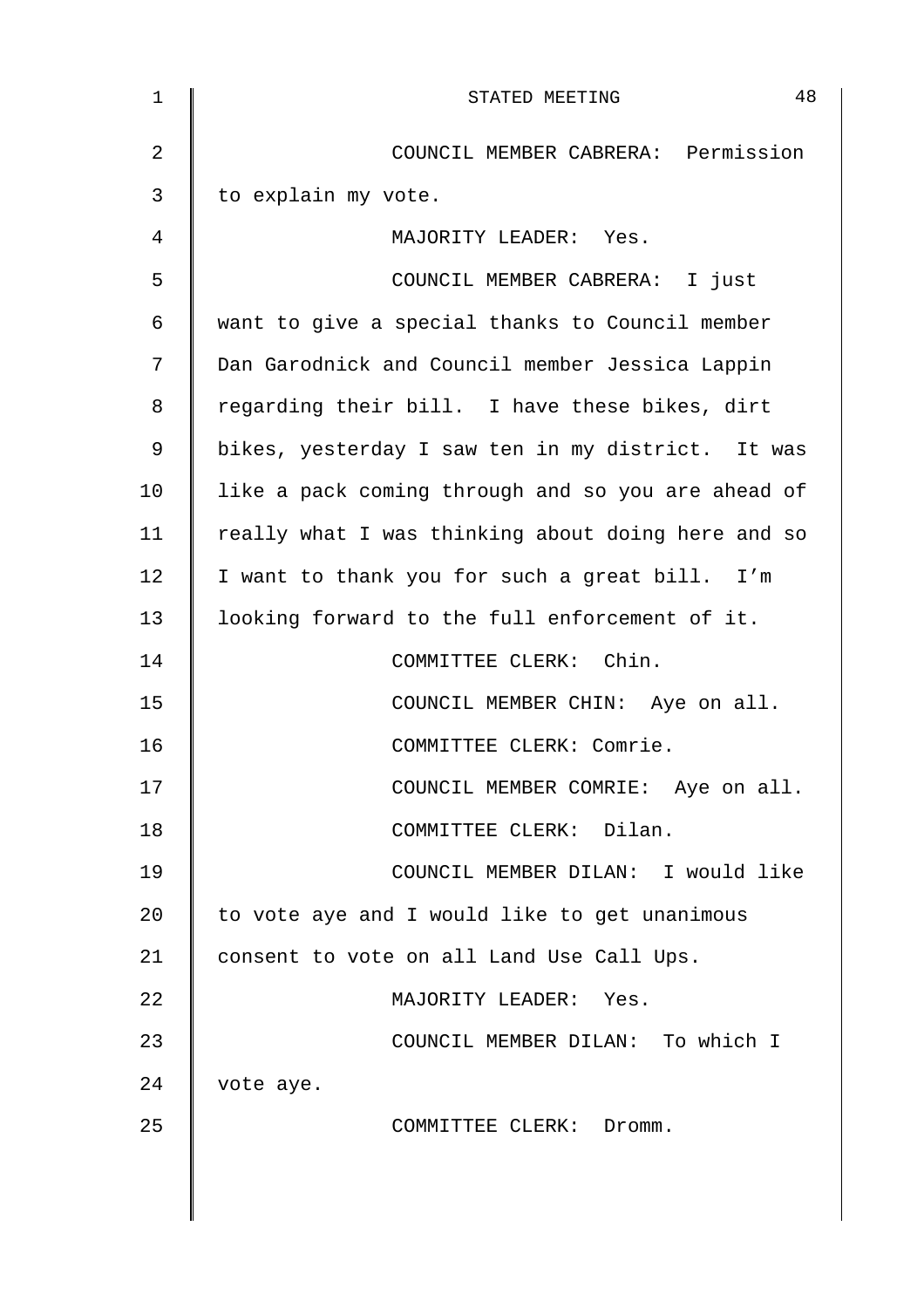| 1              | 49<br>STATED MEETING                              |
|----------------|---------------------------------------------------|
| $\overline{2}$ | [no response]                                     |
| 3              | COMMITTEE CLERK: Eugene.                          |
| 4              | COUNCIL MEMBER EUGENE: Aye.                       |
| 5              | COMMITTEE CLERK: Fidler.                          |
| 6              | COUNCIL MEMBER FIDLER: aye.                       |
| 7              | COMMITTEE CLERK: Garodnick.                       |
| 8              | COUNCIL MEMBER GARODNICK: Aye.                    |
| 9              | COMMITTEE CLERK: Gennaro.                         |
| 10             | COUNCIL MEMBER GENNARO: Yes.                      |
| 11             | COMMITTEE CLERK: Garodnick.                       |
| 12             | COUNCIL MEMBER GARODNICK: With                    |
| 13             | congratulations to Council member Cabrera. I vote |
| 14             | aye on all.                                       |
| 15             | COMMITTEE CLERK: Gonzalez.                        |
| 16             | COUNCIL MEMBER GARODNICK: Aye on                  |
| 17             | all.                                              |
| 18             | COMMITTEE CLERK: Greenfield.                      |
| 19             | COUNCIL MEMBER GREENFIELD: I vote                 |
| 20             | aye.                                              |
| 21             | COMMITTEE CLERK: Jackson.                         |
| 22             | COUNCIL MEMBER JACKSON: Aye on                    |
| 23             | all.                                              |
| 24             | COMMITTEE CLERK: King.                            |
| 25             | COUNCIL MEMBER KING: Aye on all                   |
|                |                                                   |
|                |                                                   |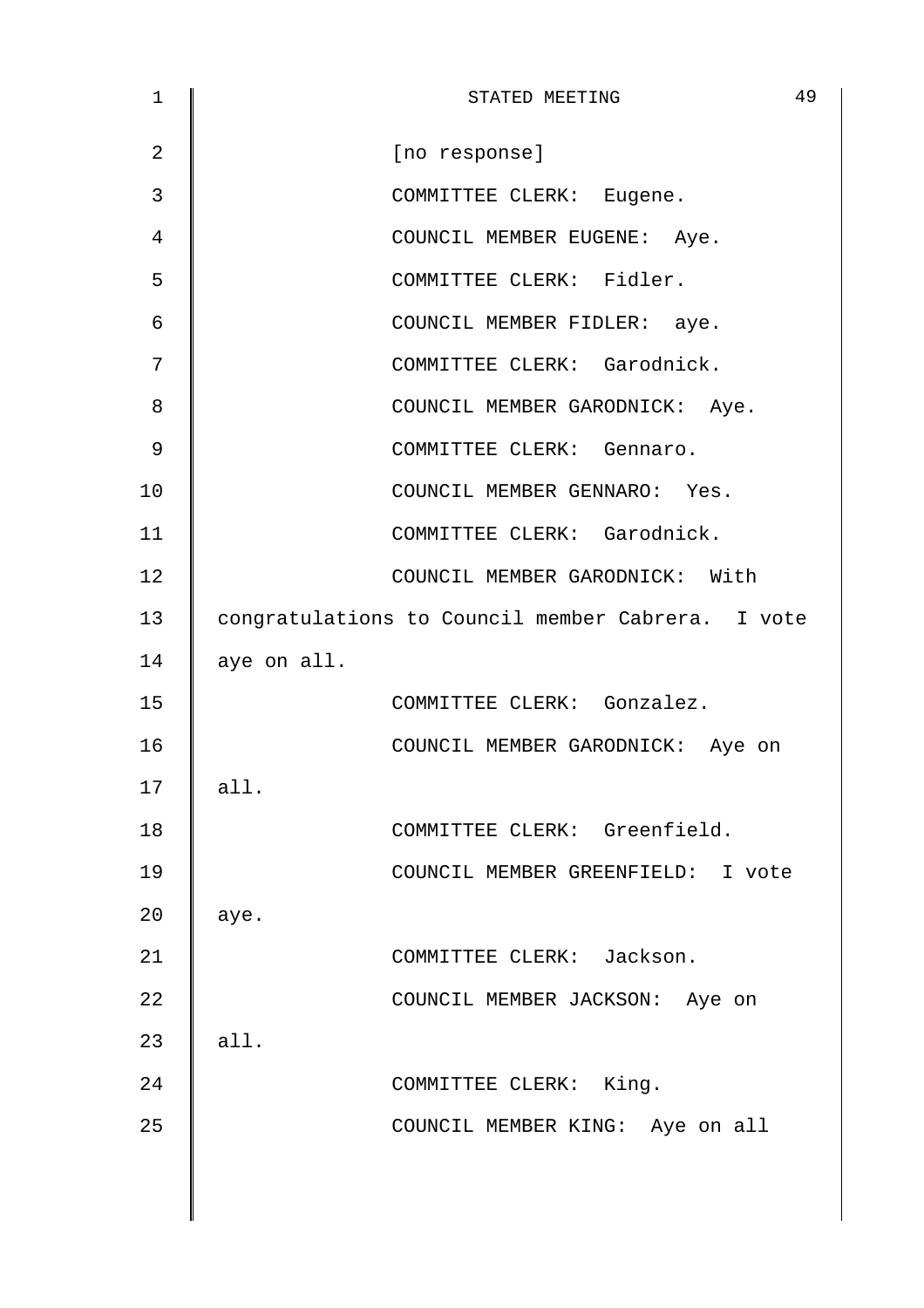| 1              | 50<br>STATED MEETING                               |
|----------------|----------------------------------------------------|
| $\overline{2}$ | and I would like to wish Jessica Lappin happy      |
| 3              | birthday to you.                                   |
| 4              | COMMITTEE CLERK: Koslowitz.                        |
| 5              | COUNCIL MEMBER KOSLOWITZ: Aye.                     |
| 6              | COMMITTEE CLERK: Lander.                           |
| 7              | COUNCIL MEMBER LANDER: Aye on all.                 |
| 8              | COMMITTEE CLERK: Lappin.                           |
| 9              | COUNCIL MEMBER LAPPIN: Aye.                        |
| 10             | COMMITTEE CLERK: Levin.                            |
| 11             | COUNCIL MEMBER LEVIN: Aye on all.                  |
| 12             | COMMITTEE CLERK: Mark-Viverito.                    |
| 13             | COUNCIL MEMBER MARK-VIVERITO: I                    |
| 14             | want to vote aye also on all. I also want to       |
| 15             | congratulate Garodnick and Lappin for their bills. |
| 16             | I actually had to put my car in the shop recently  |
| 17             | because one of the packs of unregulated dirt bikes |
| 18             | coming up Third Avenue hit my car as they were     |
| 19             | weaving in and out, destroyed my tire and          |
| 20             | destroyed my fender. But also the other issue      |
| 21             | that comes with that is a lot of them are          |
| 22             | unregulated in the sense that they do not have any |
| 23             | sort of insurance clearly. They won't stop to      |
| 24             | give you their information and they are very       |
| 25             | dangerous. So I really do want to thank them for   |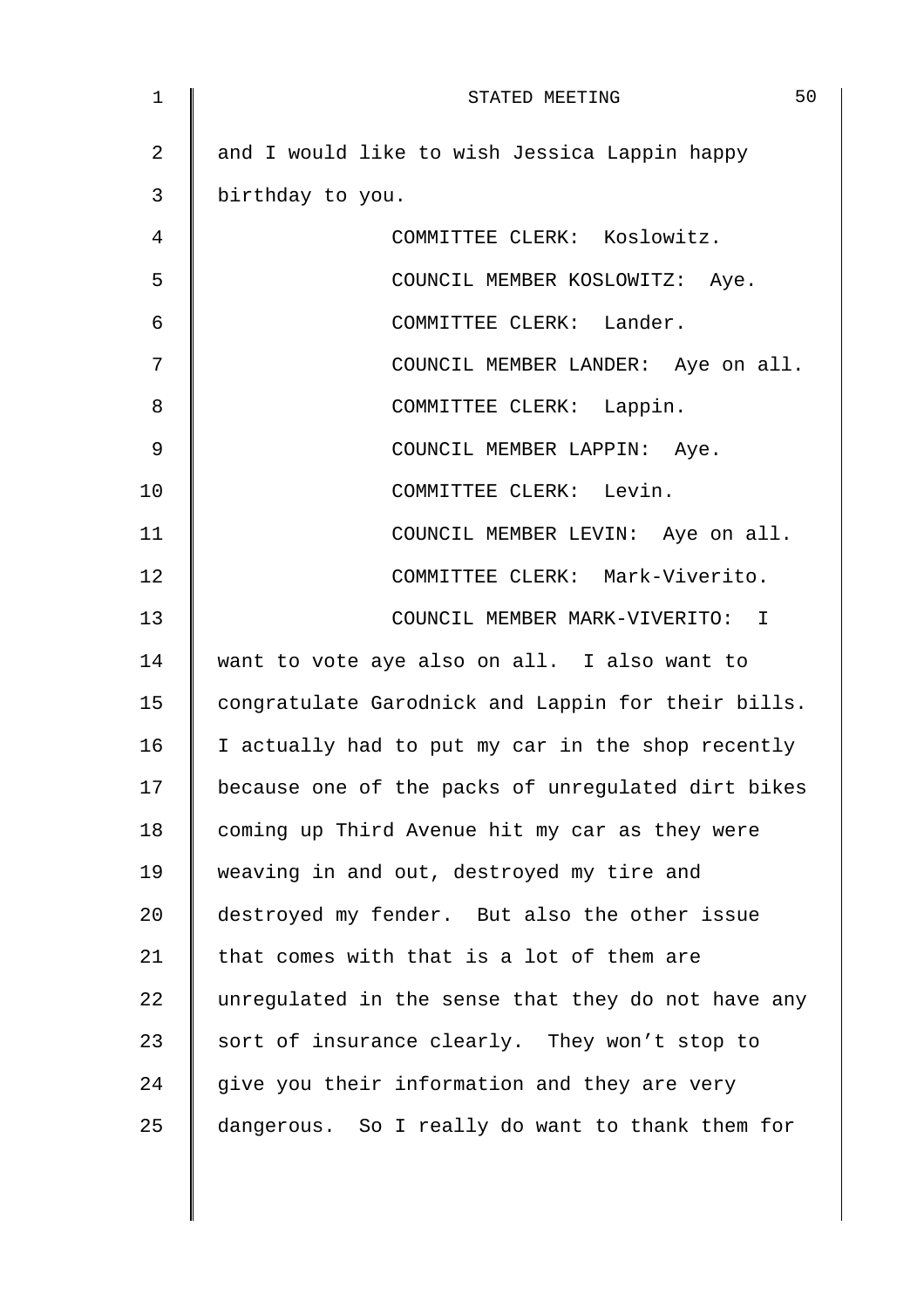| $\mathbf 1$ | 51<br>STATED MEETING                              |
|-------------|---------------------------------------------------|
| 2           | the bill. And congratulations to Cabrera as well. |
| 3           | And aye on all.                                   |
| 4           | COMMITTEE CLERK: Mealy.                           |
| 5           | COUNCIL MEMBER MEALY: I vote aye                  |
| 6           | on all.                                           |
| 7           | COMMITTEE CLERK: Mendez.                          |
| 8           | COUNCIL MEMBER MENDEZ: Aye on all.                |
| 9           | COMMITTEE CLERK: Nelson.                          |
| 10          | COUNCIL MEMBER NELSON: Aye on all.                |
| 11          | COMMITTEE CLERK: Palma.                           |
| 12          | COUNCIL MEMBER PALMA: Aye.                        |
| 13          | COMMITTEE CLERK: Reyna.                           |
| 14          | COUNCIL MEMBER REYNA: Aye on all.                 |
| 15          | COMMITTEE CLERK: Richards.                        |
| 16          | COUNCIL MEMBER RICHARDS: Aye on                   |
| 17          | all.                                              |
| 18          | COMMITTEE CLERK: Ulrich.                          |
| 19          | COUNCIL MEMBER ULRICH: Aye on all.                |
| 20          | COMMITTEE CLERK: Vallone.                         |
| 21          | COUNCIL MEMBER VALLONE: May I be                  |
| 22          | excused to explain.                               |
| 23          | MAJORITY LEADER: Yes.                             |
| 24          | COUNCIL MEMBER VALLONE: I am going                |
| 25          | to vote aye on all and I am going to abstain 1030 |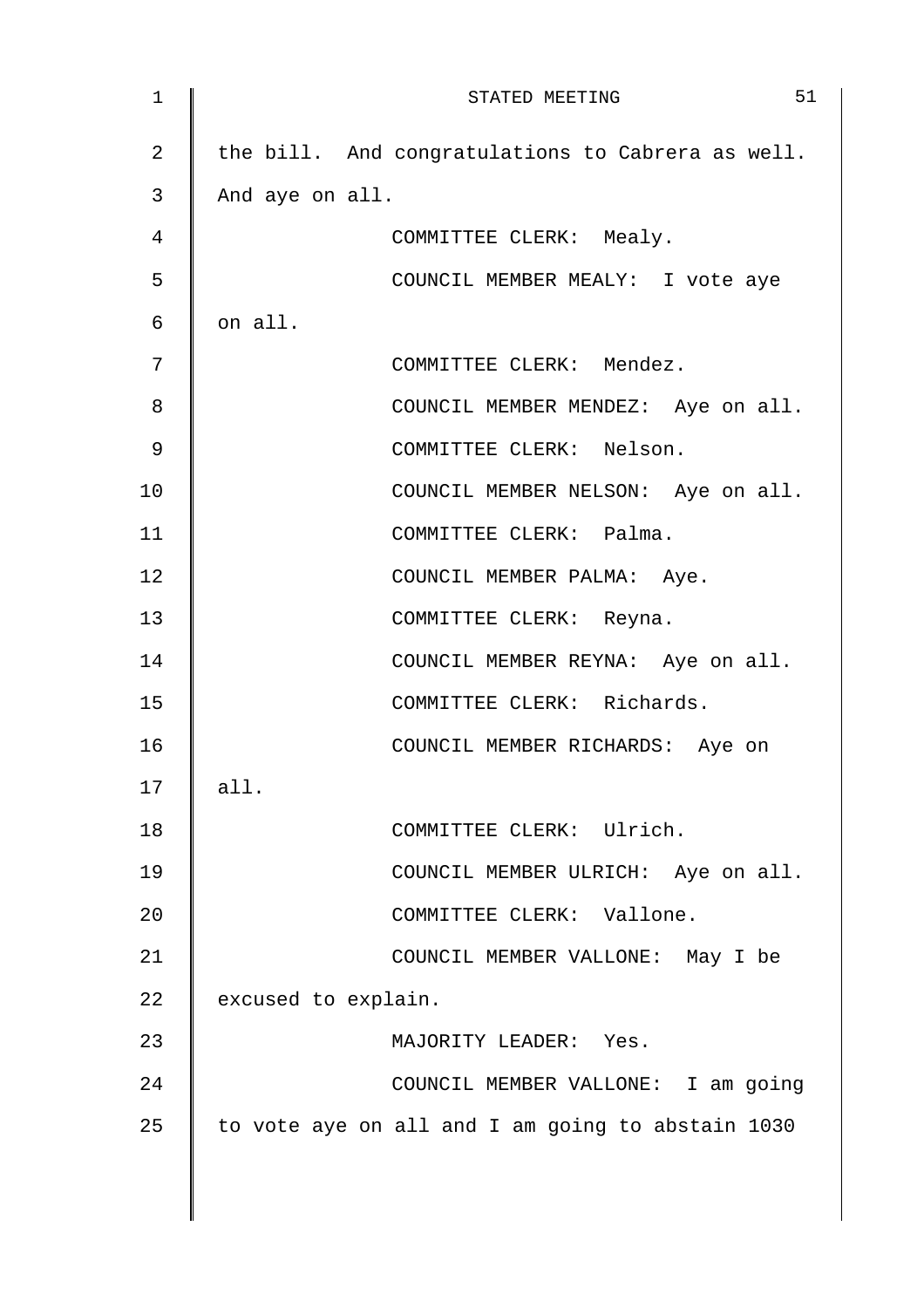| $\mathbf{1}$   | 52<br>STATED MEETING                               |
|----------------|----------------------------------------------------|
| $\overline{2}$ | and the reason I am voting for 1026 is because I   |
| 3              | agree with Council member Vacca and the rest of    |
| 4              | the Council members these dirt bikes need to be    |
| 5              | off the street. They don't even belong on dirt     |
| 6              | because there is not enough dirt in new York City  |
| 7              | for a dirt bike. They are in our parks now. You    |
| 8              | have seen they go up in our parks and they do 360s |
| 9              | and its pathetic. I've actually tried to chase a   |
| 10             | few down but they are very difficulty to catch.    |
| 11             | But I do have, I am going to abstain on 1030. I    |
| 12             | understand there is a reason for it.               |
| 13             | SPEAKER QUINN: I'm sorry can you                   |
| 14             | be a little quiet for Council member Vallone and   |
| 15             | just add some time back on the clock for him       |
| 16             | please.                                            |
| 17             | COUNCIL MEMBER VALLONE: Thank you                  |
| 18             | I will be done quickly. I understand the reasons   |
| 19             | for it. I am just a little concerned that the      |
| 20             | city didn't reach out to these businesses prior to |
| 21             | this to, it was tough for us to figure out what    |
| 22             | was legal and what was not legal. I'm sure the     |
| 23             | businesses had the same problems. I would rather   |
| 24             | see it phase in over time so that our businesses   |
| 25             | weren't fined. I know it's 6 months so I commend   |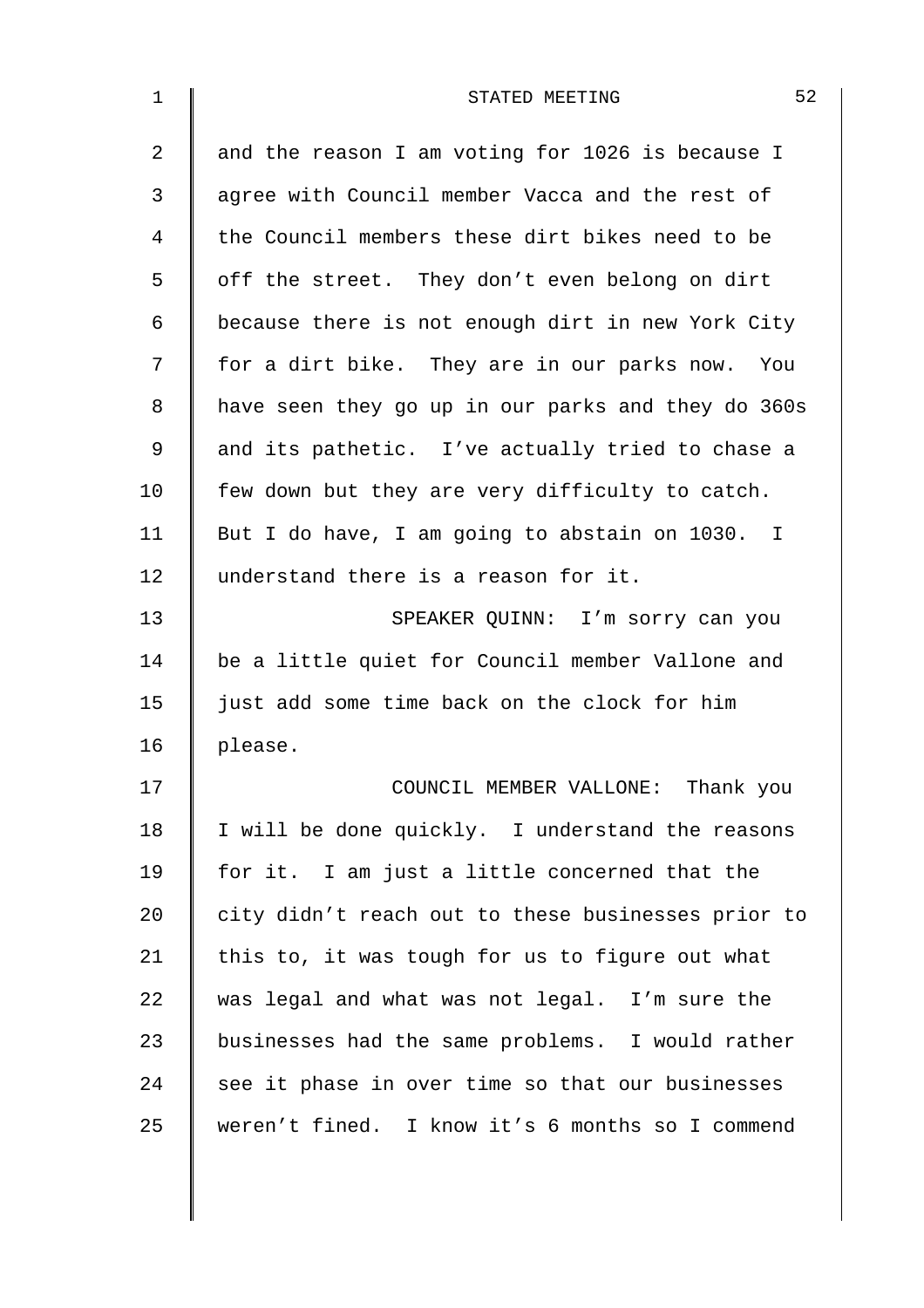| 1              | 53<br>STATED MEETING                              |
|----------------|---------------------------------------------------|
| $\overline{a}$ | everybody involved with these bills. They are all |
| 3              | very good and especially Cabrera with his crime   |
| 4              | bill so I vote aye on all except 1030 on which I  |
| 5              | abstain.                                          |
| 6              | COMMITTEE CLERK: Van Bramer.                      |
| 7              | COUNCIL MEMBER VAN BRAMER: Aye on                 |
| 8              | all.                                              |
| $\mathsf 9$    | COMMITTEE CLERK: Vann.                            |
| 10             | COUNCIL MEMBER VANN: Aye.                         |
| 11             | COMMITTEE CLERK: Weprin.                          |
| 12             | COUNCIL MEMBER WEPRIN: Aye.                       |
| 13             | COMMITTEE CLERK: Williams.                        |
| 14             | COUNCIL MEMBER WILLIAMS: Aye.                     |
| 15             | COMMITTEE CLERK: Wills.                           |
| 16             | COUNCIL MEMBER WILLS: aye.                        |
| 17             | COMMITTEE CLERK: Dromm.                           |
| 18             | COUNCIL MEMBER DROMM: Aye.                        |
| 19             | COMMITTEE CLERK: Oddo.                            |
| 20             | COUNCIL MEMBER ODDO: Yes.                         |
| 21             | COMMITTEE CLERK: Rivers.                          |
| 22             | COUNCIL MEMBER RIVERA: Yes.                       |
| 23             | COMMITTEE CLERK: Speaker Quinn.                   |
| 24             | SPEAKER QUINN: Aye on all.                        |
| 25             | MAJORITY LEADER: All items on                     |
|                |                                                   |
|                |                                                   |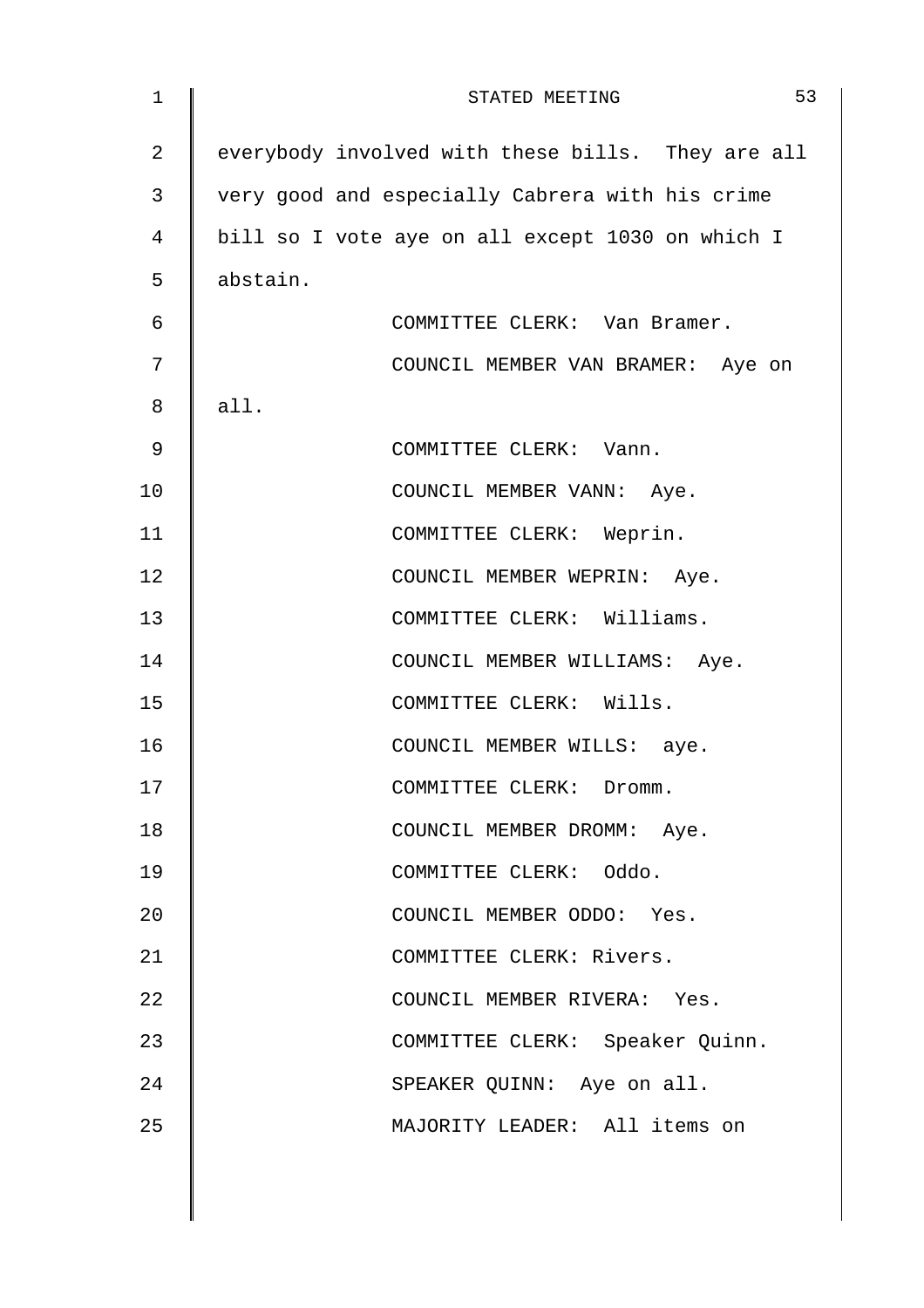| $\mathbf{1}$ | 54<br>STATED MEETING                               |
|--------------|----------------------------------------------------|
| 2            | today's general order calendar are adopted by a    |
| 3            | vote of 15 in the affirmative, 0 in the negative   |
| 4            | and 0 abstentions with the exception of Into 1026- |
| 5            | a, which was adopted by a vote of 49 in the        |
| 6            | affirmative, 1 in the negative and 0 abstentions   |
| 7            | and Intro 1030-a which was adopted by a vote 48 in |
| 8            | the affirmative, 1 in the negative and 1           |
| 9            | abstention. And the revised land use call ups      |
| 10           | were adopted by a vote of 15 in the affirmative    |
| 11           | and 0 in the negative. We now move on to           |
| 12           | Introduction and reading of the bills.             |
| 13           | SPEAKER QUINN: All bills are                       |
| 14           | refereed to committees as indicated on the agenda. |
| 15           | MAJORITY LEADER: We now move on to                 |
| 16           | discussion of resolutions. The first resolution    |
| 17           | we will discuss is Preconsidered Resolution 1738,  |
| 18           | resolution calling on the State University of New  |
| 19           | York and New York State Department of Health to    |
| 20           | work with stakeholders to pursue the acquisition   |
| 21           | of Long Island College Hospital by another         |
| 22           | healthcare institution to preserve critical        |
| 23           | healthcare services for the community and to       |
| 24           | ensure that all resources gained from any sale or  |
| 25           | transfer of LICH assets are used exclusively for   |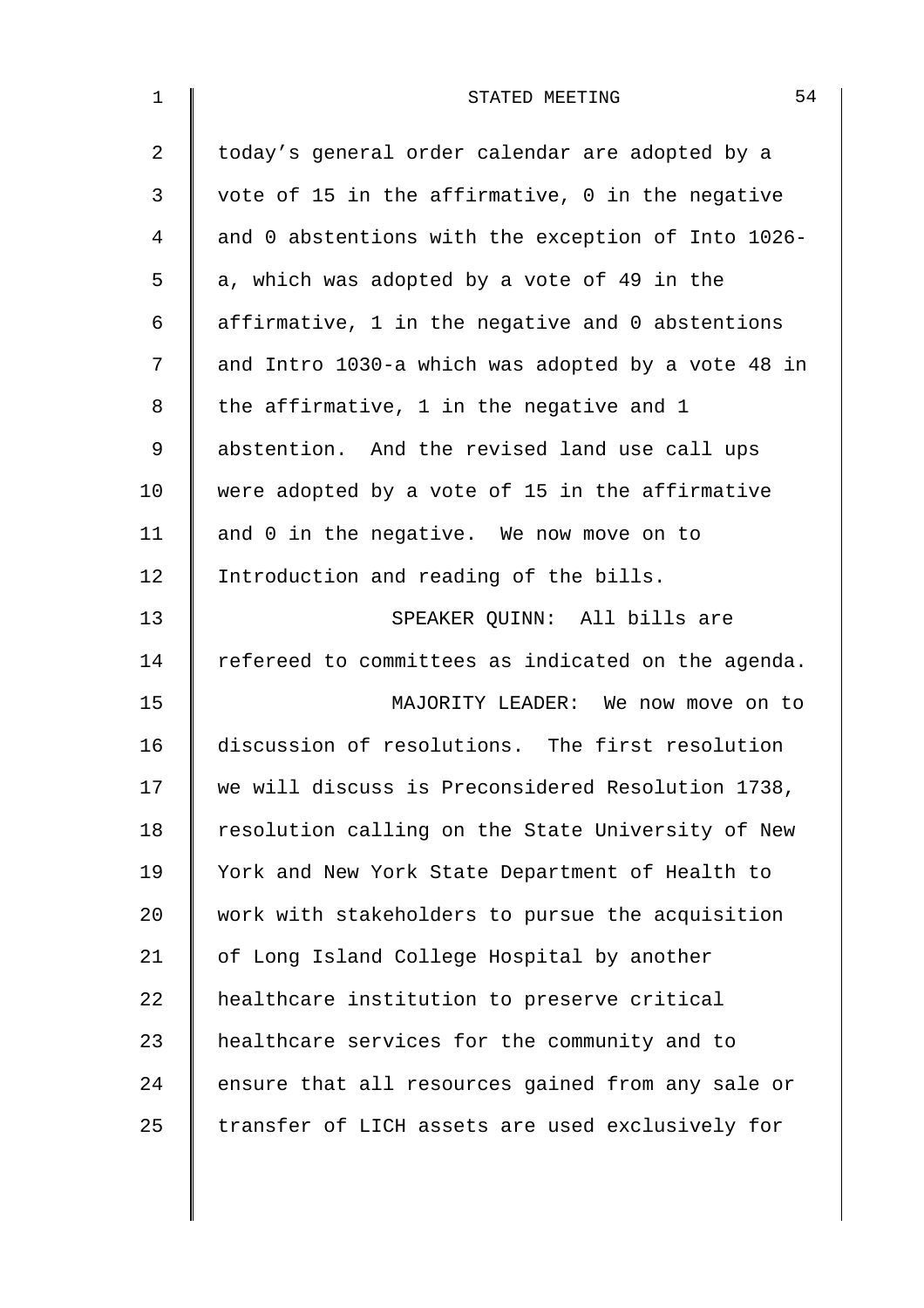| $\mathbf 1$ | 55<br>STATED MEETING                               |
|-------------|----------------------------------------------------|
| 2           | the preservation of these services. And            |
| 3           | authorizing the Speaker to file or join in AMACUS  |
| 4           | brief on behalf of the Council in support of the   |
| 5           | preservation of such services. Anyone wanting to   |
| 6           | speak on Preconsidered Reso 1738? Seeing none I    |
| 7           | just call for a voice vote on this Preconsidered   |
| 8           | resolution. All in favor say aye.                  |
| 9           | ALL: Aye.                                          |
| 10          | MAJORITY LEADER: All opposed say                   |
| 11          | nay. Any abstentions? Preconsidered Resolution     |
| 12          | 1738 passes. We will now move on to Preconsidered  |
| 13          | Resolution 1743, resolution recognizing June as    |
| 14          | Gun Violence Awareness Month in New York City      |
| 15          | adopted by the Committee on Public Safety. Anyone  |
| 16          | wanting to speak on this item? Is Council member   |
| 17          | Jackson here?                                      |
| 18          | COUNCIL MEMBER JACKSON: Well,                      |
| 19          | thank you my colleagues. I rise in in order to     |
| 20          | say how important this is that as Jumaane Williams |
| 21          | and Fernando Cabrera who are the Co-chairs of the  |
| 22          | Gun Violence Task Force has indicated that we need |
| 23          | to bring attention to the gun violence in our      |
| 24          | city. And having June as the gun violence          |
| 25          | awareness month is extremely important overall to  |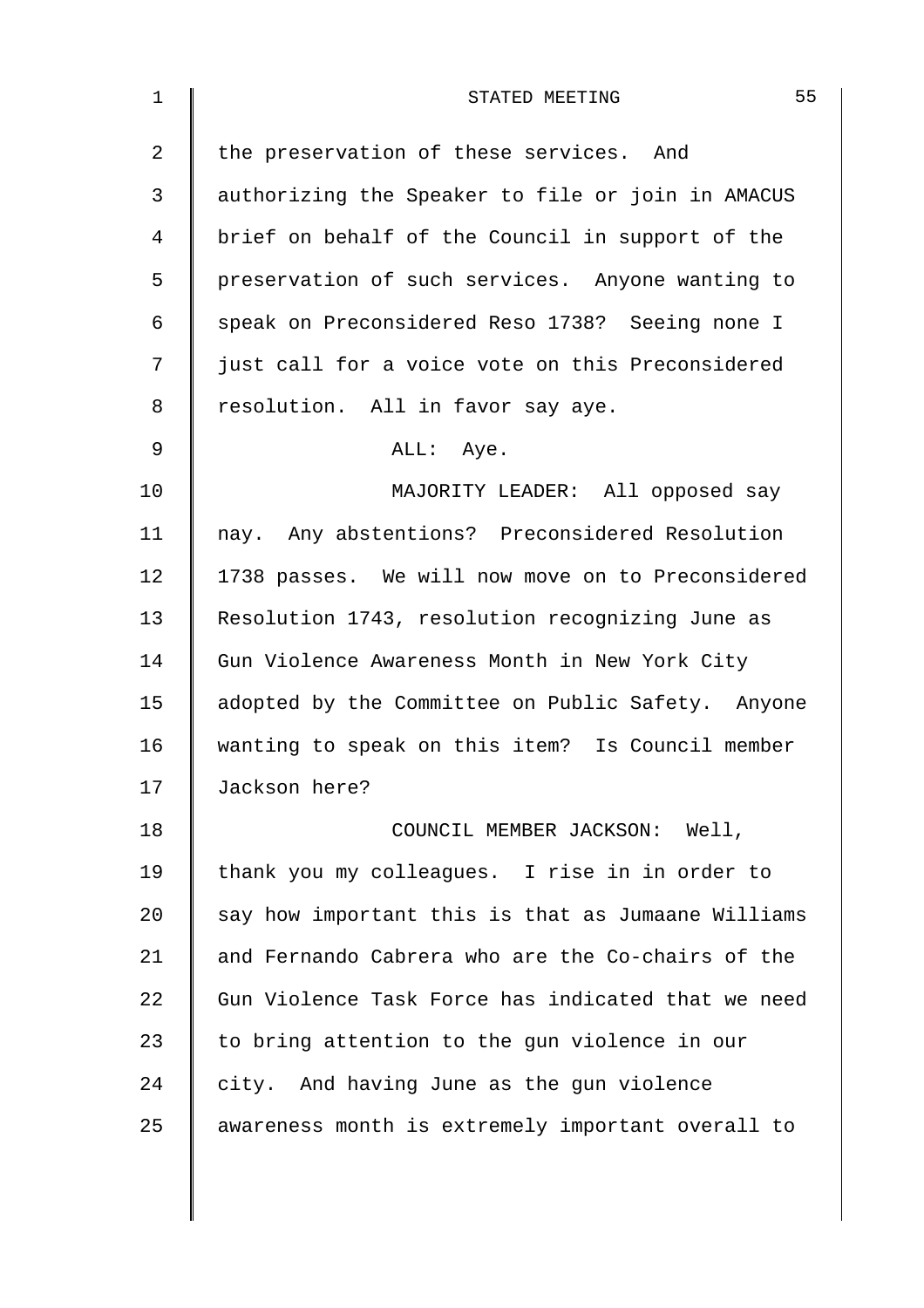| $\mathbf 1$ | 56<br>STATED MEETING                               |
|-------------|----------------------------------------------------|
| 2           | heighten awareness of all New Yorkers. The         |
| 3           | devastation that guns play in the lives of New     |
| 4           | Yorkers and so I just compliment them and everyone |
| 5           | for joining in and maybe all of us as Council      |
| 6           | members should have a contest in our schools in    |
| 7           | order to bring awareness on this particular matter |
| 8           | so that we can reduce and hopefully eventually     |
| 9           | eliminate gun violence in our great city. Thank    |
| 10          | you.                                               |
| 11          | MAJORITY LEADER: Thank you very                    |
| 12          | much. Can we get some silence in the chambers.     |
| 13          | We have Council member Williams is next.           |
| 14          | COUNCIL MEMBER WILLIAMS: I want to                 |
| 15          | thank the Speaker for working with us to get this  |
| 16          | Reso moving forward. I think it is very important  |
| 17          | and one of the things that frustrates me is that   |
| 18          | we view public safety as only belonging in the     |
| 19          | domain of the NYPD. They are responsible for law   |
| 20          | enforcement and there are other partners around    |
| 21          | the city including other agencies and the          |
| 22          | community itself that have to do their part to     |
| 23          | make public safety a reality and keeping gun       |
| 24          | violence down. I think what we, anything that we   |
| 25          | can do we should do to protect another child and   |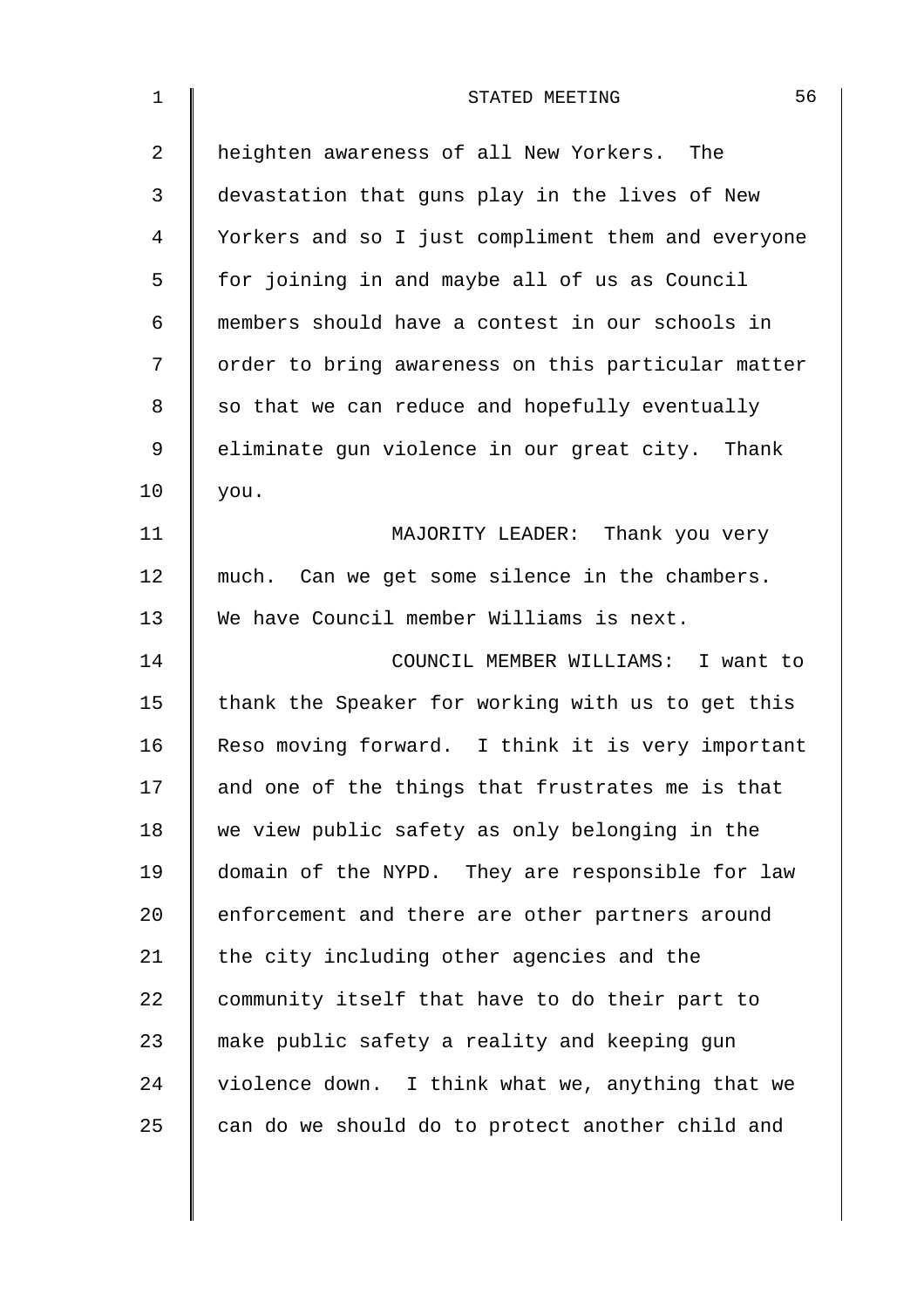| 57<br>STATED MEETING                               |
|----------------------------------------------------|
| this is one other avenue that as elected officials |
| that we can do to make a month particularly June   |
| because as it begins to get hotter, it gets hot    |
| all over, the temperature, on the streets,         |
| people's anger and gun violence tends to arise.    |
| There is no better time to try to raise the        |
| discourse on gun violence particularly gun         |
| violence in places like New York City and Chicago  |
| that sometimes and too often ignored throughout    |
| the nation in the discussion. Hopefully through    |
| the work that was done with Council member Cabrera |
| and I, thanks to the leadership of the Speaker, we |
| can continue doing good work. So I thank her       |
| again and of course I am going to aye on this      |
| resolution.                                        |
| MAJORITY LEADER: Okay. Thank you                   |
| very much. Anybody else want to speak on this      |
| item? Council member Ruben Wills.                  |
| COUNCIL MEMBER WILLS: I wanted to                  |
| thank and congratulate Council members Cabrera and |
| Williams in their work and designating June as a   |
| gun violence awareness month. As Council member    |
| Williams said as the weather gets hot,             |
| unfortunately we have a lot of communities with    |
|                                                    |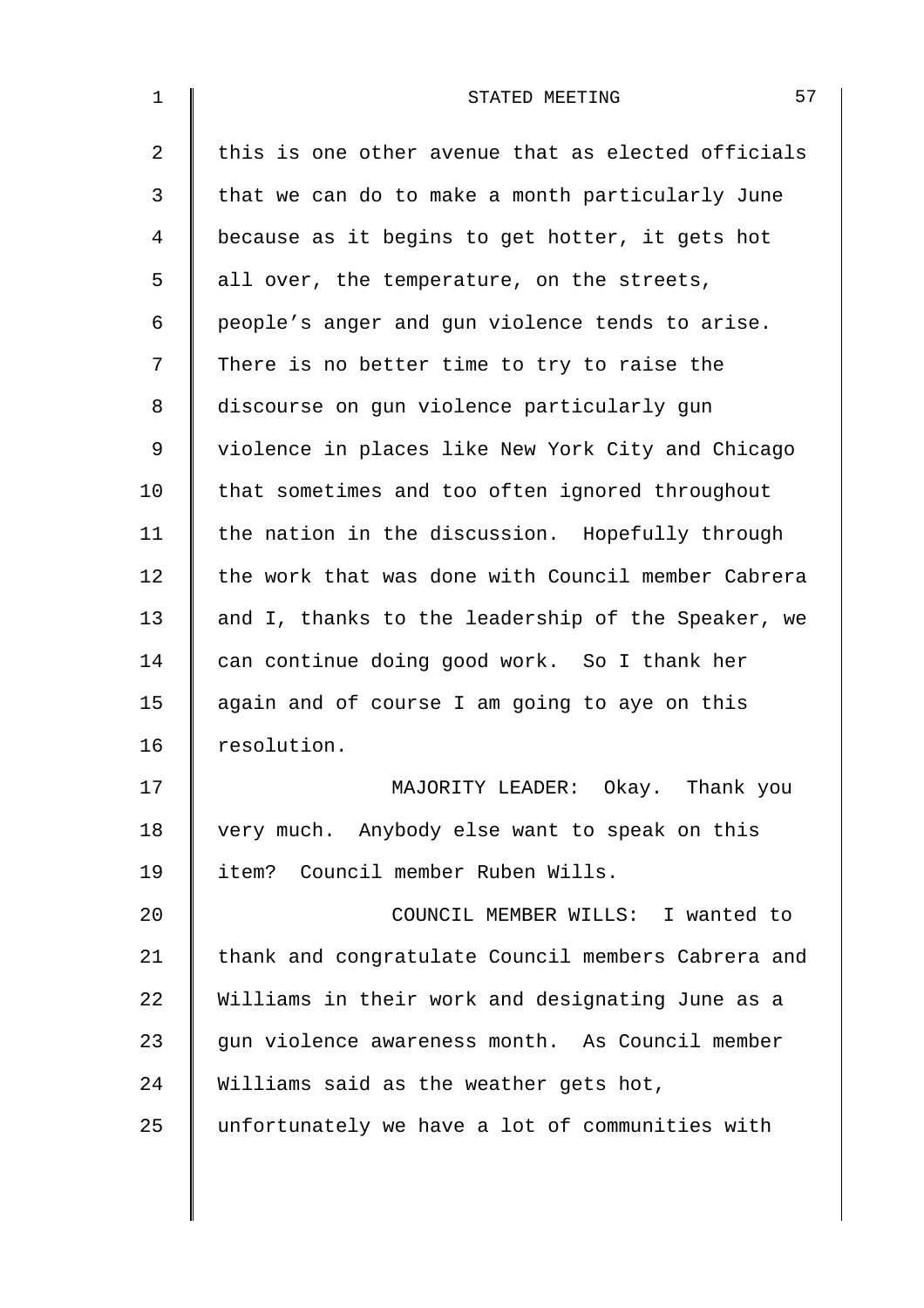| $\mathbf 1$    | 58<br>STATED MEETING                               |
|----------------|----------------------------------------------------|
| $\overline{2}$ | acts of violence so I think this is only fitting   |
| 3              | from the leadership of the speaker and these two   |
| 4              | co-chairs to deal with this in the combining of    |
| 5              | the cease fire cure violence initiative that has   |
| 6              | helped so many communities like mine. Again,       |
| 7              | congratulations and thank you.                     |
| 8              | MAJORITY LEADER: Thank you very                    |
| 9              | much. Next we have Council member Donovan          |
| 10             | followed by Council member Cabrera.                |
| 11             | COUNCIL MEMBER RICHARDS: Good                      |
| 12             | afternoon. I wanted to bring your attention to     |
| 13             | Intro 1040. I'm elated to introduce the Sandy      |
| 14             | Tracking Bill with my colleague Brad Lander today  |
| 15             | which will enable us to track federal, state, city |
| 16             | dollars being utilized to rebuild communities      |
| 17             | throughout New York City that were devastated      |
| 18             | during Hurricane Sandy. The Sandy tracking bill    |
| 19             | is a way to provide a type of transparency that    |
| 20             | not only new Yorkers ask for but that we as        |
| 21             | elected officials always promise. Any time of      |
| 22             | uncertainty is our duty to give the public         |
| 23             | something they can rely on, transparency. It's     |
| 24             | not enough to just hear about expected funds to    |
| 25             | assist those affected by hurricane Sandy. New      |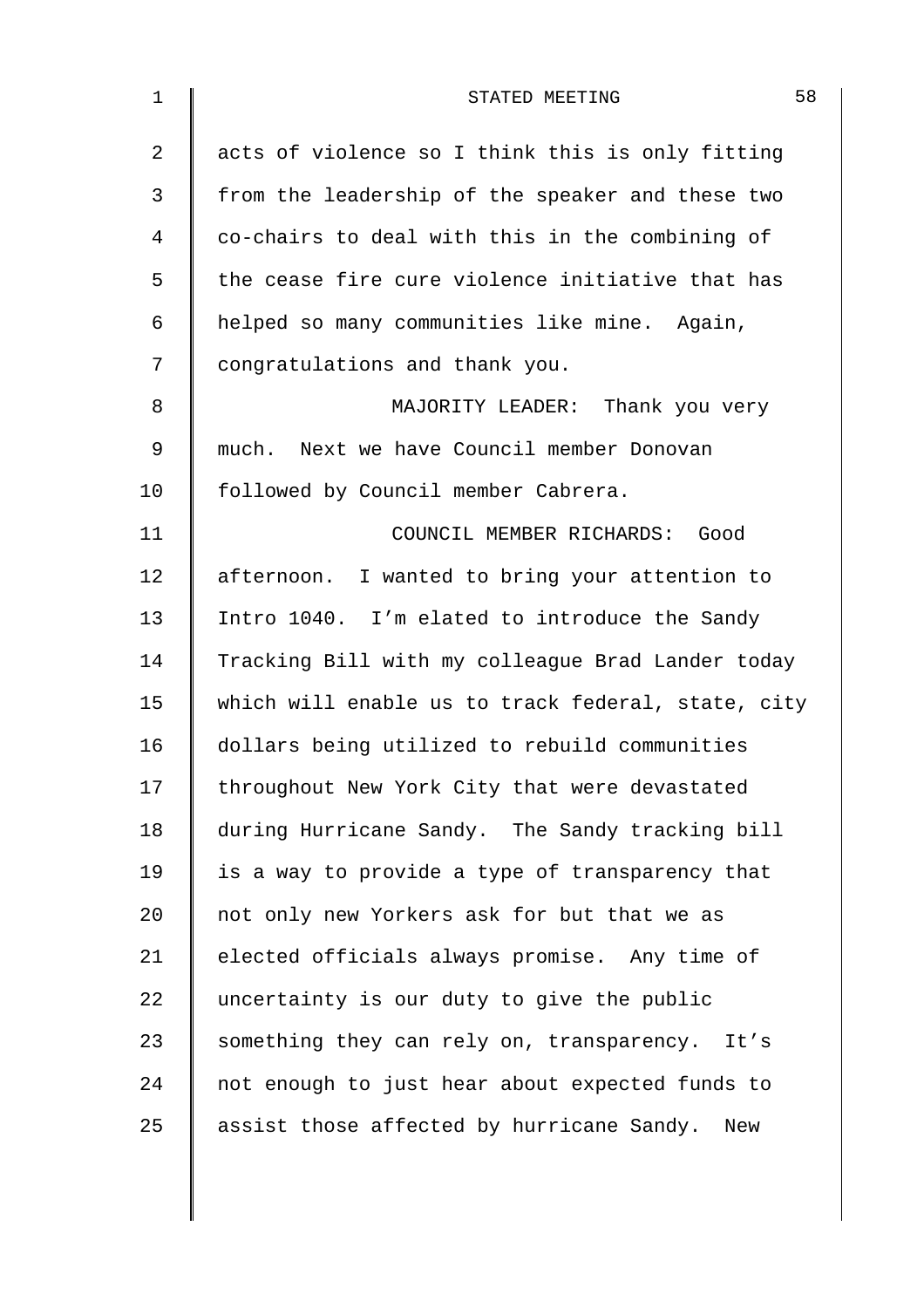| $\mathbf{1}$ | 59<br>STATED MEETING                               |
|--------------|----------------------------------------------------|
| 2            | Yorkers deserve to know how these funds are being  |
| 3            | allocated. The beauty of this bill lies not only   |
| 4            | in helping those who are receiving funding but it  |
| 5            | also helps agencies who are-                       |
| 6            | MAJORITY LEADER: I apologize                       |
| 7            | that's not on the resolution, we are still on the  |
| 8            | resolution.                                        |
| 9            | COUNCIL MEMBER RICHARDS: Oh I am                   |
| 10           | sorry.                                             |
| 11           | MAJORTIY LEADER: No. That's not a                  |
| 12           | problem. So you want to be put on general          |
| 13           | discussion.                                        |
| 14           | COUNCIL MEMBER RICHARDS: Okay,                     |
| 15           | sorry about that.                                  |
| 16           | MAJORITY LEADER: Thank you.                        |
| 17           | Council member Richards. Council member Cabrera    |
| 18           | followed by-                                       |
| 19           | COUNCIL MEMBER CABRERA: Thank you                  |
| 20           | so much. I'll make it real short. I want to        |
| 21           | thank Madam Speaker and Council member Jumaane     |
| 22           | Williams regarding this resolution. What we are    |
| 23           | trying to do is raise the level of awareness and I |
| 24           | have to accentuate this point the fact that this   |
| 25           | Council and the leadership of Madam Speaker that   |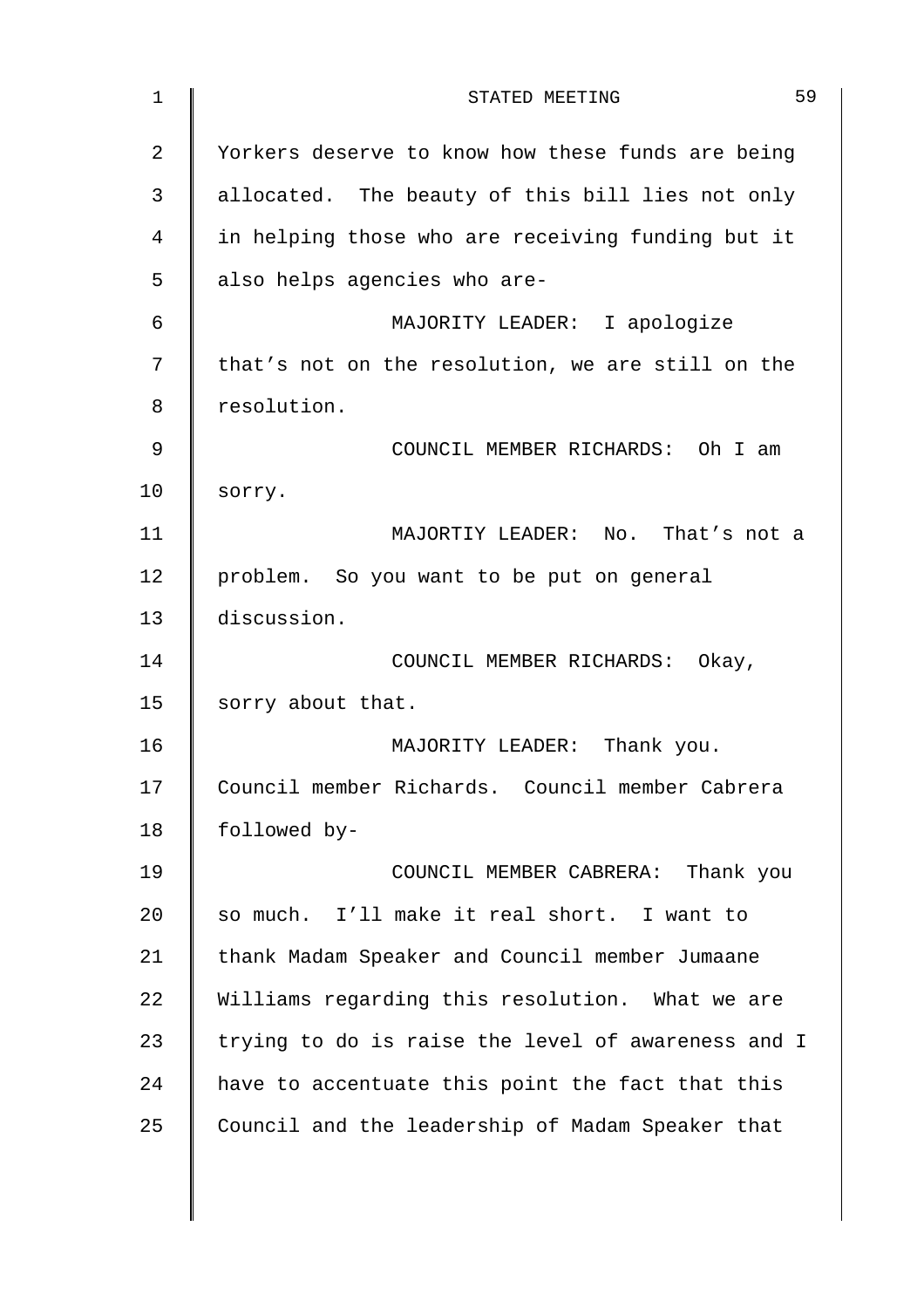| $\mathbf 1$ | 60<br>STATED MEETING                               |
|-------------|----------------------------------------------------|
| 2           | we were up and front, we were the forerunners      |
| 3           | before it became a national issue. We were         |
| 4           | addressing this issue and we were able to put      |
| 5           | forward a new initiative last year to address this |
| 6           | very issue and we're starting to have some great   |
| 7           | results. So I am looking forward to being able to  |
| 8           | and this month draw more attention to the need and |
| 9           | drawing more resources to this particular matter.  |
| 10          | Thank you very much.                               |
| 11          | MAJORITY LEADER: Thank you very                    |
| 12          | much. Seeing no others to speak on this            |
| 13          | particular resolution. I now call for a voice      |
| 14          | vote for Preconsidered Reso 1743. Okay. All in     |
| 15          | favor say aye.                                     |
| 16          | ALL: Aye.                                          |
| 17          | MAJORITY LEADER: All opposed say                   |
| 18          | nay.                                               |
| 19          | ALL: Any abstentions?                              |
| 20          | MAJORITY LEADER: The ayes have it.                 |
| 21          | We now move on to general discussion. We have      |
| 22          | Council member Jackson followed by Council member  |
| 23          | Reyna.                                             |
| 24          | COUNCIL MEMBER JACKSON: Thank you.                 |
| 25          | My colleagues, we lost a warrior just recently,    |
|             |                                                    |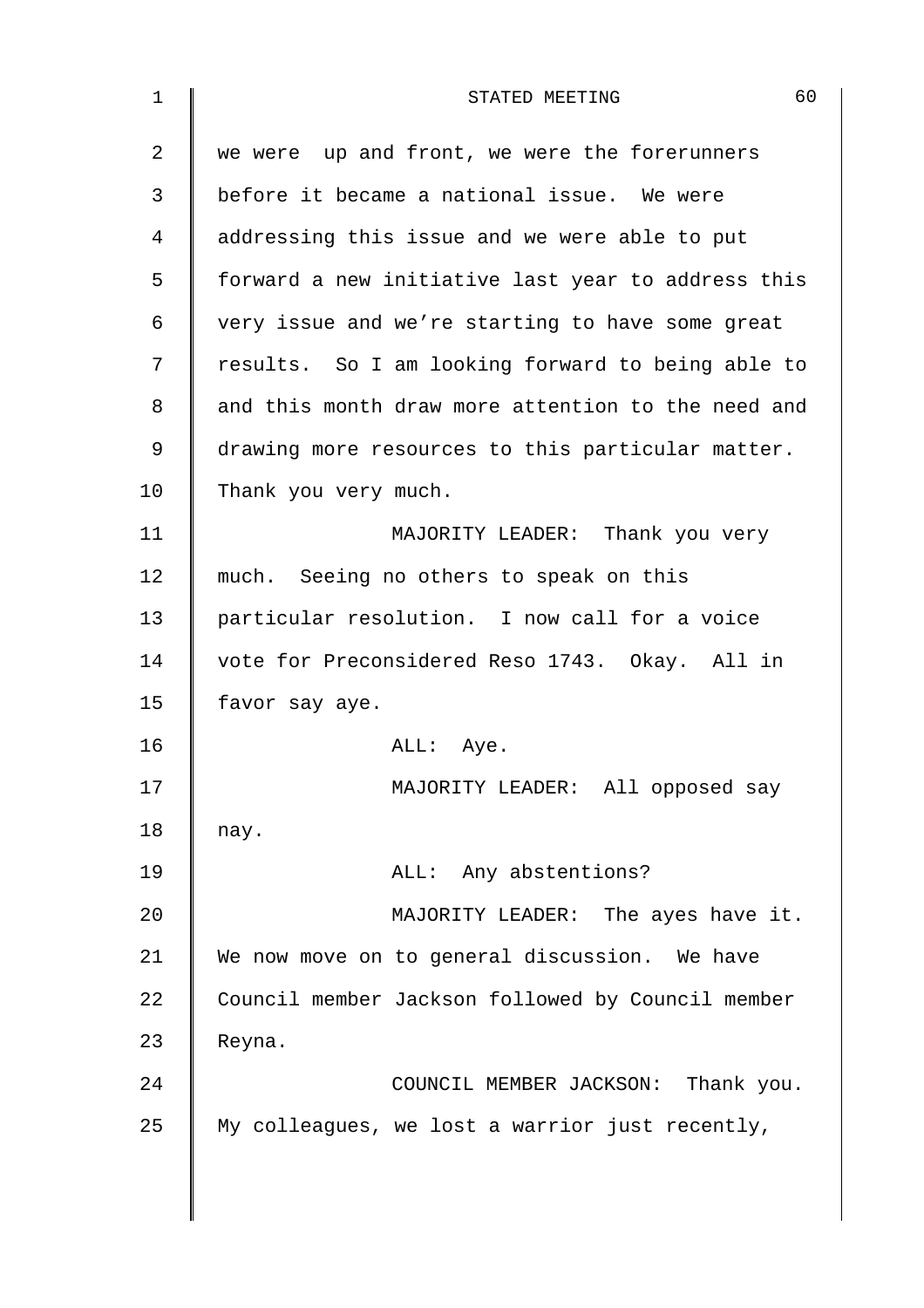| $\mathbf 1$    | 61<br>STATED MEETING                                          |
|----------------|---------------------------------------------------------------|
| $\overline{2}$ | Eno Tavares who is a parent activist that has                 |
| 3              | fought for decades on behalf of the children of               |
| $\overline{4}$ | New York City. And she was one of the plaintiffs              |
| 5              | in the Campaign for Fiscal Equity lawsuit. Her                |
| 6              | name and her children's names are on the actual               |
| 7              | filing documents. And she was buried yesterday                |
| 8              | and her wake was Monday and Tuesday out in Forest             |
| 9              | Hills, Queens and I went by there to pay my                   |
| 10             | respects to the family. And on the funeral card I             |
| 11             | would like to read to you what is said. She                   |
| 12             | passed away on April 19 <sup>th</sup> . But it says, and this |
| 13             | is a poem. A hundred years from now it will not               |
| 14             | matter what bank account or the sort of house I               |
| 15             | lived in or the kind of car I drove. But the                  |
| 16             | world may be different because I was important in             |
| 17             | the life of a child. And clearly this was                     |
| 18             | reflective of Eno and her advocacy on behalf of               |
| 19             | the children of New York City. So I wanted to                 |
| 20             | just communicate to you that a warrior fighting               |
| 21             | for children's' education has passed on. May she              |
| 22             | rest in peace. Thank you.                                     |
| 23             | MAJORITY LEADER: Thank you,                                   |
| 24             | Council member Reyna followed by Council member               |
| 25             | Richards.                                                     |
|                |                                                               |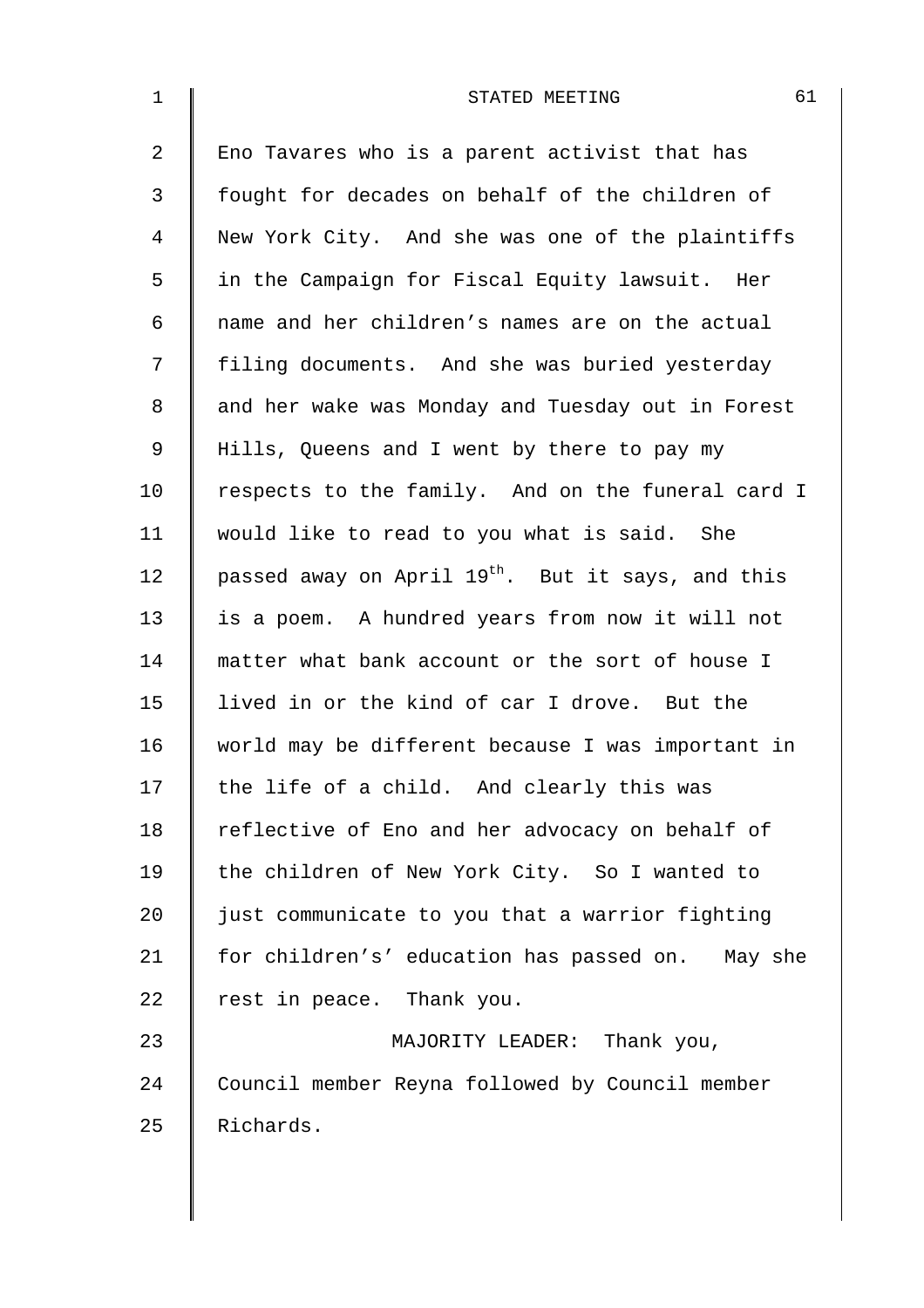| $\mathbf 1$    | 62<br>STATED MEETING                               |
|----------------|----------------------------------------------------|
| $\overline{2}$ | COUNCIL MEMBER REYNA: Thank you so                 |
| 3              | much. Good afternoon, my colleagues. I would       |
| 4              | like to share with you the Introduction of Intro   |
| 5              | 1039, a local law to amend the administrative code |
| 6              | of the city of New York in relation to the review  |
| 7              | and approval of petitions for revocable consent    |
| 8              | operate sidewalk cafes. This intro will help       |
| 9              | streamline the sidewalk café process that is       |
| 10             | inefficient and places a strain on restaurants and |
| 11             | businesses despite community support.              |
| 12             | I would like to thank the                          |
| 13             | regulatory review panel which convened in order to |
| 14             | review the onerous process through several         |
| 15             | regulatory levels of government that prolongs what |
| 16             | would be the issuing of a permit and Speaker Quinn |
| 17             | for her leadership in addressing the burdensome    |
| 18             | policies affecting the small business community.   |
| 19             | I would also like to thank Rachel Cordero, counsel |
| 20             | for the Committee on Consumer Affairs for directly |
| 21             | working with me on this bill.                      |
| 22             | I would also call upon your                        |
| 23             | attention on resolution 1741, calling upon the     |
| 24             | United States Department of Labor to assume the    |
| 25             | cost of all Hurricane Sandy related unemployment   |
|                |                                                    |
|                |                                                    |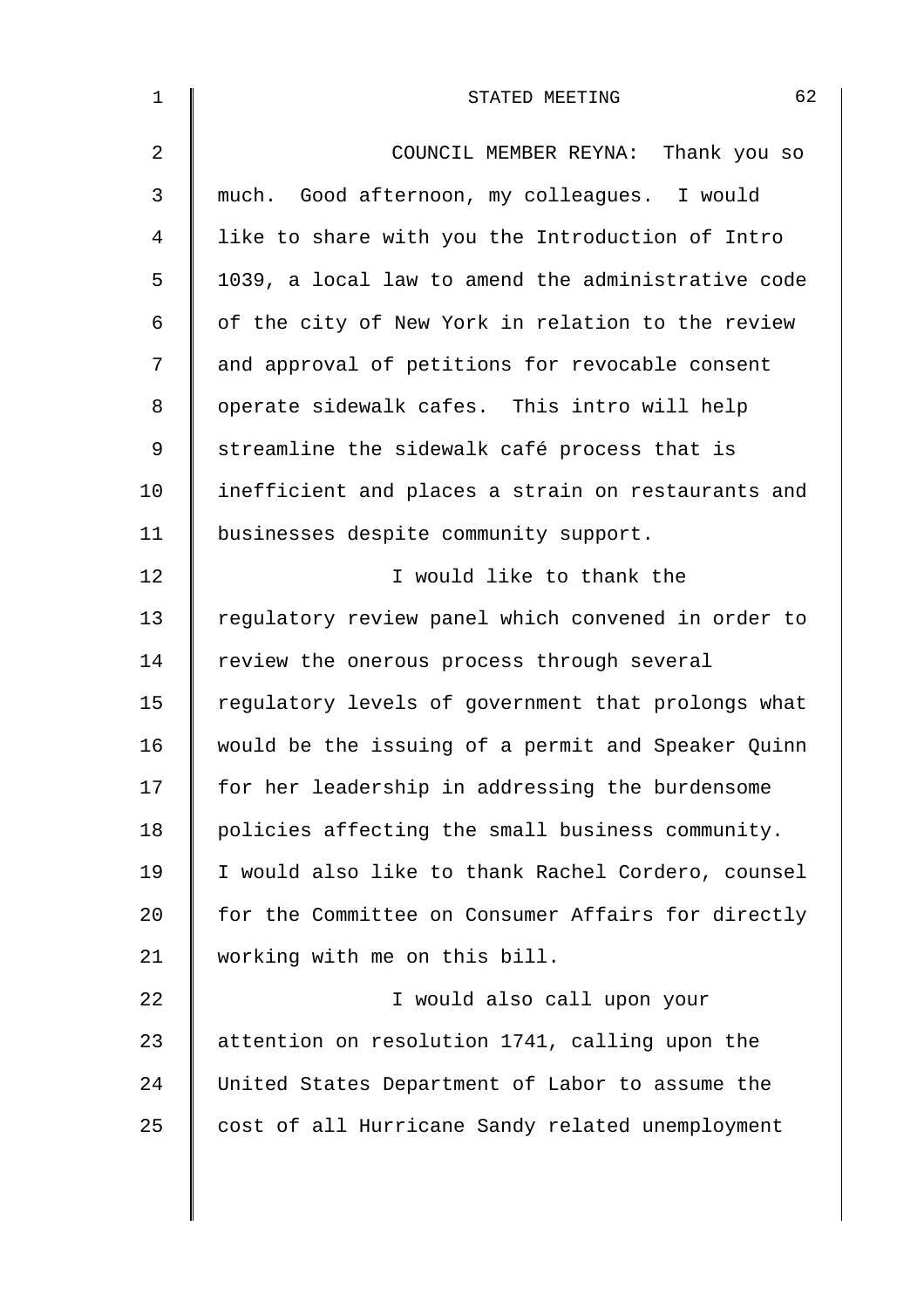| $\mathbf 1$    | 63<br>STATED MEETING                              |
|----------------|---------------------------------------------------|
| $\overline{a}$ | claims through the federal disaster unemployment  |
| 3              | assistance program and on the New York State      |
| $\overline{4}$ | Department of Labor to exempt businesses from     |
| 5              | paying unemployment claims due to Hurricane Sandy |
| 6              | and all future disasters. This unemployment       |
| 7              | disaster assistance will reduce the hardships     |
| 8              | endured by unemployed individuals and businesses  |
| $\mathsf 9$    | directly impacted by Hurricane Sandy. I would     |
| 10             | like to thank the Small Business Committee staff, |
| 11             | Faith Corbett, Policy Analyst and Jeff Campagna,  |
| 12             | Committee Counsel and Ralph Fernandez, Financial  |
| 13             | Analyst for all of their work on this bill.       |
| 14             | I would like to call upon my                      |
| 15             | colleagues to consider these two introductions.   |
| 16             | One, Intro 1039 and Resolution 1741 and I look    |
| 17             | forward to your participation on the hearing for  |
| 18             | these two items. Thank you.                       |
| 19             | MAJORITY LEADER: Thank you very                   |
| 20             | much. Council member Richards followed by Council |
| 21             | member Fidler.                                    |
| 22             | COUNCIL MEMBER RICHARDS: Thank                    |
| 23             | you. I got it right this time, I guess. Good      |
| 24             | afternoon. I am elated to introduce Intro 1040,   |
| 25             | the Sandy Tracking Bill. With my colleague,       |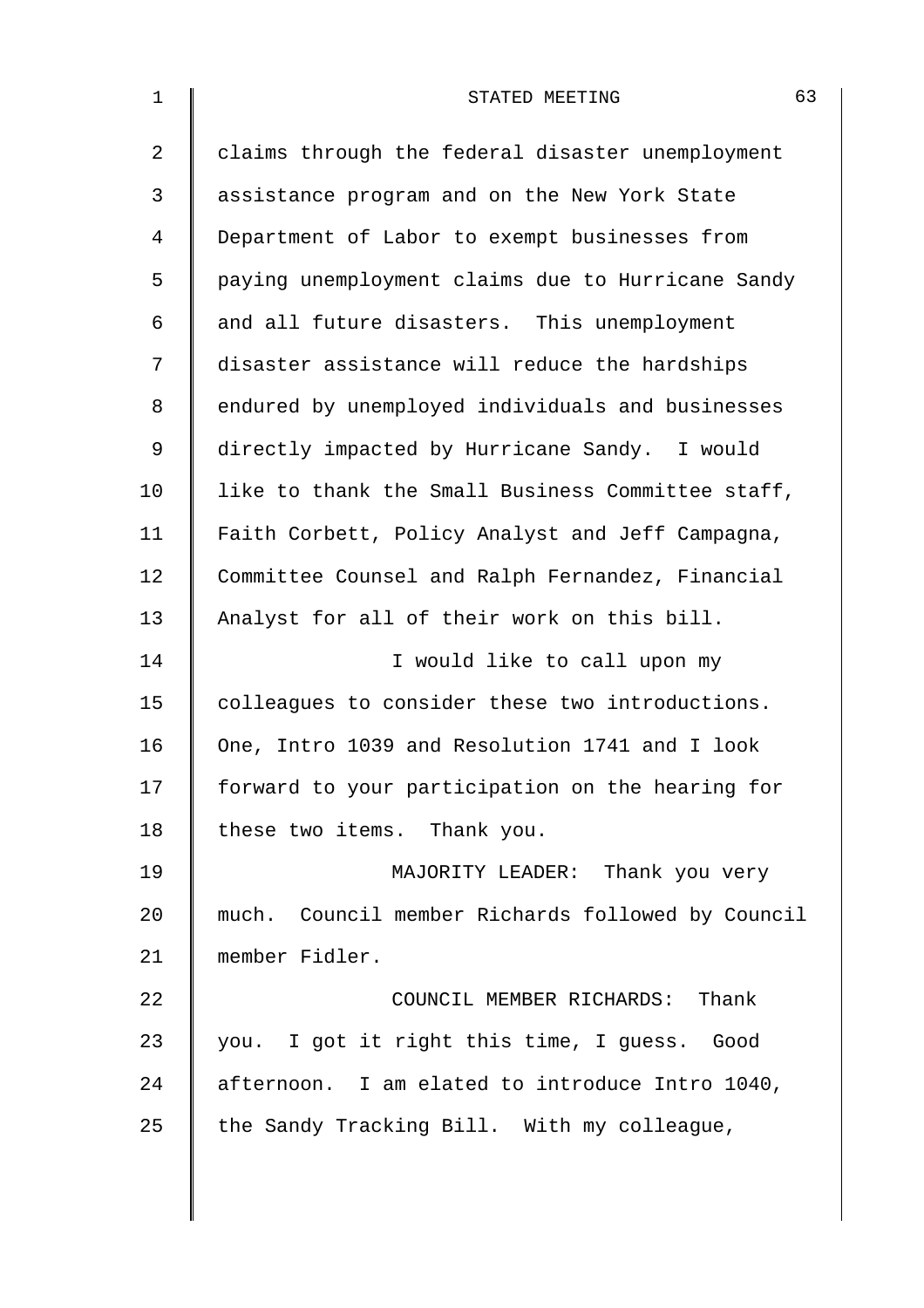| $\mathbf 1$ | 64<br>STATED MEETING                               |
|-------------|----------------------------------------------------|
| 2           | Council member Brad Lander, which will enable us   |
| 3           | to track federal, state, city dollars being        |
| 4           | utilized to rebuild communities throughout New     |
| 5           | York City that was devastated by Hurricane Sandy.  |
| 6           | The Sandy Tracking Bill is a way to provide the    |
| 7           | type of transparency that not only new Yorkers ask |
| 8           | for but we as elected officials always promise.    |
| 9           | Any time of uncertainty it is our duty to give the |
| 10          | public something they can rely on, transparency.   |
| 11          | It's not enough to just hear about expected funds  |
| 12          | to assist those affected by Hurricane Sandy. New   |
| 13          | Yorkers deserve to know how these funds are being  |
| 14          | allocated. The beauty of this bill lies not only   |
| 15          | in helping those who are receiving funding but it  |
| 16          | also helps agencies who are allocating the funds   |
| 17          | as well. We must ensure that the people's tax      |
| 18          | dollars are being utilized to eradicate mold,      |
| 19          | rebuild homes, help businesses reopen and create   |
| 20          | good jobs.                                         |
| 21          | Conversely we must also make                       |
| 22          | available where the funding came from as to        |
| 23          | contracted organizations. One way to prevent       |
| 24          | concerns about stands, waste of lack of knowledge  |
| 25          | on the billions of dollars designated for          |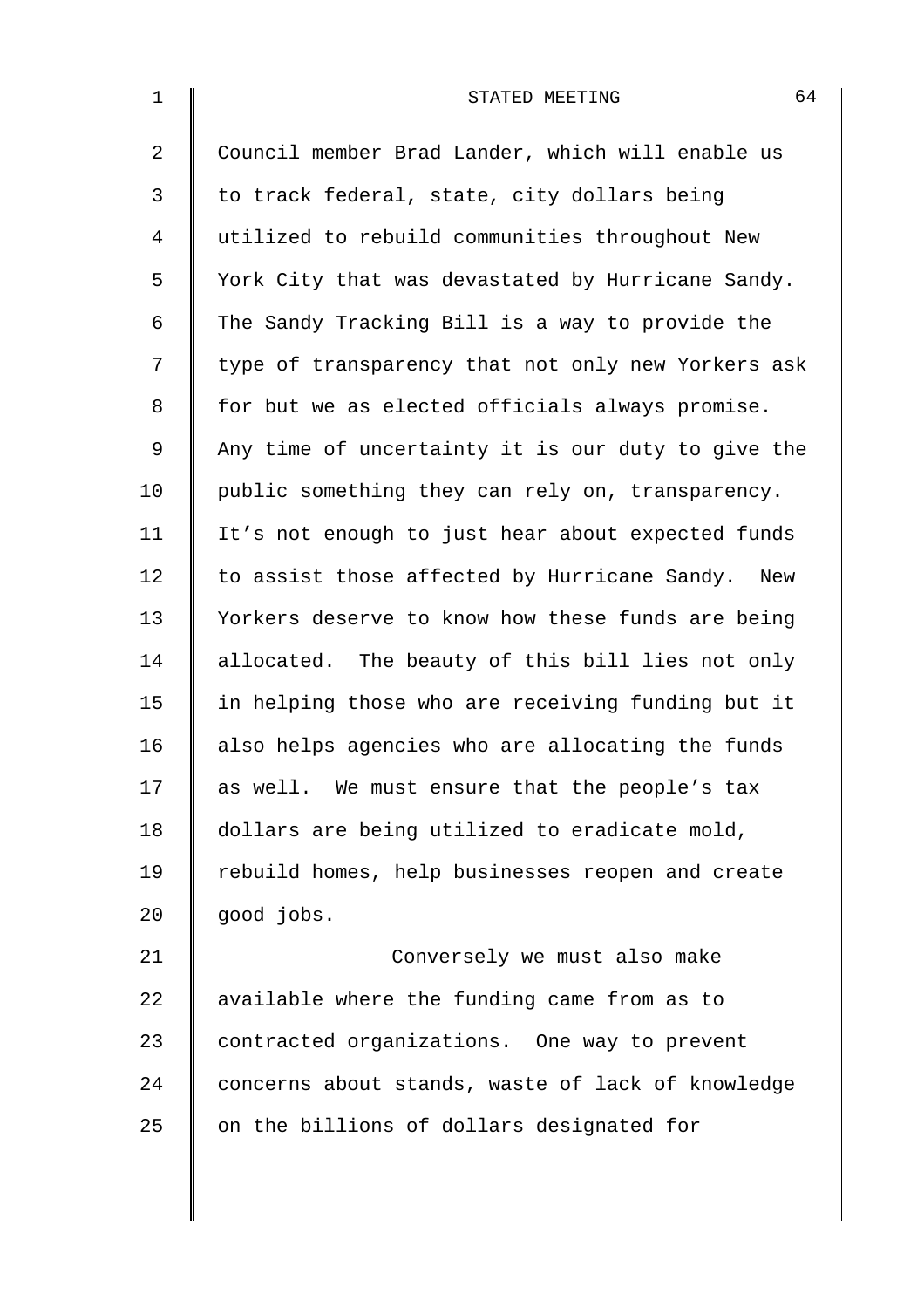| $\mathbf 1$    | 65<br>STATED MEETING                               |
|----------------|----------------------------------------------------|
| $\overline{2}$ | Hurricane Sandy relief is to pass this bill. This  |
| 3              | funding is not something to be discreet about. We  |
| 4              | must let the people know where their tax dollars   |
| 5              | are going and how they are being utilized.         |
| 6              | Let's make sure we tie loose ends                  |
| 7              | that there is full transparency on this funding.   |
| 8              | I urge my colleagues to sign on to the Sandy       |
| 9              | Tracking Bill to ensure that we rebuild a stronger |
| 10             | more resilient New York City. Thank you.           |
| 11             | MAJORITY LEADER: Thank you very                    |
| 12             | much. Council member Fidler followed by Council    |
| 13             | member Lander.                                     |
| 14             | COUNCIL MEMBER FIDLER: Thank you                   |
| 15             | Majority Leader Rivers. I want to ask my           |
| 16             | colleagues to consider signing on to Resolution    |
| 17             | 1736 which we have introduced today. It calls      |
| 18             | upon the Department of Education to create a       |
| 19             | moment of silence during the school day. Just a    |
| 20             | few seconds, maybe 20 or 30 seconds.               |
| 21             | I know some of you are probably                    |
| 22             | thinking. When did Fidler become a religious       |
| 23             | fanatic. The fact of the matter is it is           |
| 24             | absolutely nothing in a moment of silence that     |
| 25             | requires religious thought unless it is the        |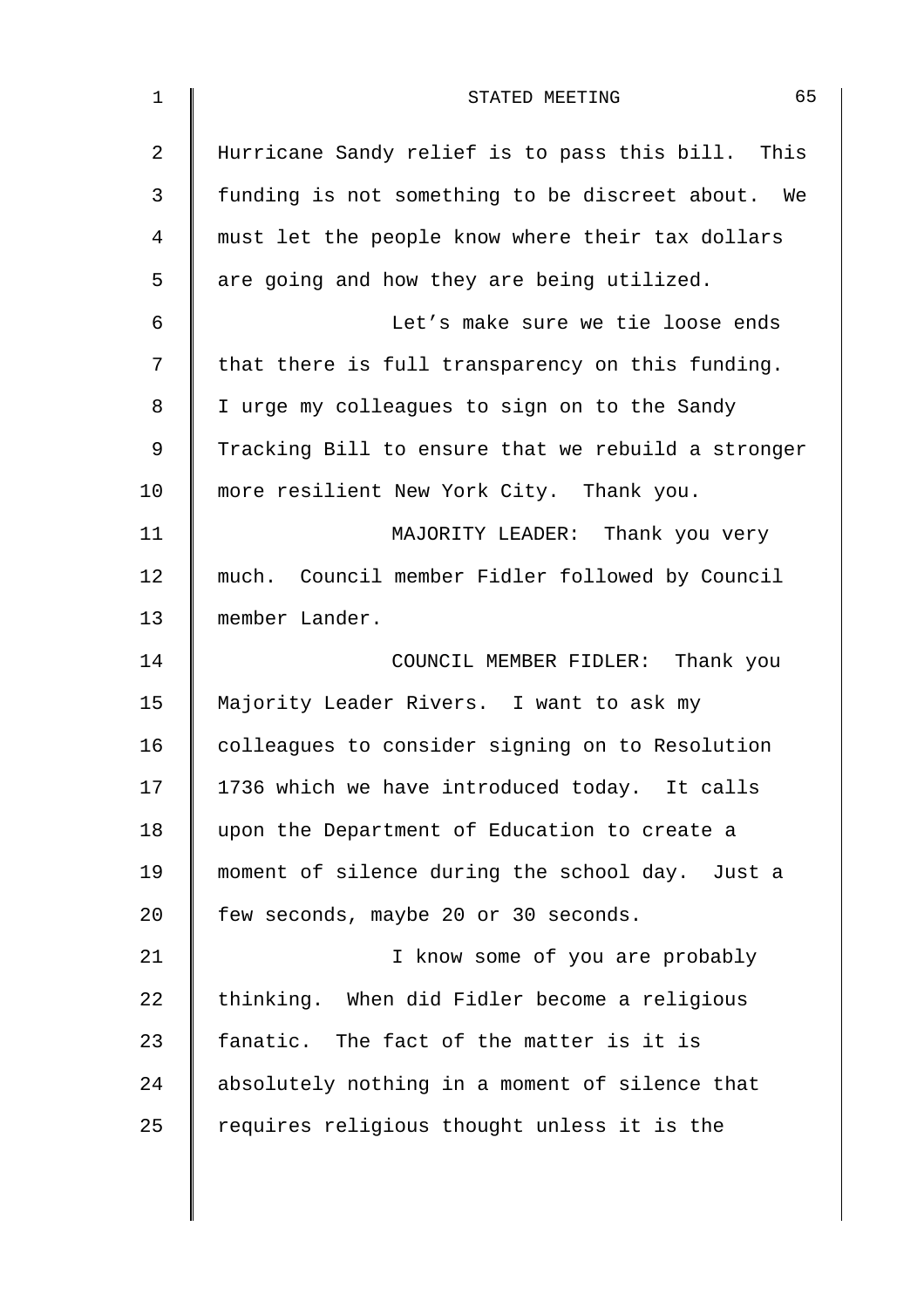| $\mathbf{1}$ | 66<br>STATED MEETING                               |
|--------------|----------------------------------------------------|
| 2            | voluntary thought of a child on their own          |
| 3            | volition. We began today's meeting with a moment   |
| 4            | of silence. We frequently have a moment of         |
| 5            | silence. It can be something as simple as          |
| 6            | thinking about the events of the day, thinking     |
| 7            | about our first responders in Boston, thinking     |
| 8            | about nothing more than getting yourself together  |
| $\mathsf 9$  | for the thoughts of what's important for you to do |
| 10           | that day. I know the Department of Education is    |
| 11           | not likely to do this first. Because they don't    |
| 12           | generally take on ideas that come from the Council |
| 13           | and second, because they can't test for it. But    |
| 14           | the fact of the matter is there is studies that    |
| 15           | show that taking a moment to compose yourself at   |
| 16           | the beginning of the day helps in educational      |
| 17           | outcome.                                           |
| 18           | So I would ask you to consider                     |
| 19           | signing on to it. It's Resolution 1736. Thank      |
| 20           | you.                                               |
| 21           | MAJORITY LEADER: Thank you very                    |
| 22           | much. Council member Lander followed by Council    |
| 23           | member Chin.                                       |
| 24           | COUNCIL MEMBER LANDER: Thank you                   |
| 25           | very much. I missed my opportunity to say just a   |
|              |                                                    |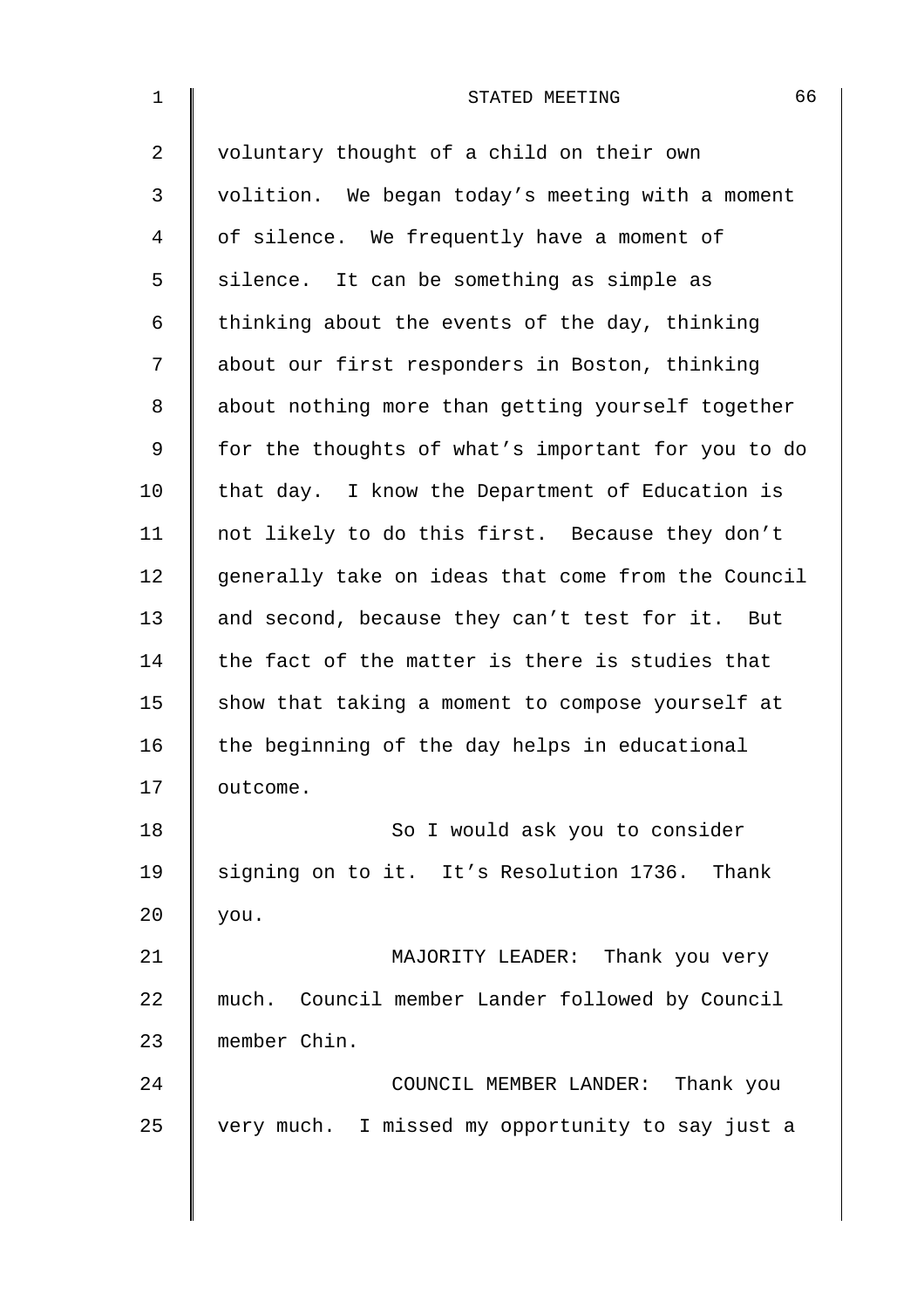| $\mathbf 1$    | 67<br>STATED MEETING                               |
|----------------|----------------------------------------------------|
| $\overline{a}$ | word about Preconsidered Reso 1738 in which this   |
| $\mathfrak{Z}$ | Council is calling on the SUNY and the State       |
| 4              | Department of Health to help us to save Long       |
| 5              | Island College Hospital. I won't give a long       |
| 6              | speech about it I just want to say some thank      |
| 7              | yous. We really appreciate Speaker Quinn's         |
| 8              | support. She really is out there last week at our  |
| 9              | toddler rally with young people who had been born  |
| 10             | at Long Island College Hospital or had been taken  |
| 11             | care of there, so many colleagues that joined      |
| 12             | Council member Levin and I both in the community   |
| 13             | over the past few weeks and months and also today  |
| 14             | this morning at a great rally that we had with the |
| 15             | New York State Nurses Association, 1199, the       |
| 16             | Cobble Hill Association and the Concerned Doctors  |
| 17             | Group.                                             |
| 18             | LICH saves so many lives and is so                 |
| 19             | important to our community. There is a path to     |
| 20             | keeping it open and I am really grateful to my     |
| 21             | colleagues for authorizing this body to sign an    |
| 22             | AMACUS brief, an interesting lawsuit, and calling  |
| 23             | on the State Department of Health to work with us  |

24 to make sure that we can keep it open. So thanks

 $25$  very much to all of you and just also want to say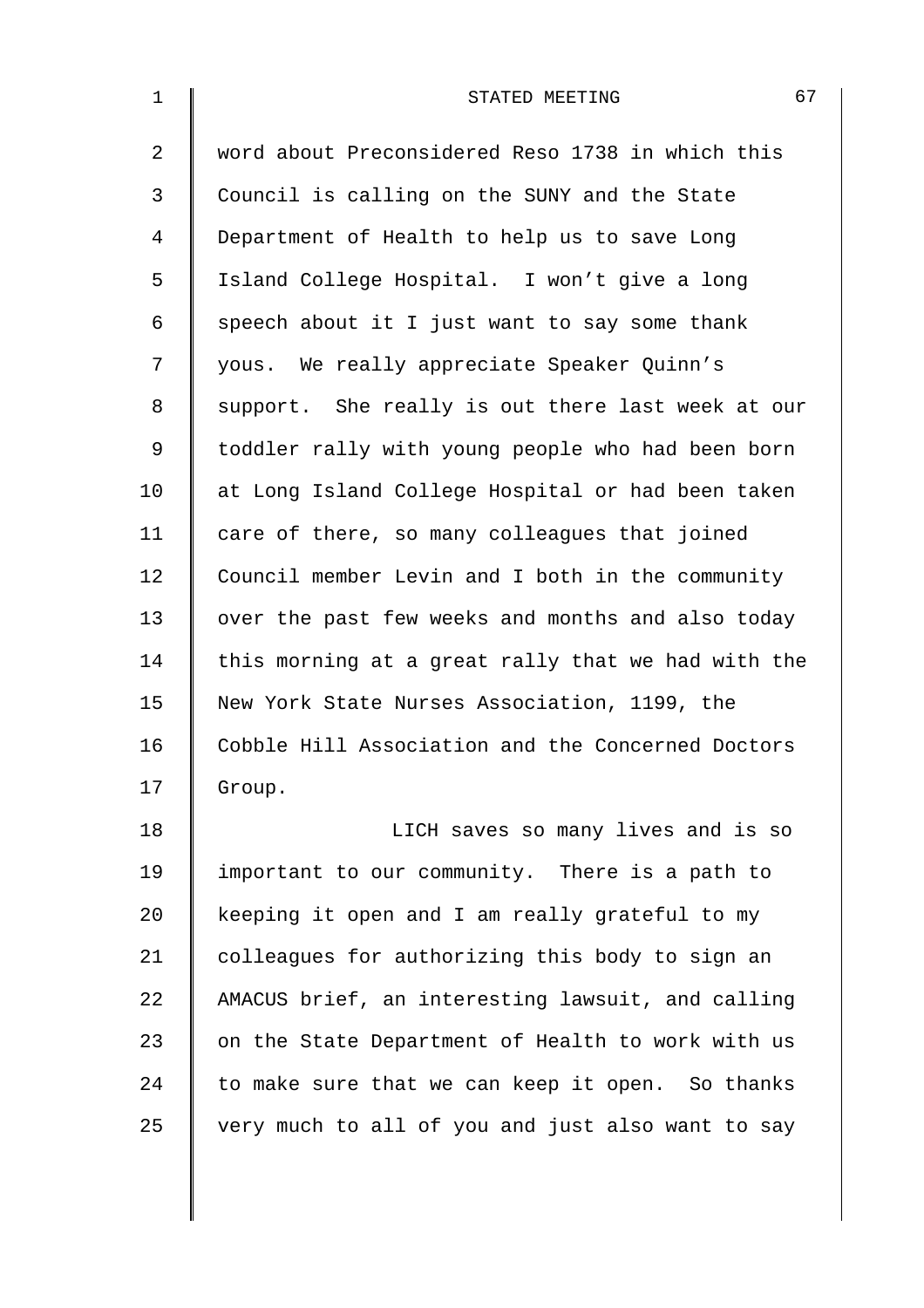| $\mathbf 1$    | 68<br>STATED MEETING                               |
|----------------|----------------------------------------------------|
| $\overline{2}$ | in addition to what Council member Richards        |
| 3              | already said about Introduction 1040. Those of     |
| 4              | you who looked at what the administration did      |
| 5              | around the stimulus funds. Remember they had a     |
| 6              | very very good website up that really enabled you  |
| 7              | to track transparently how the money was spent and |
| 8              | what it was really buying. And that stands in      |
| 9              | contrast to the 9/11 money where it was much       |
| 10             | harder for the public and for the Council to see   |
| 11             | what was being done with those funds so this bill  |
| 12             | would establish something more like what happened  |
| 13             | with the stimulus funds and I hope people will     |
| 14             | sign on. Thank you very much.                      |
| 15             | MAJORITY LEADER: Thank you very                    |
| 16             | much. Council member Chin followed by Council      |
| 17             | member Levin.                                      |
| 18             | COUNCIL MEMBER CHIN: Thank you. I                  |
| 19             | would like to ask my colleagues to support         |
| 20             | Resolution 1733. It's a resolution calling the     |
| 21             | New York State Legislature to pass and the         |
| 22             | Governor to sign into a law that would grant the   |
| 23             | city the authority to levy a school impact tax on  |
| 24             | developers of new or converted non-senior housing  |
| 25             | to help us build schools.                          |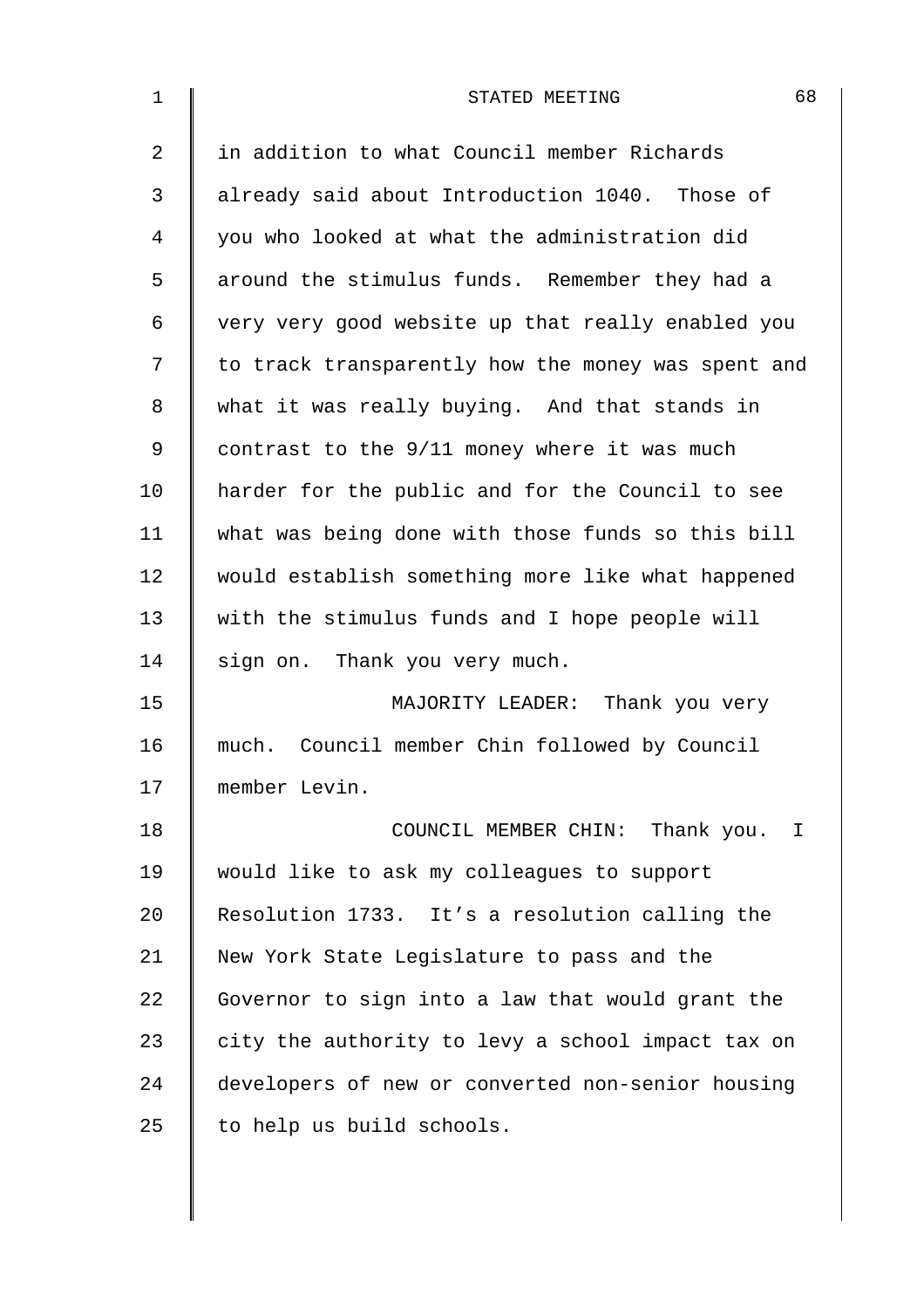| $\mathbf 1$    | 69<br>STATED MEETING                               |
|----------------|----------------------------------------------------|
| $\overline{2}$ | So in Lower Manhattan, right now                   |
| 3              | there are 148 children that are currently on a     |
| 4              | waiting list in their zoned elementary school.     |
| 5              | This is an increase from a wait list of 99         |
| 6              | students from last year. The school overcrowding   |
| 7              | crisis now public school is a direct result of     |
| 8              | building conversion from commercial to residential |
| 9              | use and an explosion in the rate of construction   |
| 10             | of residential units throughout New York City.     |
| 11             | When these new residential buildings opened        |
| 12             | hundreds of families and their children are        |
| 13             | absorbed by our existing schools. So by requiring  |
| 14             | developers of non-senior housing to contribute to  |
| 15             | a fund for new school construction I hope this     |
| 16             | will end the strain on our public schools and our  |
| 17             | city and also alleviate the budget limitations     |
| 18             | that makes the construction of new schools such a  |
| 19             | challenge.                                         |
| 20             | And I also wanted to say thank you                 |
| 21             | and good bye to my Communications Director Kelly   |
| 22             | McGee, who is here. For over 2 years she has made  |

22 McGee, who is here. For over 2 years she has made 23 Tremendous contributions to my office for her  $24$   $\parallel$  advocacy not just with the media but also on  $25$  behalf of our constituents. We are going to truly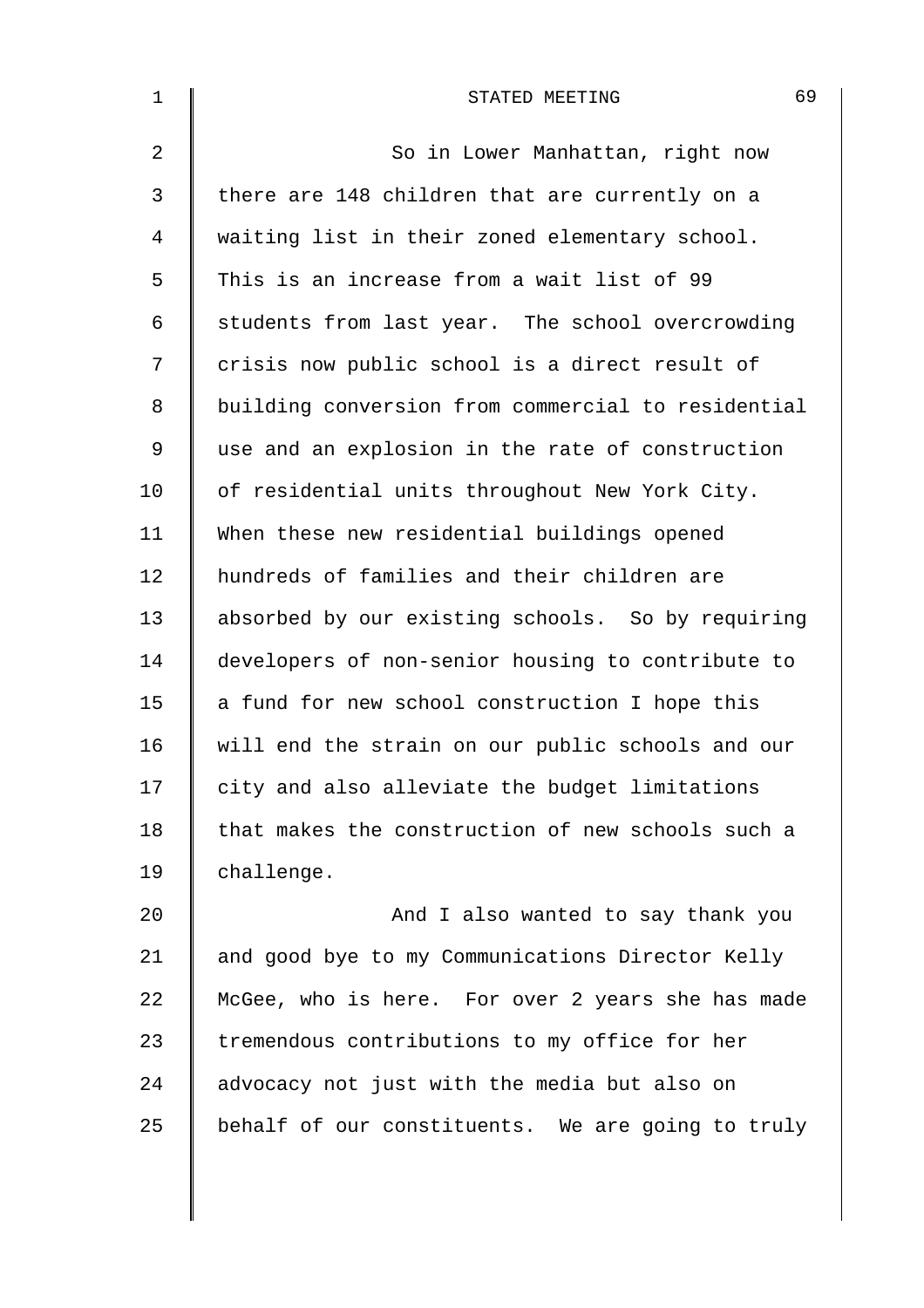| $\mathbf{1}$ | 70<br>STATED MEETING                               |
|--------------|----------------------------------------------------|
| 2            | miss her but she is not going too far. She is      |
| 3            | going over to the Department of Buildings and      |
| 4            | hopefully we can still count on her help over      |
| 5            | there. So thank you Kelly and we wish you the      |
| 6            | best of luck.                                      |
| 7            | MAJORITY LEADER: We now move on to                 |
| 8            | Council member Levin followed by Council member    |
| 9            | Mealy.                                             |
| 10           | COUNCIL MEMBER LEVIN: Thank you                    |
| 11           | Mr. Majority Leader. I just want to also, I        |
| 12           | missed my opportunity to speak on the LICH         |
| 13           | resolution but I wanted to thank Speaker Quinn and |
| 14           | staff Daniel Havitz, Crystal Goldpond, Krillian    |
| 15           | Francisco and Council member Lander as Council     |
| 16           | member Lander said this is a major development the |
| 17           | passing of this resolution in our fight to keep    |
| 18           | Long Island Hospital open. I want to thank all of  |
| 19           | my colleagues for coming out this morning and over |
| 20           | the past several weeks and months to express their |
| 21           | support. This is a long term effort. The           |
| 22           | community has been out there in force with the New |
| 23           | York State Nurses Association, 1199, Concerned     |
| 24           | Physicians and all of the neighborhood             |
| 25           | associations that have dedicated themselves to     |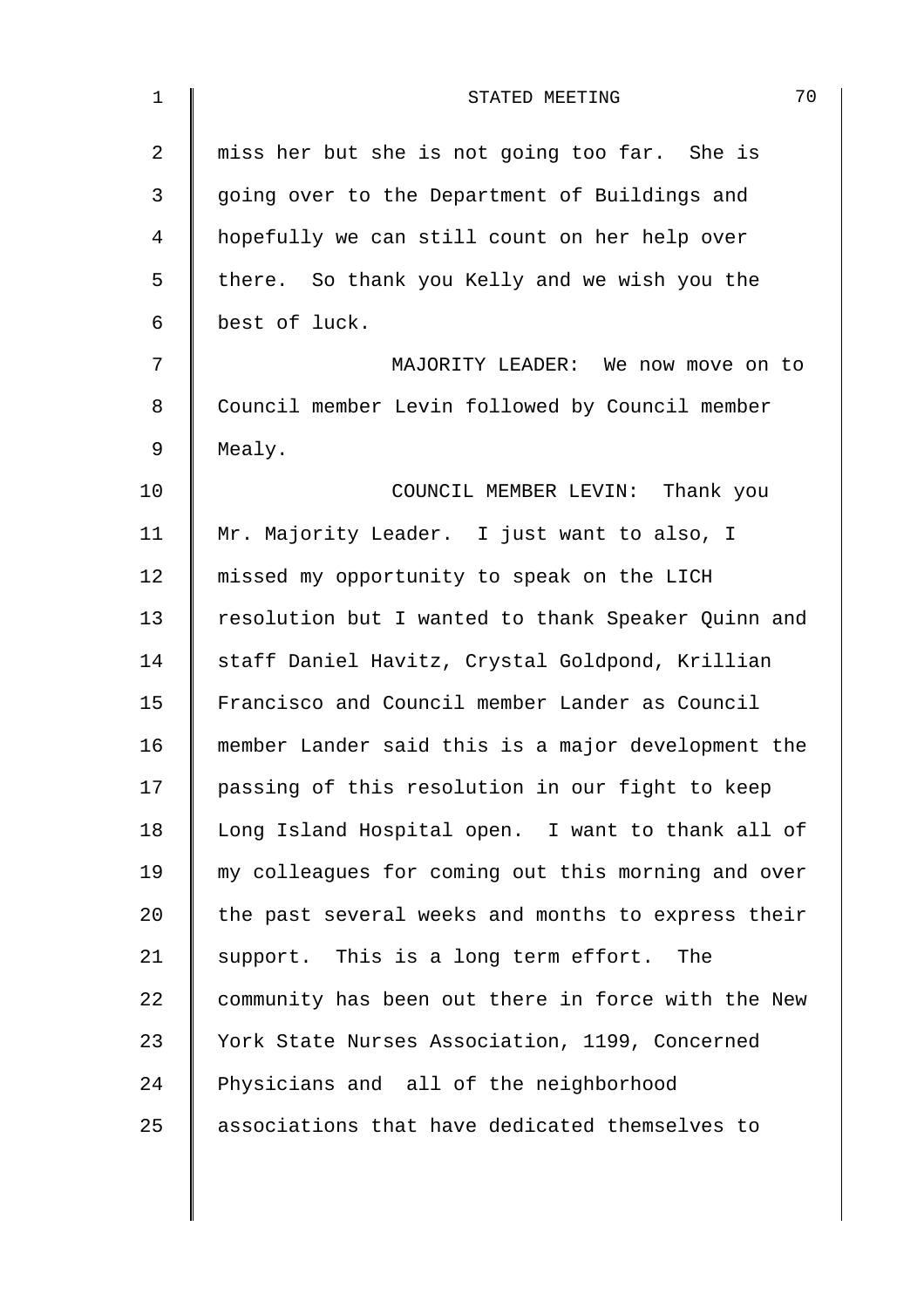| $\mathbf 1$    | 71<br>STATED MEETING                                |
|----------------|-----------------------------------------------------|
| $\overline{a}$ | keeping Long Island College Hospital open. I        |
| $\mathfrak{Z}$ | think that we are in a good position to turn the    |
| 4              | corner and to convince all the stakeholders there   |
| 5              | is value in keeping a hospital facility on this     |
| 6              | campus and this resolution is a touchstone in that  |
| 7              | effort so thank you very much.                      |
| 8              | MAJORITY LEADER: Thank you,                         |
| 9              | Council member Mealy.                               |
| 10             | COUNCIL MEMBER MEALY: Yes. I rise                   |
| 11             | today to ask my colleagues to sign on to Reso       |
| 12             | 1739. Today I am proud to introduce this            |
| 13             | resolution 1739 which adopts the procurement        |
| 14             | policy board rule amendment to increase the city    |
| 15             | micro purchase limit from \$5,000 to \$20,000. This |
| 16             | new rule will help small businesses who contract    |
| 17             | with the city. While the checks and balances are    |
| 18             | necessary to ensure fairness and transparency too   |
| 19             | often small businesses have been discourage from    |
| 20             | doing business with the city. Some have found the   |
| 21             | process too difficult to complete for the sake of   |
| 22             | such a small contract. The micro purchase and       |
| 23             | limit has not been raised since 2002 when we raise  |
| 24             | it from \$2,500 to the current \$5,000 limit.       |
| 25             | \$20,000 is the right limit for 2013.               |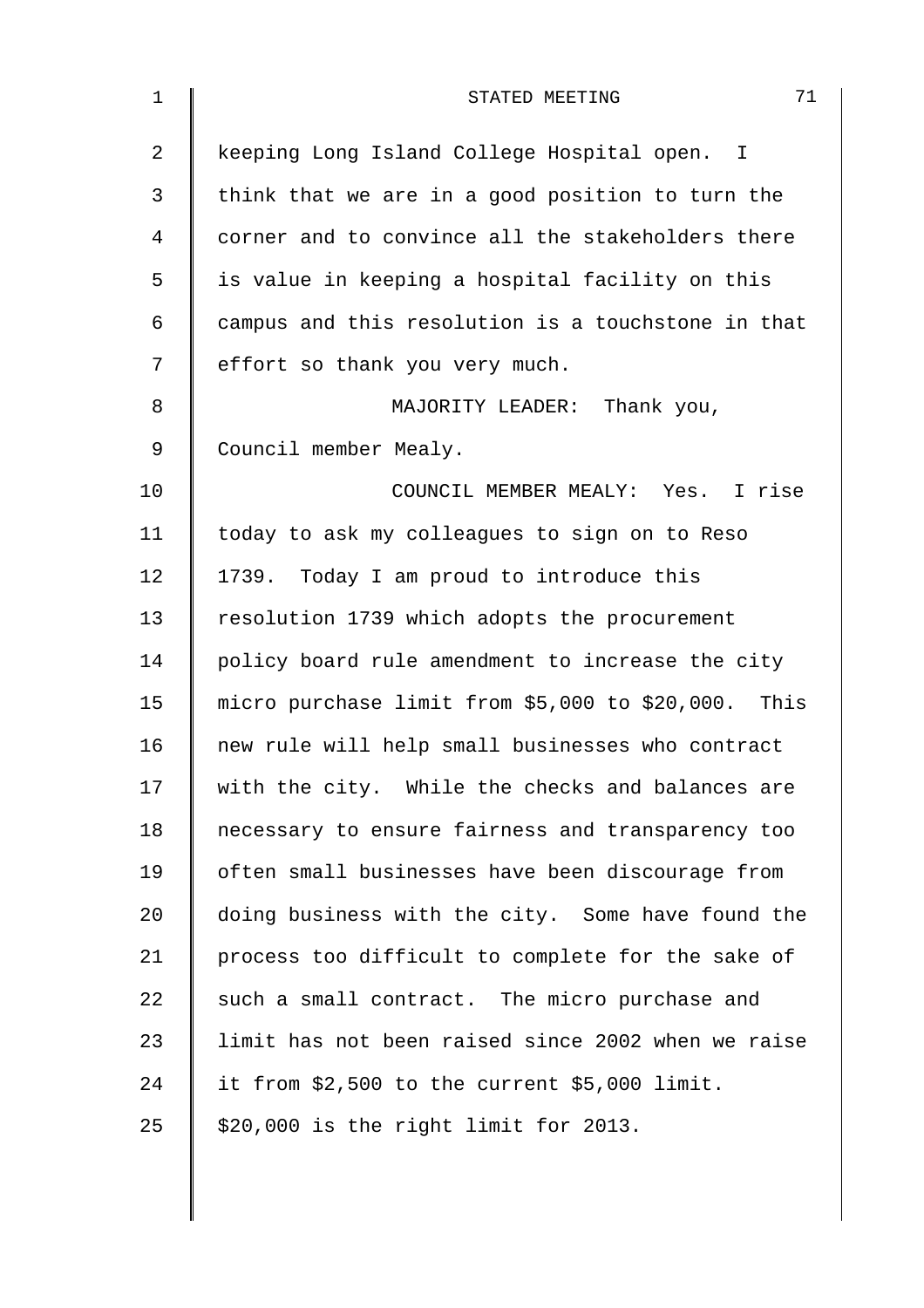| $\mathbf{1}$   | 72<br>STATED MEETING                               |
|----------------|----------------------------------------------------|
| $\overline{2}$ | I ask my colleagues to sign on to                  |
| $\mathbf{3}$   | this great resolution to support the raise in this |
| 4              | limit. It will help the small businesses that are  |
| 5              | the backbone of this city and I beg you to sign on |
| 6              | to it. Thank you.                                  |
| $\overline{7}$ | MAJORITY LEADER: Thank you very                    |
| 8              | much. Seeing no others. This meeting is            |
| 9              | adjourned.                                         |
|                |                                                    |
|                |                                                    |
|                |                                                    |
|                |                                                    |
|                |                                                    |
|                |                                                    |
|                |                                                    |
|                |                                                    |
|                |                                                    |
|                |                                                    |
|                |                                                    |
|                |                                                    |
|                |                                                    |
|                |                                                    |
|                |                                                    |
|                |                                                    |
|                |                                                    |
|                |                                                    |
|                |                                                    |